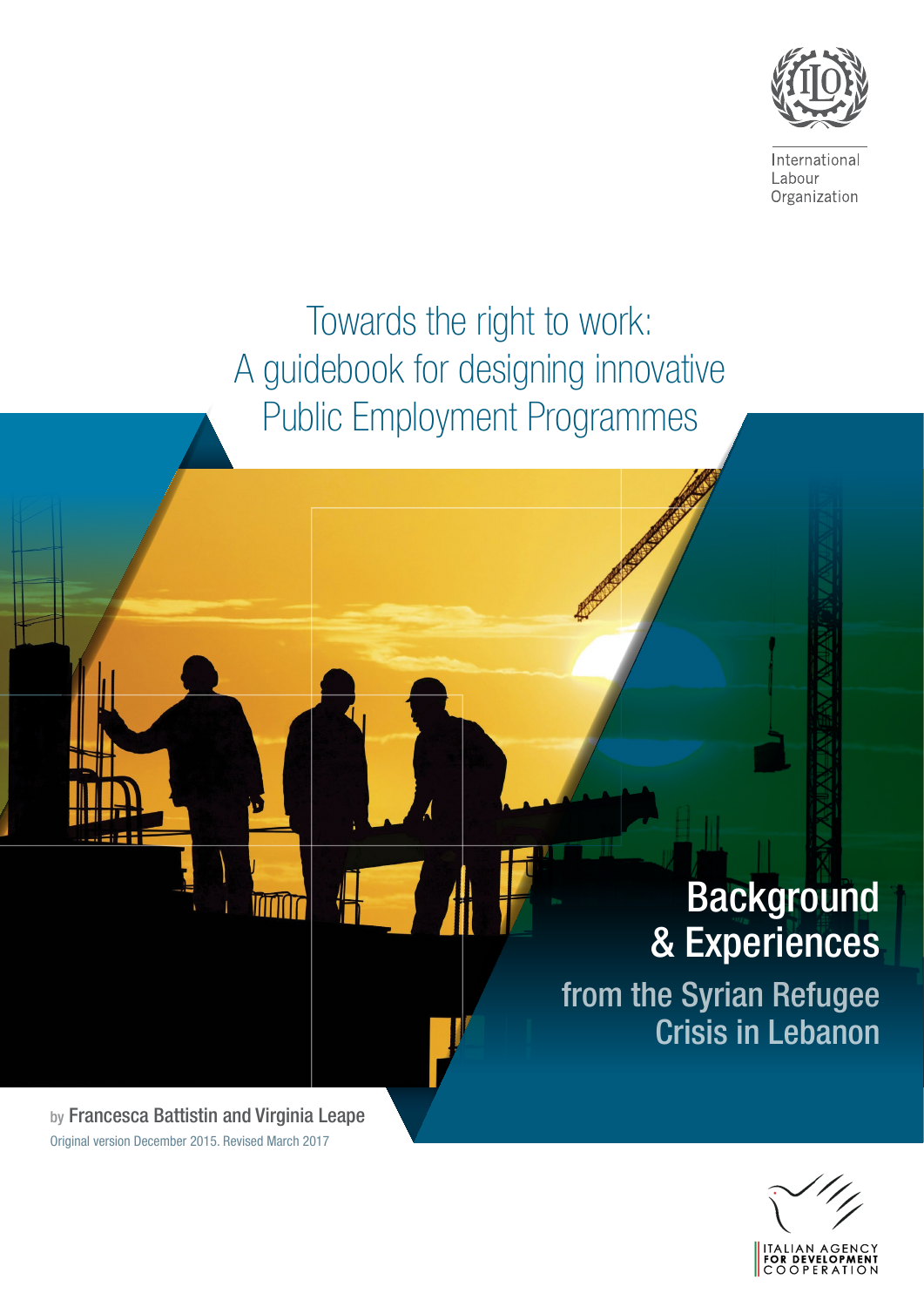# Background & Experiences

from the Syrian Refugee Crisis in Lebanon

Towards the right to work: A guidebook for designing innovative Public Employment Programmes

By Francesca Battistin and Virginia Leape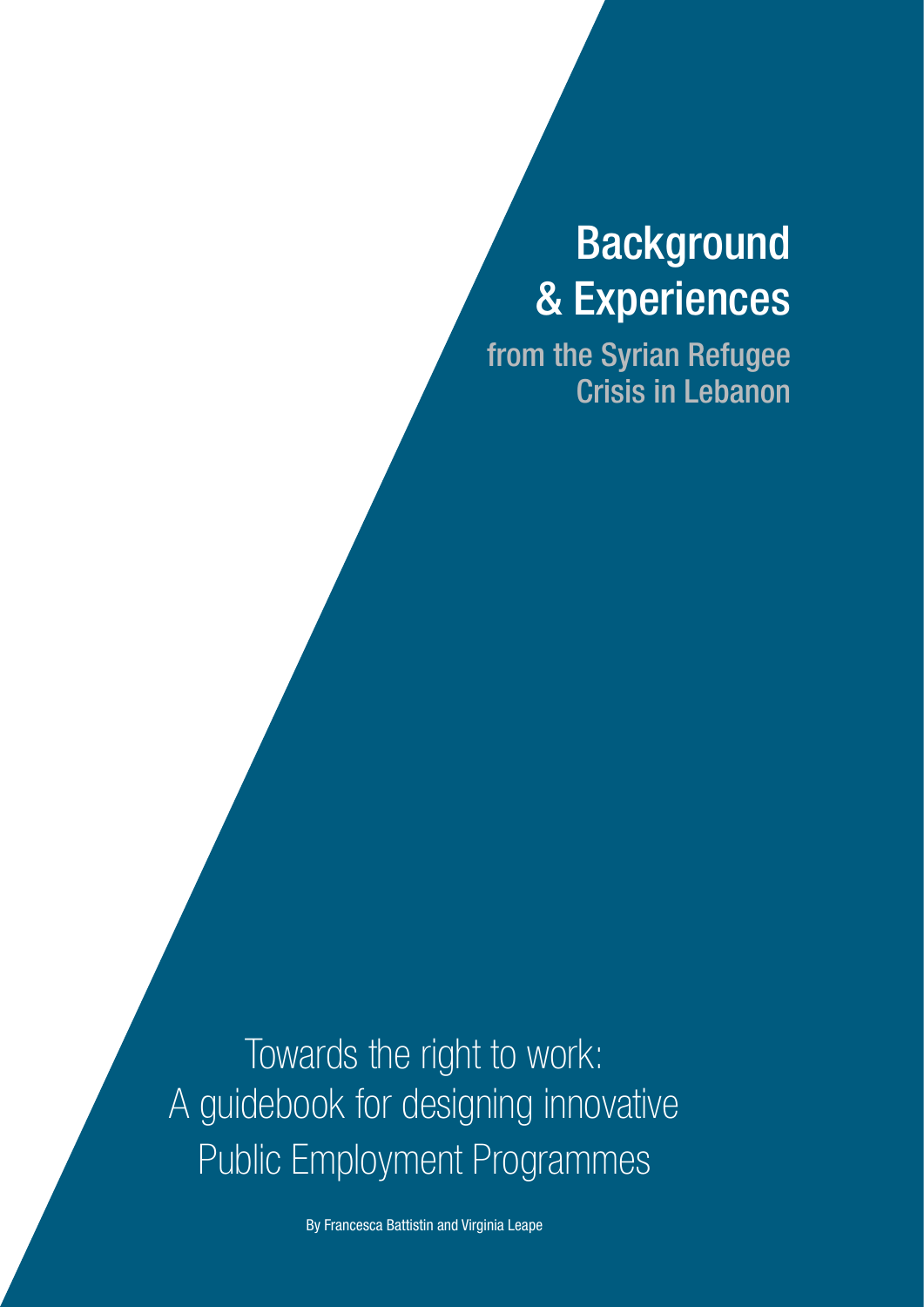Copyright © International Labour Organization 2017

First published 2017

Publications of the International Labour Office enjoy copyright under Protocol 2 of the Universal Copyright Convention. Nevertheless, short excerpts from them may be reproduced without authorization, on condition that the source is indicated. For rights of reproduction or translation, application should be made to ILO Publications (Rights and Licensing), International Labour Office, CH1211- Geneva 22, Switzerland, or by email: rights@ilo.org. The International Labour Office welcomes such applications.

Libraries, institutions and other users registered with reproduction rights organizations may make copies in accordance with the licences issued to them for this purpose. Visit www.ifrro.org to find the reproduction rights organization in your country.

Towards the right to work: a guidebook for designing innovative public employment programmes / International Labour Organization - Beirut: ILO, 2017

ISBN 9789221295617 (web pdf) ILO Regional Office for Arab States

The designations employed in ILO publications, which are in conformity with United Nations practice, and the presentation of material therein do not imply the expression of any opinion whatsoever on the part of the International Labour Office concerning the legal status of any country, area or territory or of its authorities, or concerning the delimitation of its frontiers.

The responsibility for opinions expressed in signed articles, studies and other contributions rests solely with their authors, and publication does not constitute an endorsement by the International Labour Office of the opinions expressed in them.

Reference to names of firms and commercial products and processes does not imply their endorsement by the International Labour Office, and any failure to mention a particular firm, commercial product or process is not a sign of disapproval.

Information on ILO publications and digital products can be found at: www.ilo.org/publns

ILO Regional Office for Arab States publications can be found at: www.ilo.org/arabstates

3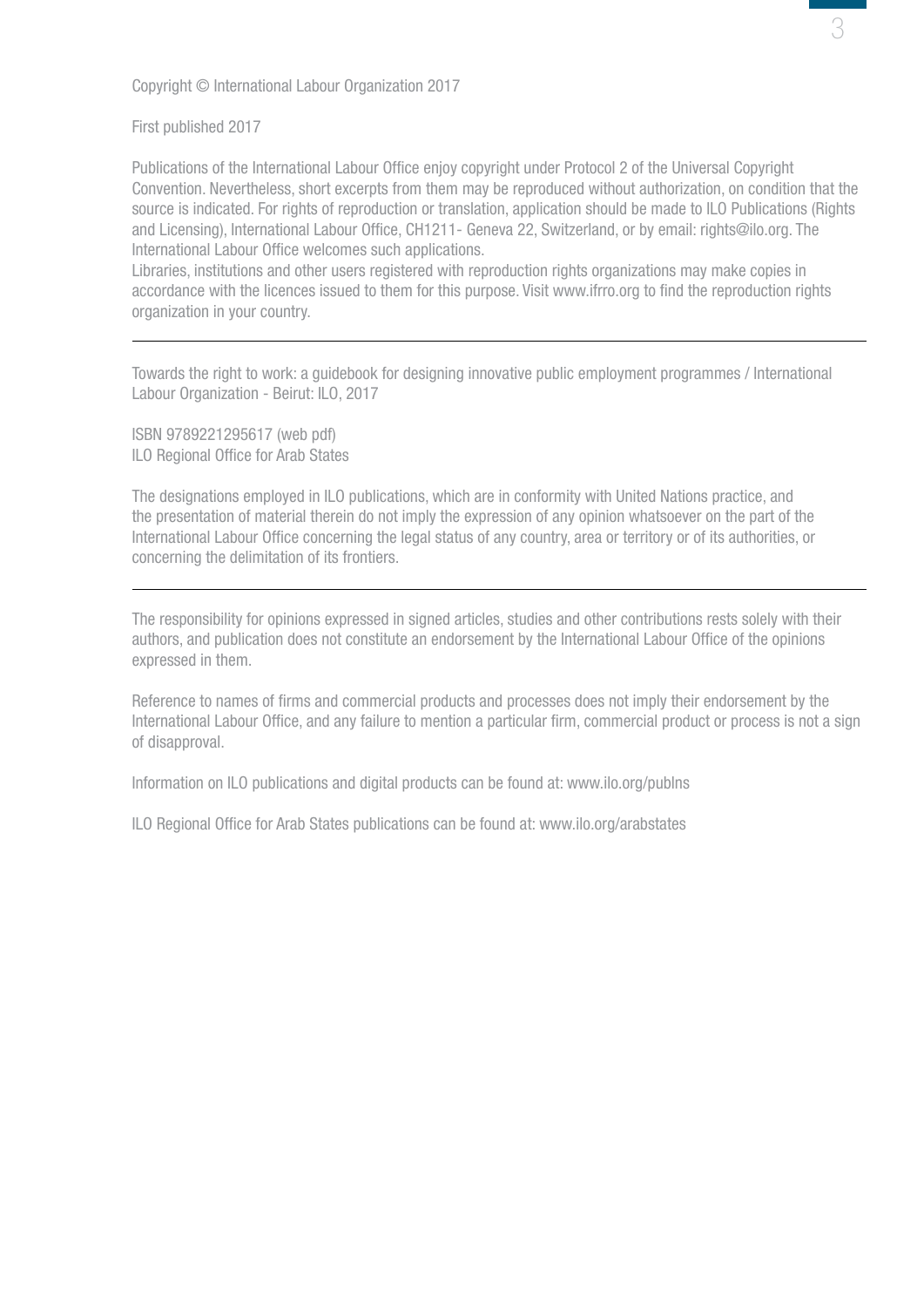# Acknowledgements

The research for and authoring of the original report was carried out by Francesca Battistin in 2015. Inputs and revisions were subsequently provided by Virginia Leape in 2017/2016 to update it to the current context. The report was reviewed by Torsten Schackel, International Labour Standards and Labour Law Specialist at ILO-ROAS, Mary Kawar, former Senior Employment Specialist at ILO-ROAS, Chris Donnges, Senior Specialist on Employment Intensive Investments at ILO Geneva, and Maikel Lieuw-Kie-Song, Specialist on Employment Intensive Investments at ILO Geneva. Inputs and continuous support were provided by Annabella Skof and Rania Hokayem, within the context of the ILO project "Enabling job resilience and protecting decent work conditions in rural communities affected by the Syrian refugee crisis in Northern Lebanon".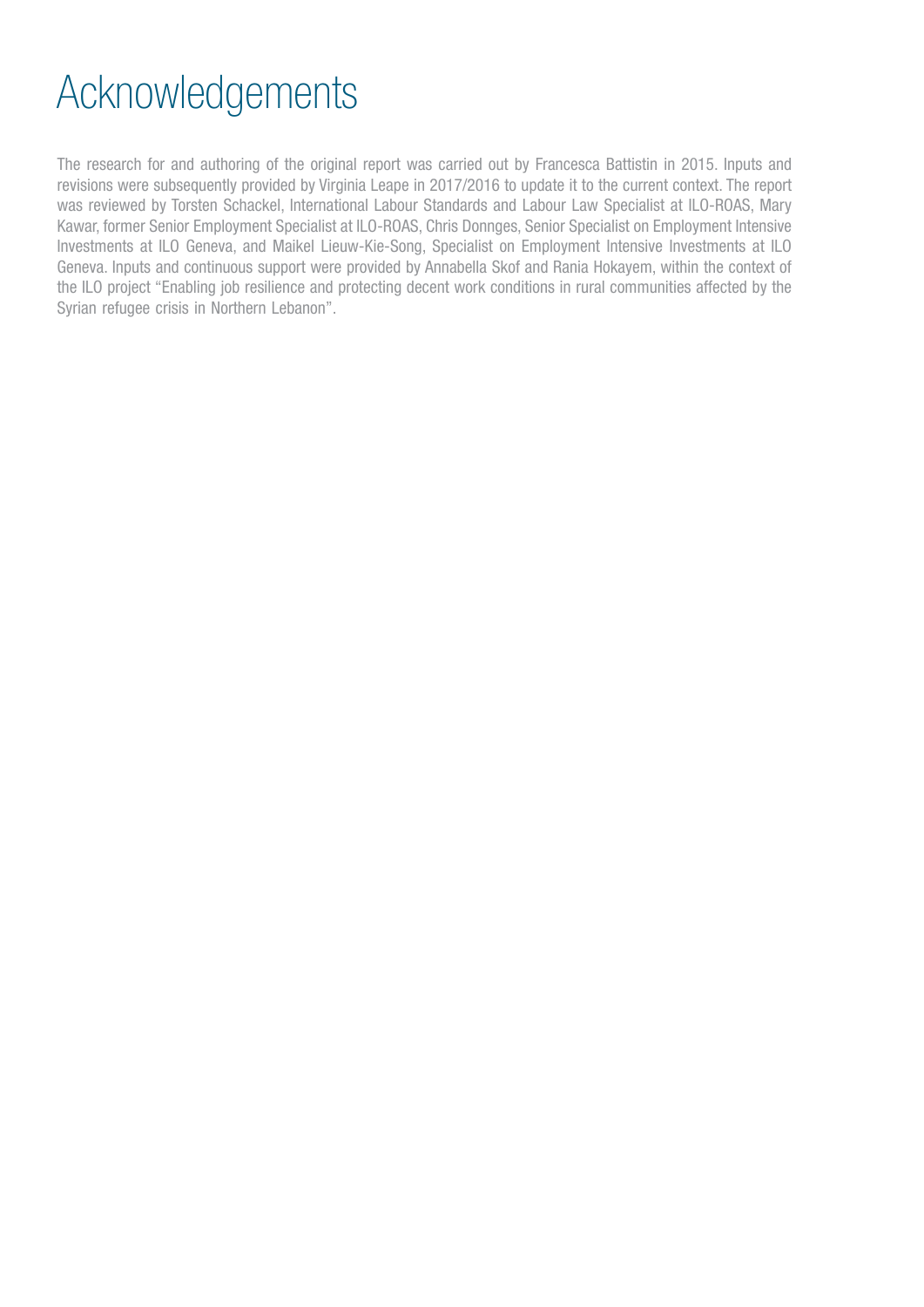# Table of Contents

# [Guidance Note 1: Analysing unemployment and underemployment](#page-9-0)

| <b>Box 1.1</b>                                                     |  |
|--------------------------------------------------------------------|--|
| Lebanon's labour market and Public Employment Programmes (PEPs) 10 |  |
|                                                                    |  |
|                                                                    |  |
|                                                                    |  |
|                                                                    |  |
|                                                                    |  |
|                                                                    |  |
| <b>Box 1.2</b>                                                     |  |
|                                                                    |  |
| <b>Box 1.3</b>                                                     |  |
|                                                                    |  |
|                                                                    |  |
|                                                                    |  |
|                                                                    |  |
|                                                                    |  |
| <b>Box 1.4</b>                                                     |  |
|                                                                    |  |
|                                                                    |  |

# [Contents for Guidance Note 2: Spectrum of public employment](#page-22-0)  [programmes \(PEPs\)](#page-22-0)

| <b>Box 2.1</b> |     |
|----------------|-----|
|                | .23 |
| <b>Box 2.2</b> |     |
|                |     |
| <b>Box 2.3</b> |     |
|                | .25 |
| <b>Box 2.4</b> |     |
|                |     |
|                | 29  |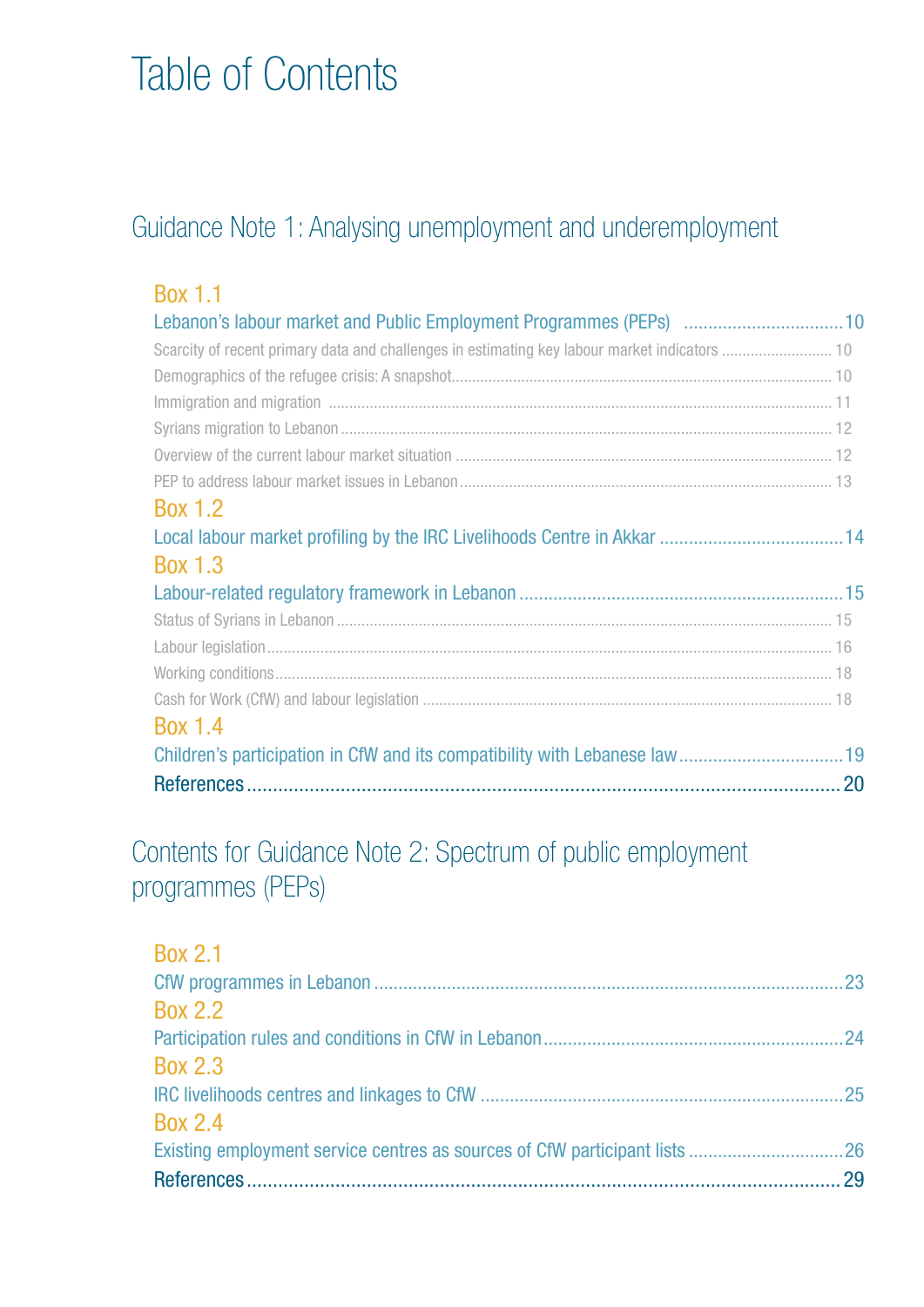# [Contents for Guidance Note 5: Setting the appropriate wage rate in PEPs](#page-29-0)

| <b>Box 5.1</b>                                                                               |  |
|----------------------------------------------------------------------------------------------|--|
|                                                                                              |  |
| <b>Box 5.2</b>                                                                               |  |
|                                                                                              |  |
| <b>Box 5.3</b>                                                                               |  |
|                                                                                              |  |
| <b>Box 5.4</b>                                                                               |  |
| Trade-off between caseload size and duration of enrolment (Battistin, 2015d)32               |  |
| <b>Box 5.5</b>                                                                               |  |
|                                                                                              |  |
| <b>Box 5.6</b>                                                                               |  |
|                                                                                              |  |
|                                                                                              |  |
| Contents for Guidance Note 6-1: Targeting strategies and mechanisms in                       |  |
| PEPs                                                                                         |  |
| Box 6-1.1                                                                                    |  |
| Proxy Means Test Index to target cash assistance in Lebanon (UN-NGO Targeting Task Force for |  |
|                                                                                              |  |
| Box 6-1.2                                                                                    |  |
| Multi-Deprivation Index and Maps of Risks and Resources for geographic and vulnerability     |  |
|                                                                                              |  |
| Box 6-1.3                                                                                    |  |
|                                                                                              |  |
| Box 6-1.4                                                                                    |  |
|                                                                                              |  |
| Box 6-1.5                                                                                    |  |
|                                                                                              |  |
| Box 6-1.6                                                                                    |  |
|                                                                                              |  |
|                                                                                              |  |
|                                                                                              |  |

# [Contents for Guidance Note 6-2: Ensuring gender equity in PEPs](#page-41-0)

| Box 6-2.1 |  |
|-----------|--|
|           |  |
| Box 6-2.2 |  |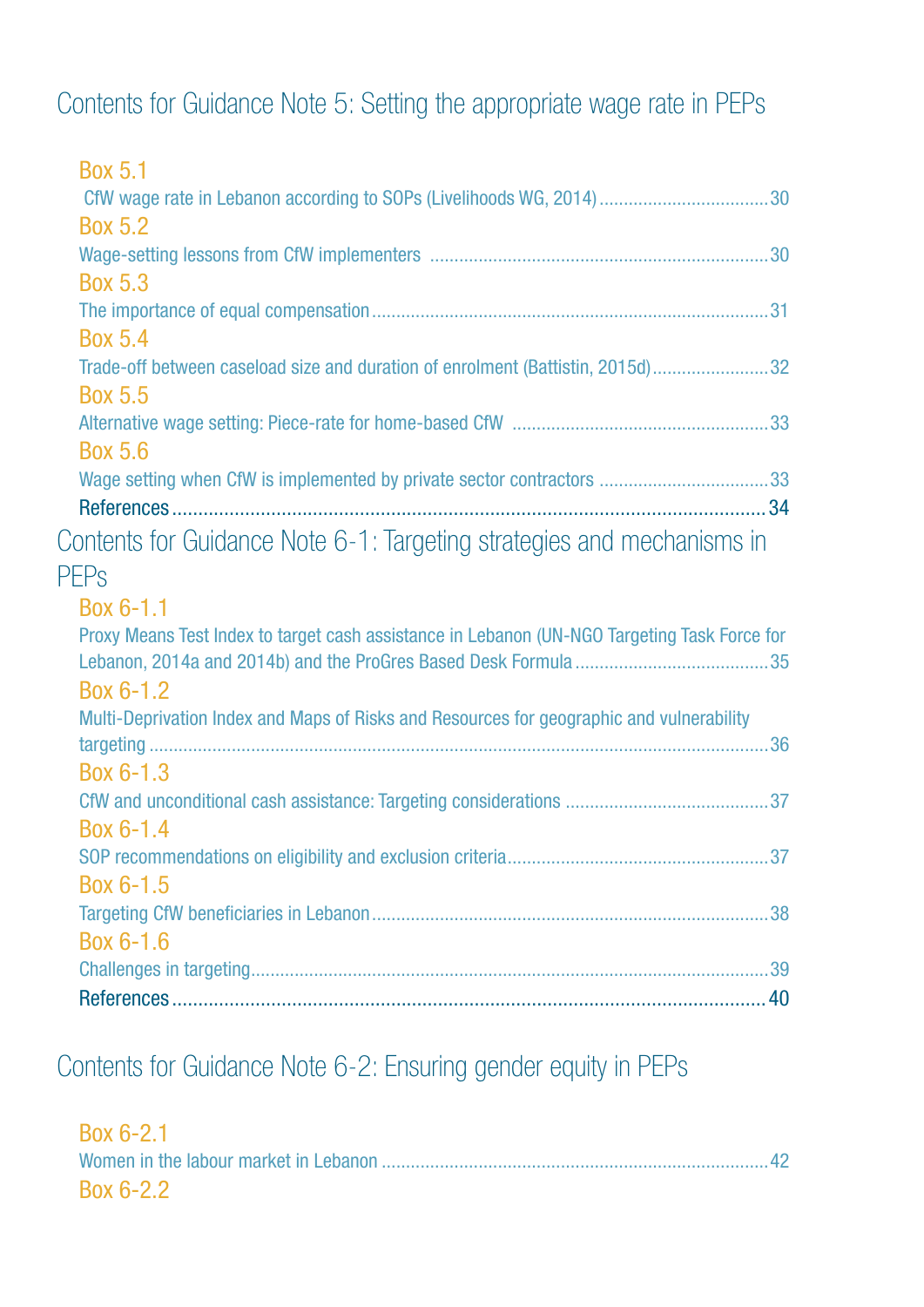| Box 6-2.3 |  |
|-----------|--|
|           |  |
|           |  |

# [Contents for Guidance Note 7-3: PEPs and urban works](#page-44-0)

| Box 7-3.1      |  |
|----------------|--|
|                |  |
| Box 7-3.2      |  |
|                |  |
| Box 7-3.3      |  |
|                |  |
|                |  |
| <b>Box 9.1</b> |  |
|                |  |
| <b>Box 9.2</b> |  |
|                |  |
|                |  |

[Contents for Guidance Note 14-1: Innovations in payment systems for](#page-52-0)  [PEPs: Efficiency, accountability and financial inclusion](#page-52-0)

| Box 14-1.1 |  |
|------------|--|
|            |  |
|            |  |

[Contents for Guidance Note 15: Impact of PEPs](#page-55-0)

| Box 15-1.1      |  |
|-----------------|--|
|                 |  |
| <b>Box 15-2</b> |  |
|                 |  |
|                 |  |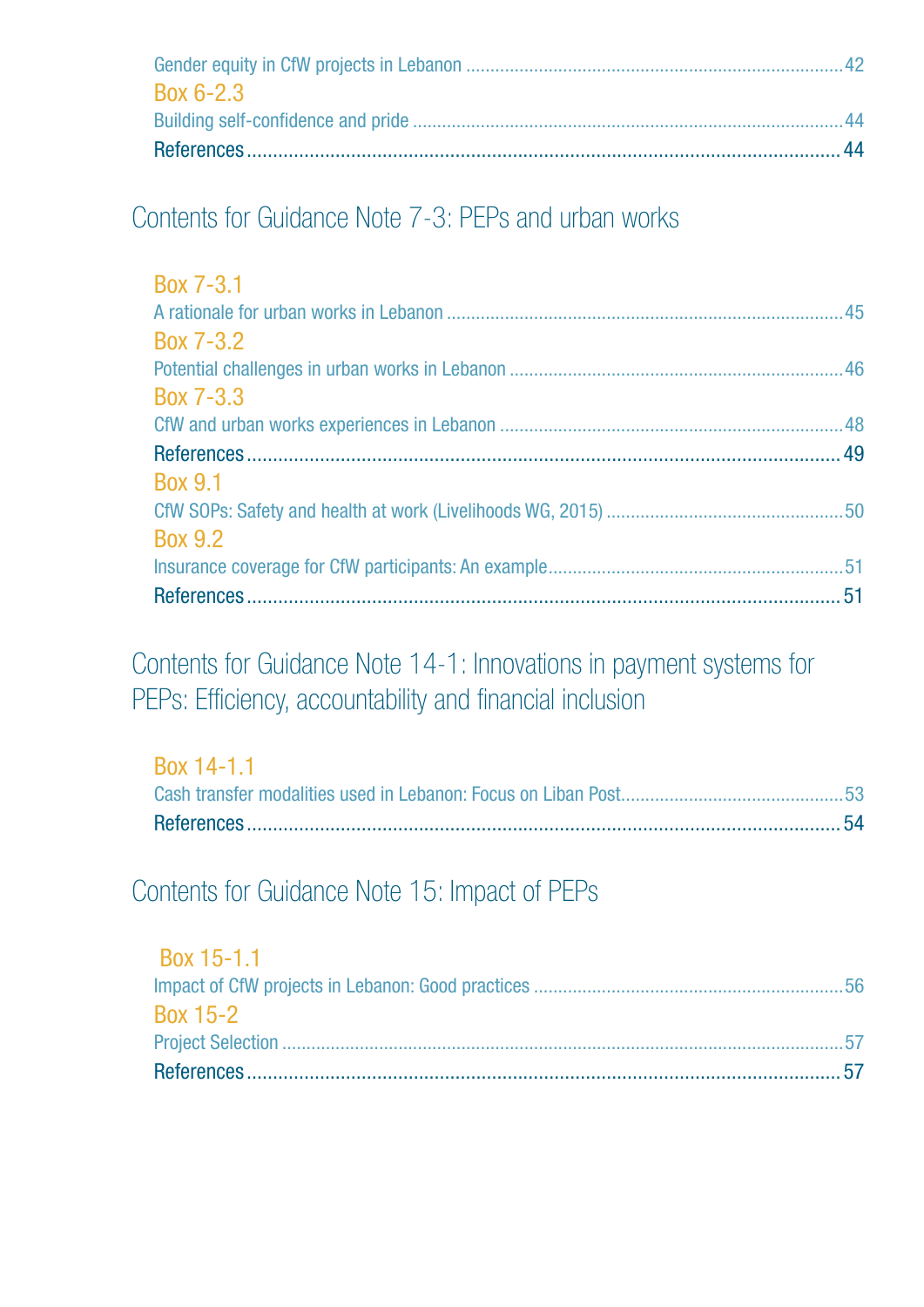# List of abbreviations and acronyms

| <b>ABAAD</b>           | Resource Center for Gender Equality (Beirut based)    |  |  |  |
|------------------------|-------------------------------------------------------|--|--|--|
| <b>ACF</b>             | <b>Action Against Hunger</b>                          |  |  |  |
| <b>AVSI</b>            | Association of Volunteers in International Service    |  |  |  |
| <b>CAS</b>             | <b>Central Administration of Statistics (Lebanon)</b> |  |  |  |
| <b>CfW</b>             | <b>Cash for Work</b>                                  |  |  |  |
| <b>COOPI</b>           | Cooperazione Internazionale                           |  |  |  |
| <b>GBV</b>             | <b>Gender-based Violence</b>                          |  |  |  |
| GS <sub>O</sub>        | <b>General Security Office</b>                        |  |  |  |
| <b>ICMA</b>            | International City/County Management Association      |  |  |  |
| <b>IDAL</b>            | <b>Investment Development Authority of Lebanon</b>    |  |  |  |
| <b>ILDES</b>           | Lebanese Institute for Social & Economic Development  |  |  |  |
| $\mathsf{I}\mathsf{T}$ | <b>Information Technology</b>                         |  |  |  |
| <b>LBP</b>             | Lebanese Pound (currency)                             |  |  |  |
| LC                     | Livelihoods Centre                                    |  |  |  |
| <b>MDI</b>             | <b>Multi-Deprivation Index</b>                        |  |  |  |
| <b>MoL</b>             | Ministry of Labour                                    |  |  |  |
| <b>MoSA</b>            | <b>Ministry of Social Affairs</b>                     |  |  |  |
| <b>MSNA</b>            | <b>Multi-sector Needs Assessment</b>                  |  |  |  |
| <b>NGO</b>             | Non-governmental Organizations                        |  |  |  |
| <b>NSSF</b>            | <b>National Social Security Fund</b>                  |  |  |  |
| <b>PEP</b>             | <b>Public Employment Programme</b>                    |  |  |  |
| S <sub>OP</sub>        | <b>Standard Operating Procedure</b>                   |  |  |  |
| <b>RAIS</b>            | Refugee Assistance Information System                 |  |  |  |
| Res. 19/1              | Resolution No. 19/1                                   |  |  |  |
| <b>UN</b>              | <b>United Nations</b>                                 |  |  |  |
| <b>UNDESA</b>          | UN Department of Economic and Social Affairs          |  |  |  |
| <b>UNESCWA</b>         | UN Economic and Social Commission for Western Asia    |  |  |  |
| <b>UNHCR</b>           | <b>UN High Commissioner for Refugees</b>              |  |  |  |
| <b>UNICEF</b>          | <b>UN Emergency Children's Fund</b>                   |  |  |  |
| UN-NGO TTF             | <b>Targeting Task Force</b>                           |  |  |  |
| <b>UNRWA</b>           | <b>UN Relief and Works Agency</b>                     |  |  |  |
| <b>VASyR</b>           | <b>Vulnerability Assessment of Syrian Refugees</b>    |  |  |  |
| <b>WB</b>              | <b>World Bank</b>                                     |  |  |  |
| WG                     | <b>Working Group</b>                                  |  |  |  |

8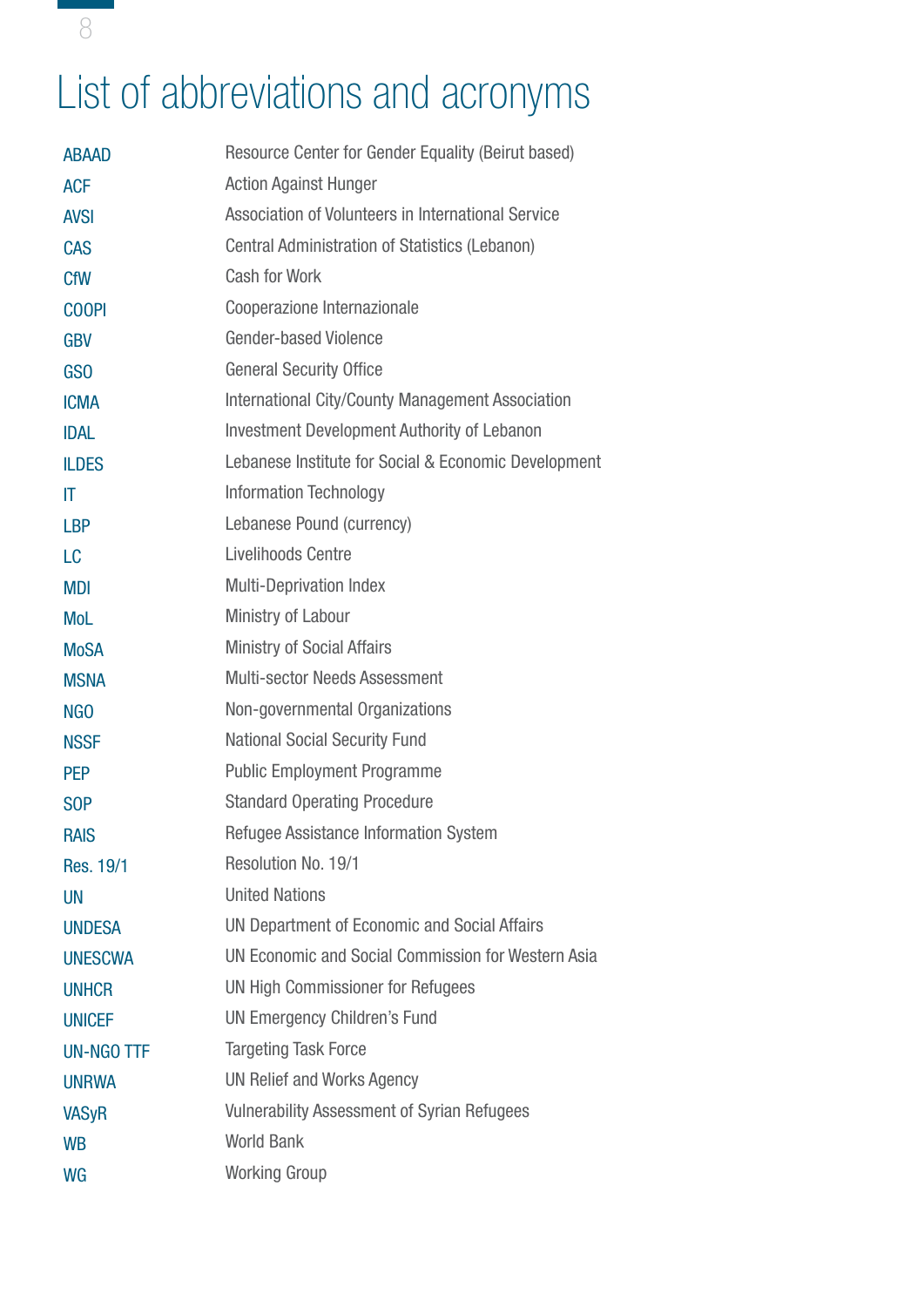

# Introduction

The objective of this guidebook is to provide Lebanese background and experiences from the current context adding to the ILO guidebook for designing innovative Public Employment Programmes. Lebanon is experiencing a growing labour supply and increasing pressure on the labour market as a result of the Syrian refugee crisis. To address job shortages and alleviate tensions among refugees and host communities, the launch of emergency employment schemes and labour-intensive infrastructure work has constituted a substantial part of the increasingly developmentorientated response of the international community to the crisis. This guidebook reflects on and analyses the on-going operation of public employment programmes as well as public infrastructure programmes in light of the current context in order to ensure best informed implementation in Lebanon.

This guidebook will provide practitioners in Lebanon with tools to better assess and understand the nature and complexity of the working age population, and unemployment and underemployment in Lebanon and take into account experiences to date. Building on responses as part of the Lebanon Crisis Response Plan 2015 – 2016, as well as the inter-agency standard operating procedures (SOPs) for Cash for Work (CfW) programmes, this guidebook aims to show options and possibilities for implementation of public employment and infrastructure programmes in Lebanon. It should be noted that while this guidebook still draws from the SOPs, these have never been endorsed by the Government of Lebanon but remain the main guidance for implementation to ensure a coordinated approach. The SOPs were designed to guide Cash for Work programmes as a humanitarian aid tool, which in light of today's shift towards a more development- and resilience-based response to the refugee crisis would call for a revision.

This guidebook will also review the types of PEPs that are implemented and why. In Lebanon, the focus is on CfW, a type of PEP that is used to address emergency situations. In the protracted Syrian refugee crisis in Lebanon, CfW can help to mitigate the effects of high unemployment rates among affected communities, Lebanese host communities as well as refugees. It will also look at the different approaches and theories that can be used for setting wage rates including lessons learned from implementers. It will provide an overview of different targeting mechanisms and strategies commonly used in CfW programmes as well as introducing some of the criticisms and challenges of these mechanisms. The main targeting mechanisms discussed are Proxy Means Test, Multi-Deprivation Index and Maps of Risks and Resources. This guidebook will also provide information and insights regarding issues of gender equality during the implementation of PEPs.

PEPs in urban areas encounter particular policy choices, complementarities and trade-offs between goals of job creation, urban development and infrastructure development that will be addressed in this guidebook, with special attention given to the rationale, challenges and experiences of these types of projects in Lebanon. Furthermore, the relationship between Decent Work and PEPs, with regard to safety and health at work and insurance coverage, will be discussed. Moreover, the design of payments systems is not only a 'technical issue' as there are also social and economic dimensions that need to be considered. This guidebook, therefore, assesses the different cash transfer modalities that are employed in Lebanon.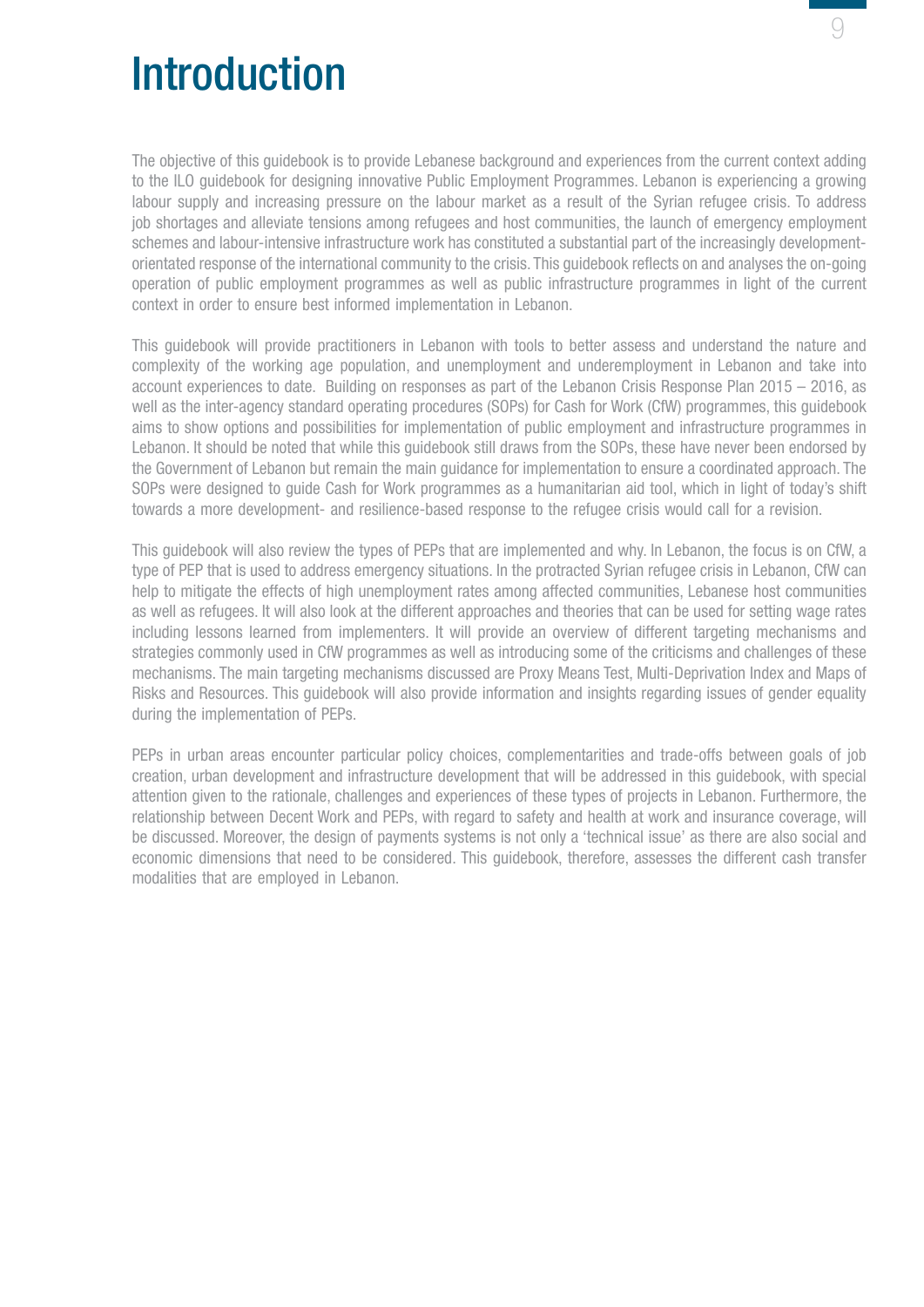## <span id="page-9-0"></span>10

# Guidance Note 1: Analysing unemployment and underemployment

## Box 1.1

## Lebanon's labour market and Public Employment Programmes (PEPs)<sup>(1)</sup>

#### Scarcity of recent primary data and challenges in estimating key labour market indicators

There are currently serious primary data gaps at both national and regional levels, for both supply and demand sides. Lebanon does not have a Labour Market Information System and labour market data is not systematically collected. The labour market data and figures that exist are outdated, the most recent being the Household Expenditure Survey (CAS 2012), the Multiple Indicator Cluster Survey (CAS 2009), and the Household Living Conditions Survey (CAS 2007).

In the absence of recent primary data collection, and in light of rapid and substantive demographic changes in the country, estimating key indicators and profiling Lebanon's labour market presents challenges. In Lebanon, labour force surveys are not conducted on a regular basis. The most recent labour-force data were collected in 2007 within the framework of a living conditions survey that covered the whole country except for the Palestinian camps. The first survey of this kind dates back to 2004. Since the release of the findings from the 2007 living conditions survey, several reports on the labour market have been released, all of them based on secondary data analysis and projections. The last census in Lebanon was carried out in 1932, however, which casts some doubt on the reliability of projections derived from those data.

The influx of Syrian refugees into Lebanon, which started with the eruption of the Syrian conflict in 2011, has had a significant impact on the Lebanese labour market. Analyses of this impact, however, refer only to secondary data. Pre-crisis comparisons are necessary to understand the magnitude of the influx effect, of course, but now that refugee arrivals have plateaued, with new-arrival numbers fairly stable, it is essential to consider the latest available figures. In considering existing reports, moreover, it is important to remember that they have applied a variety of methodologies, and their respective results may differ from or even contradict one another.

#### Demographics of the refugee crisis: A snapshot

One way to understand the current labour market situation is to look at the demographic figures for the country and compare the current estimates to those prior to the refugee influx. The demographic pyramid in figure 1 was produced with 2015 estimates of the Lebanese population calculated from tabulates published by the US Census Bureau and the United Nations High Commissioner for Refugees (UNHCR), and the figures represent registered Syrian refugees (Battistin, 2015).

Over the past decades, Lebanon has experienced a demographic transition, and the current fertility rate of 1.58 has fallen lower than the replacement level. The population is living longer and fewer children are being born. Between 2005 and 2010 the population grew at a rate of 1.70 per cent, whereas between 2010 and 2015 it is estimated to have grown by 3.04 per cent (UNDESA, 2012).

As of May 2015, Lebanon – a country of around 4,150,000 people – counted slightly fewer than 1,185,000 registered Syrian refugees. The composition of the registered Syrian population indicates selective migration of children as a consequence of the war in Syria: 56 per cent of the Syrian refugees are younger than 18 years, whereas Lebanese citizens in the same age group represent 29 per cent of the total population.

<sup>1</sup> CfW projects are a type of public employment programme (PEP). The Government has requested that Cash for Work (CfW) projects in the Lebanon Crisis Response Plan 2015–16 not be referred to by that name. However, the inter-agency Livelihoods Working Group developed standard operating procedures (SOPs) to cover CfW projects exclusively, these being the only type of PEP being implemented in Lebanon. Thus, for the sake of consistency with the CfW SOPs – the main reference regarding CfW in the country – all Lebanon-specific contents in these Guidelines employ the term "Cash for Work (CfW)". The preferred terms by the Government are rapid employment initiatives, labour-intensive work or labour intensive development programme, and rapid-income generating activities or public works.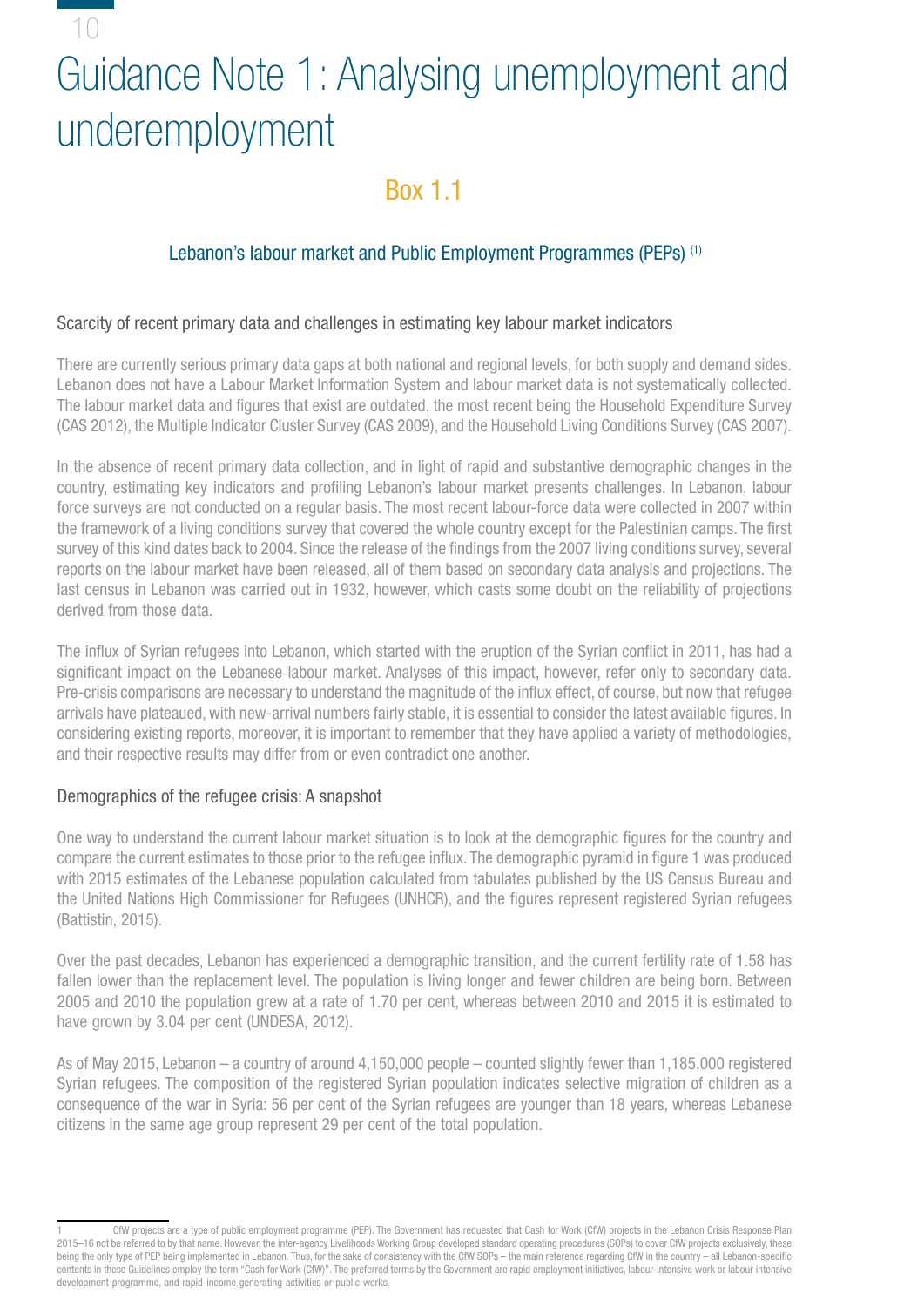

#### <span id="page-10-0"></span>Figure 1: Demogtraphic pyramid: Lebanese and UNHCR registered Syrians, 2015 (Battistin, 2015).

With a younger population, Syrian refugees in Lebanon have a higher dependency ratio than do their hosts. In other words, Syrian adults are in charge of a greater number of dependents, who are for the most part children rather than elders.

As of 2015, about 605,000 Syrian working-age refugees represented 21.2 per cent of the total working-age Lebanese population. Among both Syrians and Lebanese, there were fewer adult males than adult females. Syrians had lower male-female ratios in all age groups, however, especially in the 20–24 age group.

The demographic pyramid in figure 1 also shows a lesser proportion of registered Syrian males in the 20–24 age group compared to either other Syrian age groups or to Lebanese in the same age group.

Recent estimates by the ILO suggest that the Syrian labour force in Lebanon consists of circa 384,000 people, and 36 percent of them are estimated to be unemployed. Two thirds of those displaced Syrians being considered employed work less than 15 days per month, and 92 per cent earn less than the survival minimum expenditure basket, suggesting high rates of underemployment. In addition, the labour force participation rate of Syrian females is very low at about 12 per cent, which is lower than the female labour force participation last reported in Syria in 2011. (LCRP, 2017)

#### Immigration and migration

Immigration and migration represent an important feature of the Lebanese labour market. In 2013, according to the demographic profile of Lebanon published by the UN Economic and Social Commission for Western Asia (ESCWA), 850,000 immigrants represented 17.6 per cent of the Lebanese population. Almost half of these immigrants, or 47.6 per cent, were women (UNESCWA, 2015). The World Bank (WB) estimated that a similar number of Lebanese migrated abroad for work during the period 1960–2012.

While in the past the country presented an attractive prospect to migrants, it now seems that the desire to leave Lebanon is greater than the desire to immigrate into the country. Indeed, the Potential Net Migration Index (PNMI) declined from an estimated 15 per cent in 2007–09 to -4.0 per cent in 2010–12 (Esipova, Pugliese, and Ray, 2014).

Willingness to leave Lebanon permanently in search of better employment opportunities is particularly common among youth, of which 37 per cent would like to migrate (Ajluni and Kawar, 2015).<sup>(2)</sup>

In 2011, the Gallup World Poll found that those who wanted to emigrate were mostly men and mainly Muslim (Gallup, 2011), and that the favourite destination countries for Lebanese labour migration was the U.S. (15 per cent), Canada (13 per cent), Australia (11 per cent), France (10 per cent), and the United Arab Emirates (7 per cent). Sex ratios suggest that women were more inclined to migrate to developed countries (1.16) as opposed to less developed ones (1.64), and that they tended not to follow men when they migrated to least developed countries (Ajluni and Kawar, 2015).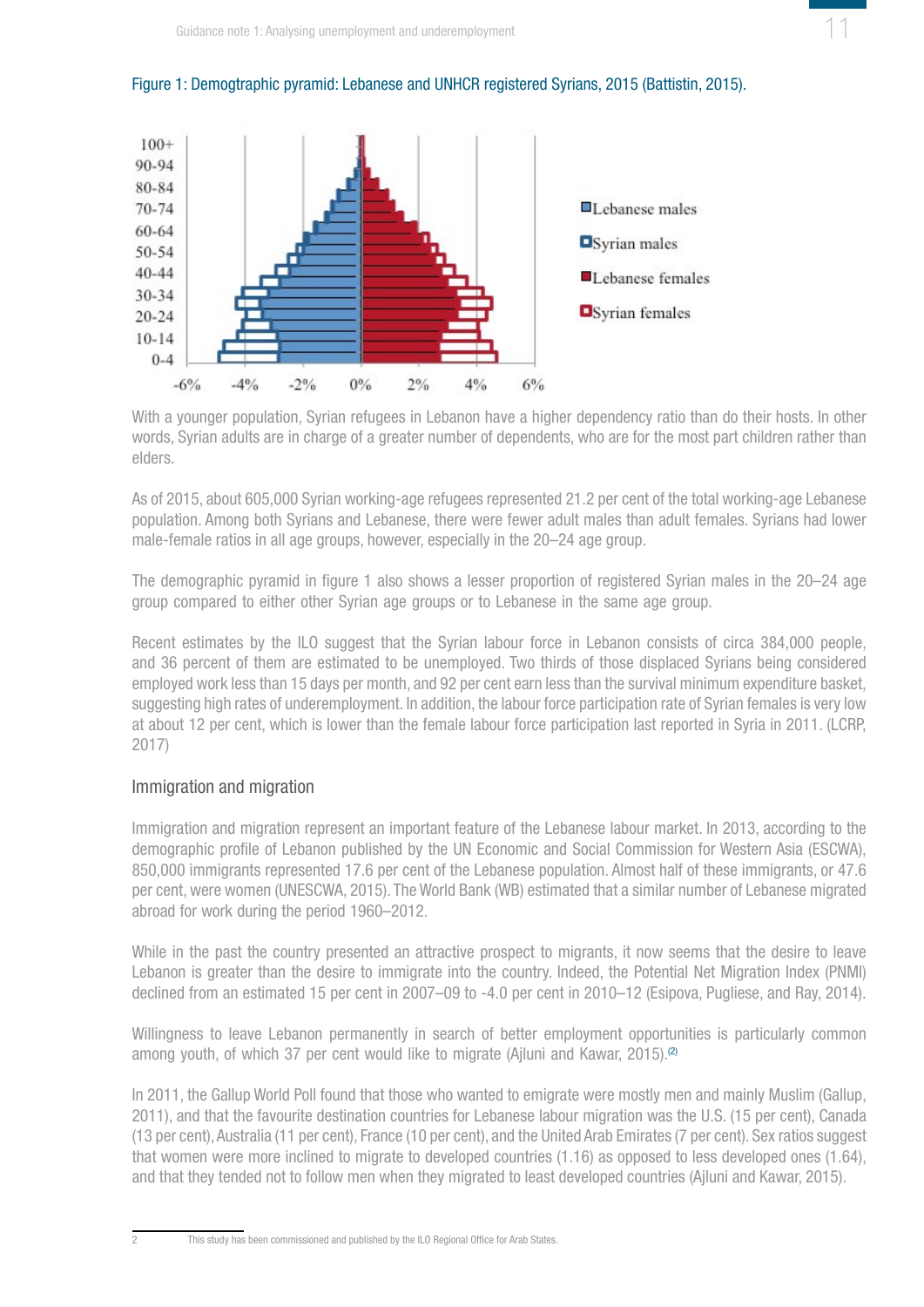<span id="page-11-0"></span>

#### Syrians migration to Lebanon

The Governments of Lebanon and Syria have a longstanding history of regulating labour matters through formal agreements and arrangements permitting the entry and circulation of low-skilled workers (see Box 1.1 Lebanon's labour market and Public Employment Programmes (PEPs).

Syrian migrants have worked in Lebanon for decades. According to a report published by UNDP in 1997, by the end of 1995 there were 600,000 foreign workers in Lebanon, of which 450,000 were Syrians. In addition to Syrians, Palestinian refugees and nationals from Asian and African countries were also commonly found filling low-skilled jobs.

Of these migrant workers, 92 per cent lacked professional qualifications. Reportedly, most of the Syrian nationals were employed in roads and building construction, farming (especially seasonal), car servicing, cleaning and garbage collection, repair and maintenance workshops, and as peddlers, porters, and shoe polishers. Working conditions did not meet "decent" standards, and most of the workers were not entitled to social security or health insurance coverage.

The report indicated that Syrians competed with an unskilled, illiterate Lebanese workforce representing 40 per cent of the total population. Employers tended to find them both cheaper, since they accepted lower wages and did not require social security registration, and more productive (UNDP, 1997).

Currently, there are 25 per cent more working-age Syrian migrants in Lebanon (605,000) than there were in 1995 (450,000). Their occupations have remained similar to those pursued 20 years ago (ILO, 2013), mostly work in domestic and personal services, e.g. as drivers and housekeepers (36 per cent); in agricultural activities (28 per cent); in commerce (15 per cent); and in construction (12 per cent).

Three-quarters of the Syrians work on hourly, daily, or seasonal bases. The vast majority (92 per cent) do not have work contracts (ILO, 2013). The ILO found that, since Palestinians and Syrians in Lebanon are almost exclusively employed in the informal economy, they do not receive social protection coverage and they are paid less than the minimum wage, although they work long hours (Aliuni and Kawar, 2015). (3)

The current situation is similar to that reported as prevailing in the 1990s (UNDP, 1997), where working Syrian refugees presented a cheaper alternative to the Lebanese workforce, both because they were paid lower wages and because they mostly worked as informal labourers. The ILO estimated that 57 per cent of workers earned less than 450,000 Lebanese pounds (LBP) (US\$ 300) (4) per month (ILO, 2013). Women earned around 40 per cent less than males (LBP 248,000 [US\$ 165]), which suggested an alarming discriminatory situation (ILO, 2013).

#### Overview of the current labour market situation

In 2010, prior to the refugee crisis, Lebanon's estimated working-age population was around 2,800,000 (US Census Bureau, 2010) and the total labour force numbered about 1,550,000.

The average unemployment rate in 2010 was 8.93 per cent. Youth were especially affected, their 34 per cent unemployment rate almost four times that of the general population. Most of the workforce was employed in services and trade. Employment growth was faster in the trade, services, and construction sectors than it was in transformative and higher productivity activities.

As of 2013, one Lebanese labour market issue was the scarcity of jobs for qualified and graduated jobseekers within what was generally a highly educated workforce. In fact, one-fifth of men and two-fifths of working-age women had university degrees. As their educational level rose, jobseekers experienced a greater probability of being unemployed, although this tended to be for shorter periods compared to jobseekers with lesser educational levels. Given prevailing job shortages, highly educated people were inclined to migrate or to exit the labour force. Overall, the inactivity rate among youth was estimated at 70 per cent in 2013, compared to a world average of 52.6 per cent.

Lebanese women were significantly less economically active than men. Their participation rate was one-third that of men (21 per cent versus 66 per cent) (Yaacoub and Badre, 2011). However, female labour force participation was increasing. Coupled with the above-described demographic transition, and regardless of the influx of refugees, this led to a labour force that was growing faster than the general population.

This study has been commissioned and published by the ILO Regional Office for Arab States. The Lebanese pound (LBP) has been pegged to the U.S. dollar since 1999 and currently its value is around 1,500 LBP to the USD. This paper will provide a rough USD equivalent when amounts are reported in LBP using the exchange rate 1,500 LBP to 1 USD.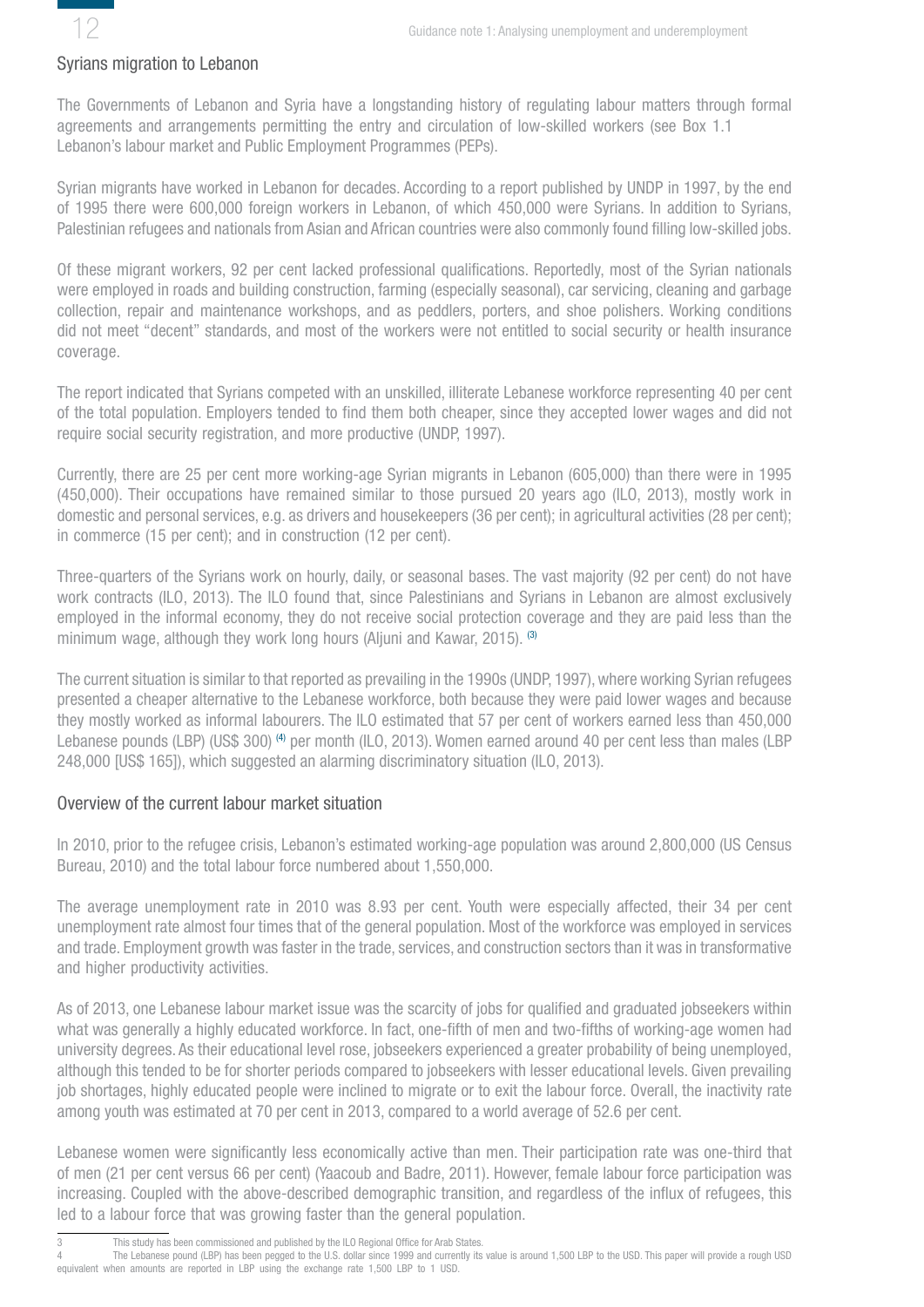

<span id="page-12-0"></span>The influx of Syrians in Lebanon, concurrently with the disruption of economic activities and trade as a consequence of the war, had expanded the labour supply and, hence, depressed wages – especially in more highly competitive sectors (UNDP, 2014).

The ILO reported that 47 per cent of working-age Syrian refugees were economically active, i.e. were working or in search of work. The participation rate among women was 19 per cent, which was relatively high for the region, and was consistent with the demographic composition of the Syrian refugee population (ILO, 2013).

However, the figures for economically active working-age Syrians described only part of the reality. As mentioned above, more than half of Syrian refugees were younger than 18 years. In principle, children should not participate in the labour market, and therefore should not compete within the Lebanese workforce. In reality, however, due to hardships associated with being displaced and the need for households to earn at least a subsistence income, Syrian children younger than 18 years were also entering the labour market (UNDP, 2014).

While the minimum legal working age is 16 years – provided that certain conditions are satisfied – younger children were also being employed. Many were working and serving as breadwinners for their families at extremely young ages – in Lebanon, they might have been as young as six years (Save the Children and UNICEF, 2015a). They were also engaged in the worst forms of child labour, and those working in agricultural activities reported being beaten by landowners (Save the Children and UNICEF, 2015b).

The estimated unemployment rate among Syrians was 33 per cent, about four times the average rate for Lebanon and about 52 per cent of total unemployment in Lebanon. At 68 per cent, females experienced an unemployment rate more than the double the average (Aljuni and Kawar, 2015).<sup>(5)</sup> A 2013 study led by the ILO reported very poor and exploitative work conditions among displaced Syrians (ILO, 2013).

Competition was particularly high between Syrian refugees and Syrian migrants, especially in informal services and agriculture, those sectors where they were most commonly employed. Low-skilled and low-educated Lebanese, as well as casual workers, also compete directly with Syrians. In fact, an estimated one-third of working-age Syrian refugees were illiterate and three out of four did not go beyond primary education, and only 3 per cent had university degrees (ILO, 2013). In principle, Lebanese graduates were unaffected by Syrian workforce competition.

In areas with the greatest number of refugees and where labour was abundant, businessmen and employers were benefitting because they could recruit cheaper labour under those conditions of heightened competition (UNDP, 2013).

Competition with Syrian workers was only one cause of unemployment among Lebanese, and not the most important one. Only a portion of the Lebanese labour force, i.e. the illiterate and in those in elementary occupations (ILO, 2012b), competes with its Syrian counterpart (Aljuni and Kawar, 2015). A major cause of unemployment in Lebanon was low economic growth due to investment in low-productivity sectors such as real estate and trade; the recession in Syria, which was an important trade partner; Lebanese products that were uncompetitive with imported ones; loss of revenue for the Government due to increased pressure on public services, such as healthcare; and the costs of harbouring Syrian refugees.

#### PEP to address labour market issues in Lebanon

To keep up with the growing labour supply, in 2013, the World Bank estimated that the market should create 23,000 jobs per year; However, this has not been happening (WB, 2013; UNDP, 2014).

Recommendations made to address job shortages and to help settle tensions among refugees and host communities included the launch of emergency employment schemes and labour-intensive infrastructure work (UNDP, 2014). While injecting cash into the pockets of both workers and suppliers of raw materials and supplementary services, such schemes can also upgrade or create new urban and agriculture infrastructure as well as public services.

These jobs are mostly unsuited for the more highly educated and qualified Lebanese workforce, however, both because of the types of work entailed and because of the very low wages, which make the return on education investment unattractive. For this labour market segment, it is necessary to devise other, innovative emergency employment solutions.

This study has been commissioned and published by the ILO Regional Office for Arab States.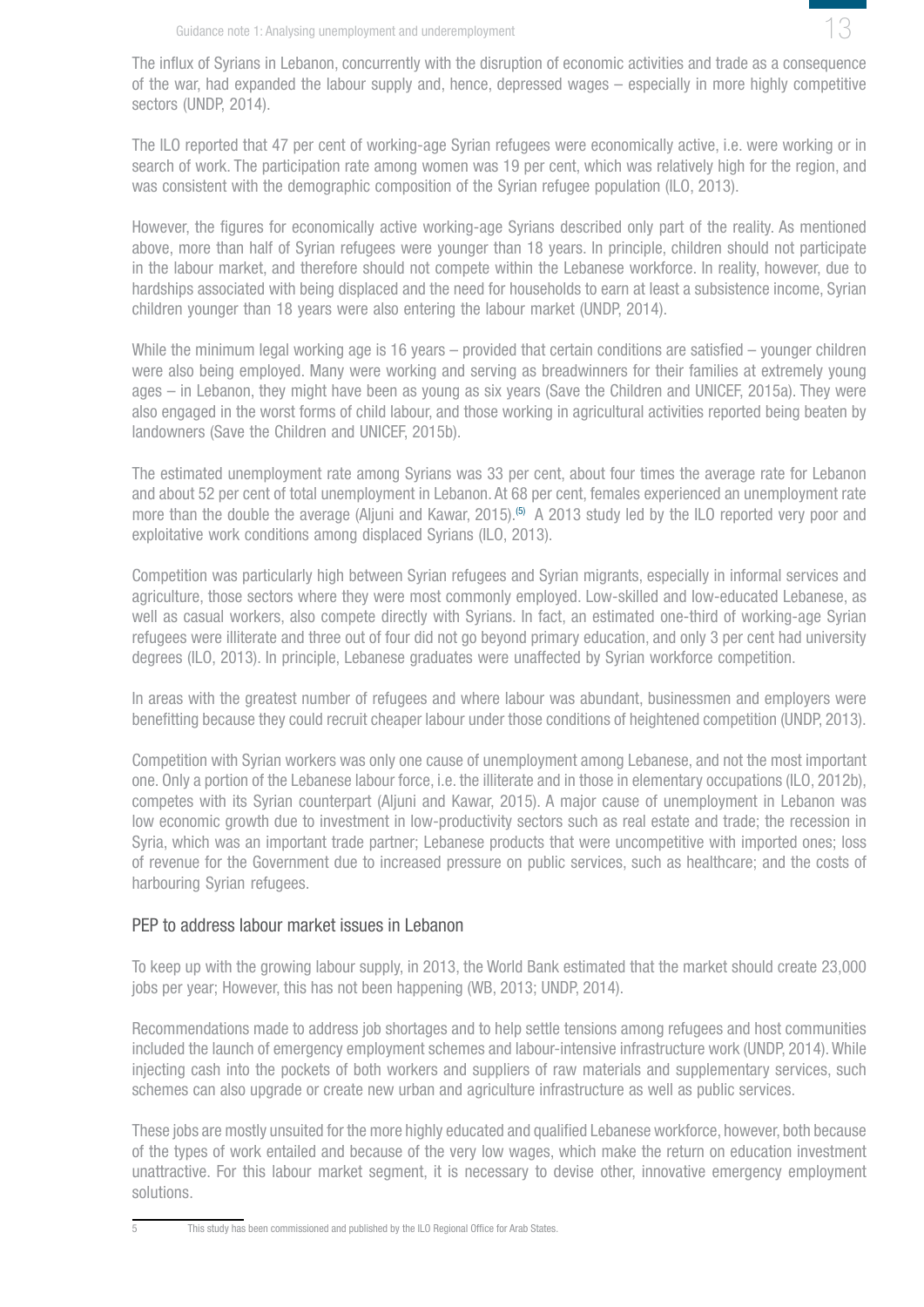<span id="page-13-0"></span>

PEP programmes in Lebanon should prioritize low-skilled jobseekers and those interested in elementary occupations. Schemes ought to be intensified during winter months, when agricultural activities run at a slower pace.

Design of PEP schemes also needs to take into account the fact that one in five Syrian households is headed by a woman (WFP, 2015), and that the unemployment rate among women is double that of men (Ajluni and Kawar, 2015).<sup>(6)</sup>

So far, the great majority of the CfW schemes in Lebanon appeal to men, both because of the type of work they propose and because of the working conditions (e.g. long working hours, lack of childcare services) that beneficiaries confront. A programmatic shift is needed to make CfW more accessible to women.

In Lebanon, the main areas where CfW projects are implemented are in the Bekaa Valley and in North Lebanon. This is in line with where there are large populations of Syrian refugees residing. Furthermore, the bulk of the projects implement activities related to waste management, forest management and irrigation. The average labour intensity of the projects lie around 50 per cent, which indicates a move away from emergency employment measures (around 80 per cent) and towards a more development focused agenda. (ILO, 2016)

## Box 1.2

## Local labour market profiling by the IRC Livelihoods Centre in Akkar

The International Rescue Committee (IRC) Livelihoods Centre in North Lebanon serves, among other functions, to better match jobseekers and employers by first registering and profiling them (Battistin, 2014). The information recorded in the Livelihoods Centre database was used, without the need to conduct ad hoc surveys, to produce a snapshot of the labour market situation in the area served by the centre. A report was produced in April 2014 covering the first annual quarter of the centre's activity.

This report found that 59 per cent of the Centre's users were Syrians and the remainder were Lebanese. This may have been partly because outreach to Syrians was easier and partly thanks to a parallel IRC cash assistance programme where the Livelihoods Centre was advertised. Syrians had already been coming to register at the centre in large groups, but targeted outreach and information activities were subsequently conducted to increase Lebanese jobseeker usage of the centre.

Over the reporting period, most registered jobseekers (65 per cent) were aged between 25 and 59 years, while 27 per cent were aged between 18 and 24 years. This distribution was in line with age-group proportions estimated for the country (Battistin, 2015), which included both Lebanese and Syrians (see "Demographics of the refugee crisis: A snapshot", above). It was also found that 44 per cent of the clients were female and 56 per cent were male. Women mostly registered for vocational training activities, while men opted for job search.

Interestingly, the Syrian clients reported higher educational levels than did the Lebanese, but the two groups expressed similar job preferences, which represented a predictor of competition for jobs. Job preferences focused on crafts and trades (e.g. building, electricians, carpentry, food processing), elementary occupations (e.g. cleaners, helpers, labourers in construction and agriculture) and, in third place, professional occupations (e.g. engineering, health, education).

Syrians and Lebanese expressed different preferences in terms of livelihoods centre services. Almost all Syrian clients (94 per cent) asked for job referral services; most of them also requested vocational training (60 per cent), and nearly half wanted to be involved in CfW activities. The Lebanese clients, on the other hand, mainly requested vocational training (70 per cent), followed by job referral services (68 per cent), and CfW (35 per cent). This finding may suggest that Syrians have a greater predisposition than Lebanese do for CfW.

Because employers would not come to the Livelihoods Centre of their own initiative, mapping employers and job vacancies proved more demanding that did profiling jobseekers, and project staff had to reach out to them. An additional challenge was that the north of Lebanon is mostly rural, and farming was the main source of livelihoods; but the Livelihoods Centre did not focus on occupations in the agricultural sector. Part of the strategy was to serve non-

6 This study has been commissioned and published by the ILO Regional Office for Arab States.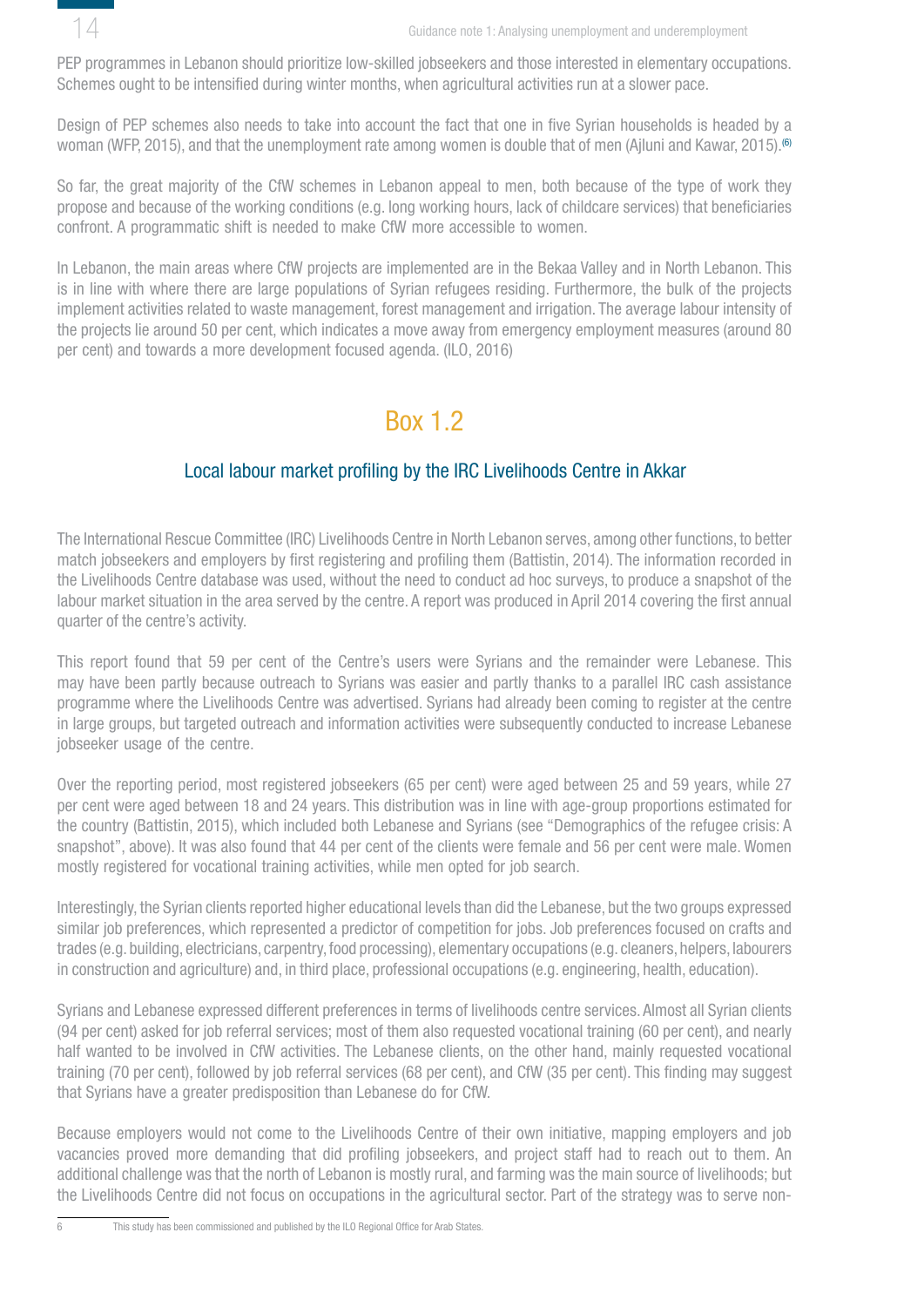

<span id="page-14-0"></span>governmental organizations (NGOs) operating in the area, aiming to help them to identify, where applicable, suitable project staff, CfW participants, and volunteers.

Of the employers mapped by the centre, 74 per cent were in the wholesale and retail trade sector. Mostly micro and small enterprises, more than two-thirds had between two and ten employees, and one-fourth, had between 11 and 20 employees. Most employees (84 per cent) were male.

The vacancies shared with the Livelihoods Centre included 55 per cent in service and sales jobs (employees to be in charge of the respective shops), 15 per cent in elementary occupations, and 10 per cent in the managerial category. Average salaries ranged as low as US\$200 per month, below the \$450 minimum wage.

Employers mostly looked for women (70 per cent), perhaps because they generally accepted lower salaries than men did. For a variety of reasons, however – among these inadequate working hours, disapproval of the males in their family, and excessive commuting distances from home to workplace – many of them declined the job offers.

Men also preferred not to travel to long distances, for one thing wishing to avoid checkpoints. Another job matching challenge was that the skills available among the centre's clients did not match the requirements of the available jobs; for example NGOs commonly asked for English-language proficiency and information technology (IT) literacy.

## Box 1.3

#### Labour-related regulatory framework in Lebanon

The legal framework regulating labour matters and, more specifically, the participation of Syrians in the Lebanese labour market, is complex and in some ways unclear due to (1) the addition of new legal instruments over a relatively short period of time, (2) poor enforcement of existing laws, and (3) the ambiguous status of Syrian refugees in Lebanon (UNDP, 2014).

#### Status of Syrians in Lebanon

Before the crisis, Syrians could enter Lebanon without a visa and were granted a six-month temporary residence permit as migrants coming to Lebanon in search of job opportunities.

But both the basic situation and the primary motives leading Syrians to Lebanon have changed importantly in light of the prevailing conflict in Syria. People are fleeing Syria in search of security. Their status in Lebanon is no longer that of migrants, yet because Lebanon has not ratified the 1951 Refugee Convention, neither are they legally entitled to refugee status. Not being legally recognized as refugees means they are treated in the same way as are any other foreign nationals. Under the Convention against Torture and Other Cruel, Inhuman or Degrading Treatment or Punishment (1984), however, to which Lebanon is a party, the "principle of non-refoulement" applies, which means the Government cannot legally force the return of Syrians who are under threat of torture and inhuman or degrading treatment or punishment.

Syrians, as well as Palestinian refugees from Syria, may either enter Lebanon regularly or pass through illegal crossing points, and consequently they may or may not have an official permit to stay. Previously, Syrians were entitled to one year residency permit for LBP 300,000 (US\$200) that was renewable on a yearly basis. Those Syrians who entered Lebanon irregularly needed to formalize their stay at the General Security offices. Payment against irregularities are considered on a case-by case.

At the beginning of 2017, however, the residency permit fee was lifted. General Security issued a circular reporting that residency will be provided free of charge and will be renewable to refugees holding UNHCR certificates or otherwise registered with UNHCR. This is not applicable to displaced Syrians under other categories such as sponsorship.

These measures are subject to changes based on decisions issues by the Directorates. For further and up-to-date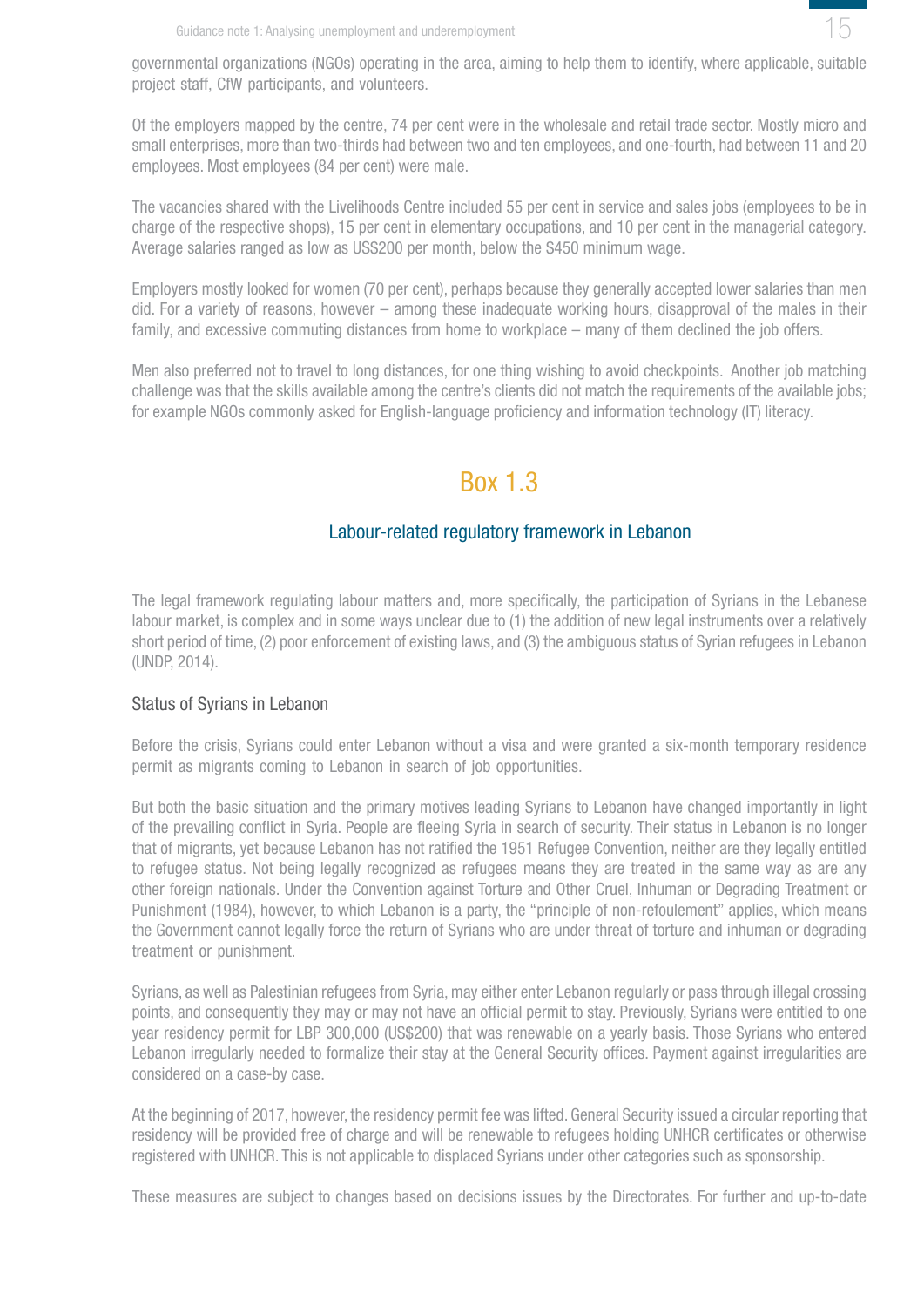<span id="page-15-0"></span>

information it is advisable to consult with GSO directly, by phone, over the internet or download the phone application. Whether or not their presence in Lebanon is "regular", they are entitled to humanitarian assistance pending their registration, with UNHCR in the case of Syrian nationals, or with UNRWA in the case of Palestinian Refugees from Syria (SNAP, 2013). The right to access humanitarian assistance in times of armed conflict is guaranteed through a multitude of international legal instruments. Affected people have the right to protection; food, shelter, and water; health care medication and hygiene; and clothing, among other basic necessities for physical and material well-being (Haider, 2013; Ziegler, 2012).

In this crisis, provision of and access to humanitarian assistance is complicated by the fact that Syrian refugees are "urban refugees" displaced all over Lebanon. In fact, the Government has decided that there are no official camps for Syrians in Lebanon. Individuals who have fled Syria instead occupy informal (tented) settlements, apartments, unfinished buildings, and other types of shelters. At the same time, identification and targeting of beneficiaries, as well as access to services, basic necessities, and livelihoods, are all administered within host communities.

The Policy on Syrian Displacement, adopted by the Cabinet on 23 October 2014, put an end to legitimate cross-border displacement except in exceptional humanitarian circumstances. The UNHCR was asked to stop registering displaced Syrians, and can now only do to with the approval of the Ministry of Social Affairs. The key change introduced by this policy is that candidates have to register the reason for entry. On 31 December 2014, the General Security announced that Syrians can legally enter Lebanon for any one of the following reasons: tourism, work visit, trade, owning or leasing property, study, travel, health treatment, or embassy consultation. If none of these reasons applies, they need a Lebanese sponsor.

On 14th January 2015 the General Security published a more detailed directive introducing additional categories of people who might be entitled to an entry permit, among these holders of a residential rental agreement; holders of Lebanese residence permits and their family members; spouses of Lebanese nationals; children of Lebanese women; wives of Palestinian refugees registered in Lebanon; holders of residence permits in another Arab or foreign country; and diplomats. Also in January 2015, General Security Rules regulating the entry of Syrians and their residency in Lebanon stipulated that displaced Syrians wishing to renew their residency permits on the basis of a UNHCR registration certificate had to sign a pledge not to work certified by the Notary.

For 18 months , the notarised 'Pledge not to work' was required to obtain a residency permit on the basis of UNHCR registration and impeded Syrian refugees' legal access to work in the sectors approved by the Ministry of Labour. Following ministerial meetings at the beginning of June 2016, the Government of Lebanon communicated its decision to lift the 'Pledge not to Work' and replace it with the 'Pledge to abide by Lebanese laws'.

The entry and residency regulations currently stipulate that Syrian refugees have two ways of obtaining and maintaining valid residency permits in Lebanon: 1) applying for residency on the basis of a UNHCR registration certificate; or 2) obtaining a pledge of responsibility (similar to a sponsorship) by a Lebanese citizen. <sup>(7)</sup>

But the foregoing overview indicates that, given the ambiguous status to which Syrians in Lebanon are currently relegated, the two options offered to them promise only limited practical effect. The pledge of responsibility (sponsorship) is not a suitable alternative as it is creating increased risks of exploitation such as the employers are charging additional fees to the refugee (ranging from US\$ 800 to 1,000) to provide sponsorship, bonded labour, unpaid services, difficult work conditions, or threats to withdraw the pledge of responsibility. Furthermore, the pledge of responsibility is not linked to a labour contract nor does it include any reference to labour rights (working conditions, dispute resolution etc). Finally, this option does not substitute for a work permit, it only 'encourages' the employer to obtain a work permit without this being a compulsory condition.

## Labour legislation

The following are among the main legal instruments setting the framework for Syrians working in Lebanon:

- Lebanese Labour Law of 1946:
- Decree No. 17561 (1964) on organizing foreigners' employment;
- Bilateral Agreement of 1993 for Economic and Social Cooperation and Coordination between the Republic of Lebanon and the Syrian Arab Republic;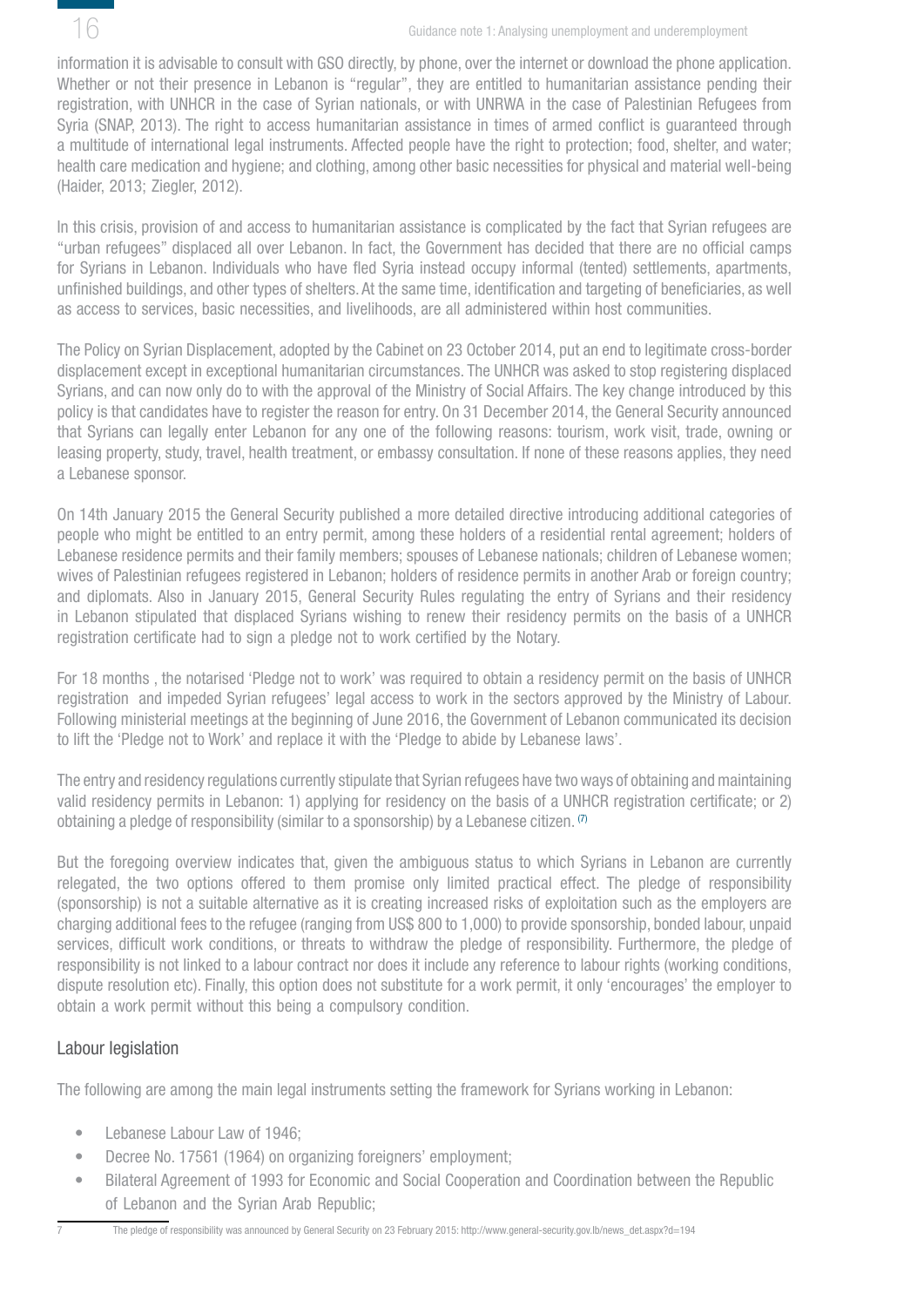

- Bilateral Labour Agreement of 1994 between the Republic of Lebanon and the Syrian Arab Republic regarding bilateral cooperation in labour matters;
- Ministry of Labour (MoL) Resolution No. 1/19 of February 2013 on professions reserved exclusively for Lebanese citizens;
- MoL Resolution No. 1/197 of December 2014 annulling the exceptions in Resolution No. 1/19 and restricting again the range of occupations allowed to foreigners; and
- Regulations on independent professions (e.g. Law No. 8/70 dated 1970 on regulating the profession of attorney).
- MoL Decision no. 1/218 of 19th of December 2015 (replacing decision 1/197 from December 2014) indicating new parameters for the occupations open to Syrians (environment sector replacing cleaning sector) and specifying the necessary three month search for a Lebanese worker;
- MoL Decision no. 1/49 of the 3rd January 2017 indicating new ratios for number of foreign workers per Lebanese in companies, in particular with regard to the cleaning, construction, domestic work and agricultural sectors, and;
- MoL Decision 1/41 of 31st January 2017 (replacing decision 1/218 from December 2015) indicating rules for occupations open to foreigners, maintain that agriculture, environment and construction sectors are open to Syrians.

The Lebanese Labour Law (1946) sets out a general principle of preference that nationals should fill vacant jobs. The work of foreigners, including Syrians, is more specifically regulated in Decree No. 17561 (1964). This specifies "technicians to perform public work" (article 1); and it stipulates that a work permit is required whether or not the work is remunerated (article 2), and the permit must be requested prior to entering the country. Foreigners who possess expertise not found among Lebanese jobseekers can be employed in Lebanon (article 8). Under the Labour Law, in January of each year the MoL is granted the prerogative of issuing a list of professions reserved exclusively for Lebanese citizens (article 9).

The Bilateral Agreement for Economic and Social Cooperation and Coordination between the Republic of Lebanon and the Syrian Arab Republic (1993) contains specific provisions on the situation of Syrian workers in Lebanon and vice versa. It stipulates their freedom to stay, to be employed, and to perform economic activity in conformity with the laws and regulations in force in each country. To enforce this Agreement within Lebanon, including with respect to work matters involving Syrians in Lebanon, the Bilateral Labour Agreement (1994) was promulgated to create a dedicated division within the Lebanese MoL that monitors the work of foreigners. It also stipulates that "all workforces in both countries enjoy equal treatment, advantages, rights, and duties" (article 4).

These agreements entitle Syrians to work indefinitely in Lebanon and, provided they hold a work permit, to enjoy the article 4 privileges. For all seasonal occupations, a provisional work card should be released by the MoL division established following the Bilateral Labour Agreement. This entry card is free of charge, but non-renewable. It allows seasonal agriculture workers from Syria to enter Lebanon and work for one entire season, as well as to bring with them family members older than ten years. Permissions are granted for varying periods, depending on the type of seasonal work entailed; for instance, migrants engaged in the harvest of citrus and olives can stay in Lebanon from 1–30 October.

Although work permits or provisional cards are in fact necessary for all foreigners, informality has always prevailed. Thus, even before the current crisis, work permits were only rarely granted and Syrians were commonly employed without work permits. A 1999 study of migrant workers in Lebanon reported that, out of the hundreds of thousands of Syrians believed to be working in the country in that year, only 530 were granted a work permit (Young, 1999).

In February 2013, two years after the beginning of the crisis, the MOL issued Resolution No. 1/19 (hereafter Res. 1/19), which amends articles No. 8 and 9 of Decree 17561. Specifying exceptions made on humanitarian grounds, Res. 1/19 granting Syrians and Palestinians access to professions in construction, electricity, carpentry, blacksmithery, and sales. Other professions were allowed where the foreigners are certified specialists or experts whose work cannot be performed by a Lebanese, or if they have resided in Lebanon since birth, or they were born to a Lebanese mother, or they are managing a company registered in Lebanon.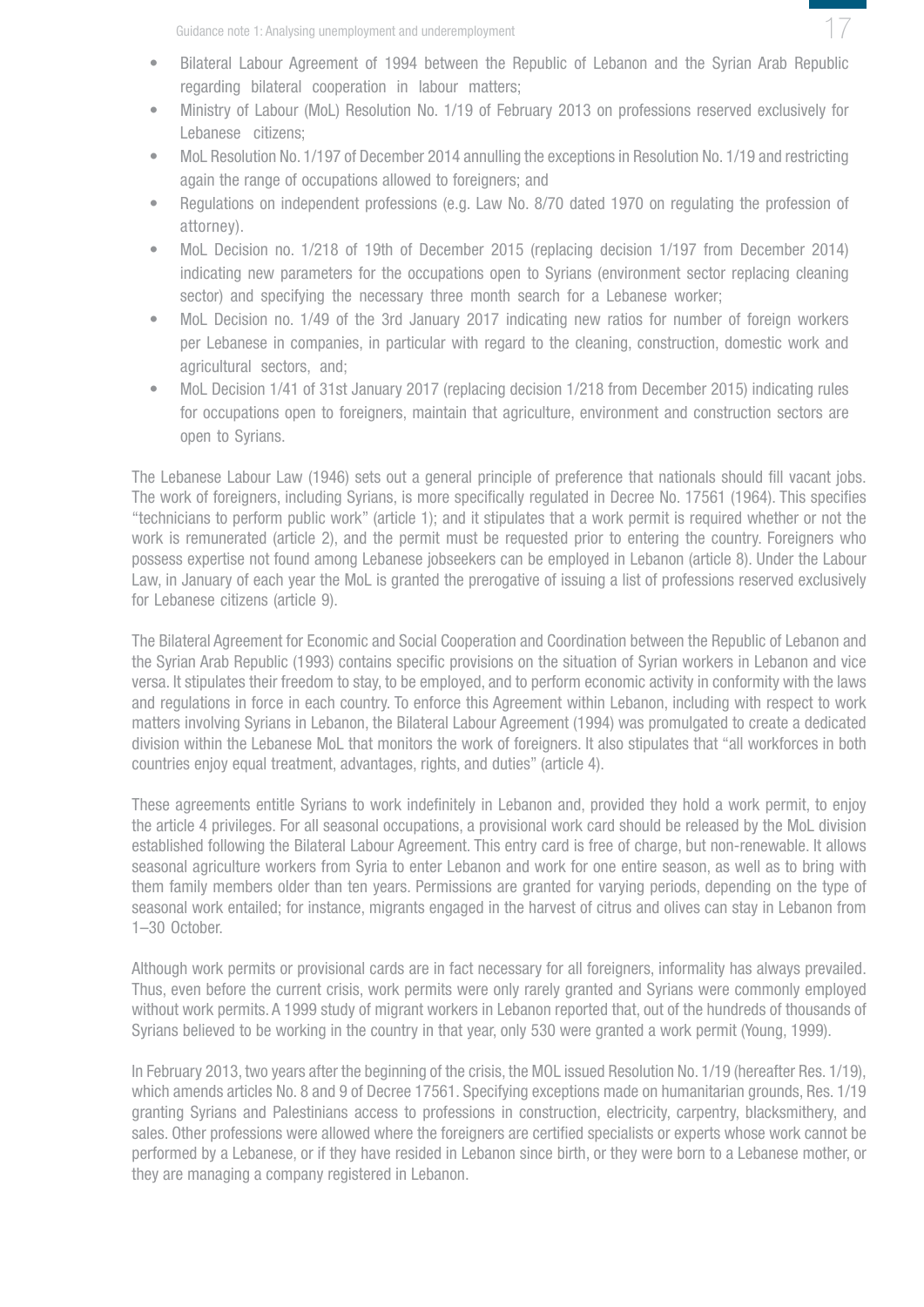<span id="page-17-0"></span>

In December 2014, MOL Res. No. 1/197 was issued to annul part of the exceptions introduced by Res. 1/19, reducing the range of professions open to Syrians to agriculture, construction, and cleaning, as well as setting further conditions.

Subsequently, on the 19th of December 2015 the Decision no. 1/218 was issued by the Ministry of Labour changed the language indicating that Syrian nationals would be allowed to work in the agriculture, construction and environment sectors (replacing cleaning), confirmed in Decision 1/41 from 31st of January 2017. Under article 3 of Decision 1/41, the minister of labour may consider exemptions to this decision and allow a Lebanese employer to recruit a foreigner if they can provide evidence that they failed to find a Lebanese for a specific position after three months of searching, proven through a statement issued by the National Employment Office.

For independent professions, it is the syndicate<sup>(8)</sup> of the professional category that rules the conditions of access and legality. For instance, foreigners (including Syrians) can practise medicine and engineering professions, but one or more of the following conditions should apply: reciprocity agreements (essential); a license in their home country; and a work permit in Lebanon. The laws regulating liberal professions are many; some require being a Lebanese national while others stipulate complying with the provision of reciprocity.

As of the January 2017 Decision no. 1/49, Article four stipulates that the number of foreign workers (regardless of nationality) per company must not exceed 1 foreigner per 10 Lebanese workers. The workers who are fully exempt from this rule are domestic workers, Palestinian refugees, and agricultural workers who work for individuals on the basis of one worker per 5000 square metres. Modified ratios apply to cleaning companies, where there is a maximum ratio of 10 foreigners to one Lebanese, and construction or equivalent work where there can be one foreign worker per Lebanese worker. This final point regarding the ratio in construction, agriculture and cleaning may have an impact on CfW programmes.

As in the case of status of Syrians in Lebanon during these times of war in Syria, a degree of ambiguity and inconsistency is apparent in legislation concerning labour matters. On the one hand, the Government is attempting to tighten and regulate employment of Syrians in Lebanon; on the other hand, employers benefit from the Syrians presence where they provide a source of cheap labour.

#### Working conditions

The minimum wage in Lebanon is LBP 675,000 (US\$ 450) per month. Workdays are eight hours, and work weeks are 40 hours. The maximum work week is 48 hours, and the extra hours are to be paid at 1.5 times the normal hourly wage. Where wage earners work more than six hours a day, they have the right to take a break of one hour. They are entitled to rest a minimum of 36 consecutive hours on a weekly basis, and to take 15 days of paid annual leave after one year of employment.

To employ foreigners, the employer should apply for a work permit prior to the employee's entry into Lebanon, with a contract to be signed by a public notary. Foreign workers are entitled to participate in trade unions, but cannot vote or be elected as members of the board.

The Social Security Law of 1963 established the National Social Security System and the related National Social Security Fund (NSSF) to cover sickness, work-related accidents and diseases, maternity care, pensions, and family allowance. Legal foreign workers, i.e. those with work permits, are entitled to NSSF on the basis of reciprocity of treatment in the country of origin, and only if they come from Belgium, France, Italy, Syria, or the U.K. If the contract has been concluded abroad, and the worker is not resident in Lebanon, exemptions to the NSSF can apply. All foreigners are entitled to compensation for employment injuries.

#### Cash for Work (CfW) and labour legislation

According to the Ministry of Labour, Syrians will need a regular work permit to participate. Regarding types of profession allowed for Syrian workers, no particular issue should emerge from CfW and other PEP programmes, if their conduct requires full application of the labour regulations. Such cases likely fall within lists of admitted occupations for wage earners, for example elementary occupations in construction, agriculture, and environment. On the other hand, current legislation would not permit Syrians to pursue the following occupations: manager/assistant, accountant, salesman, tailor, driver, cook of Arabic food, electrical installations, mechanics and maintenance, paintwork, technical professions in the construction sector, nursing, teaching, engineering, and surveying.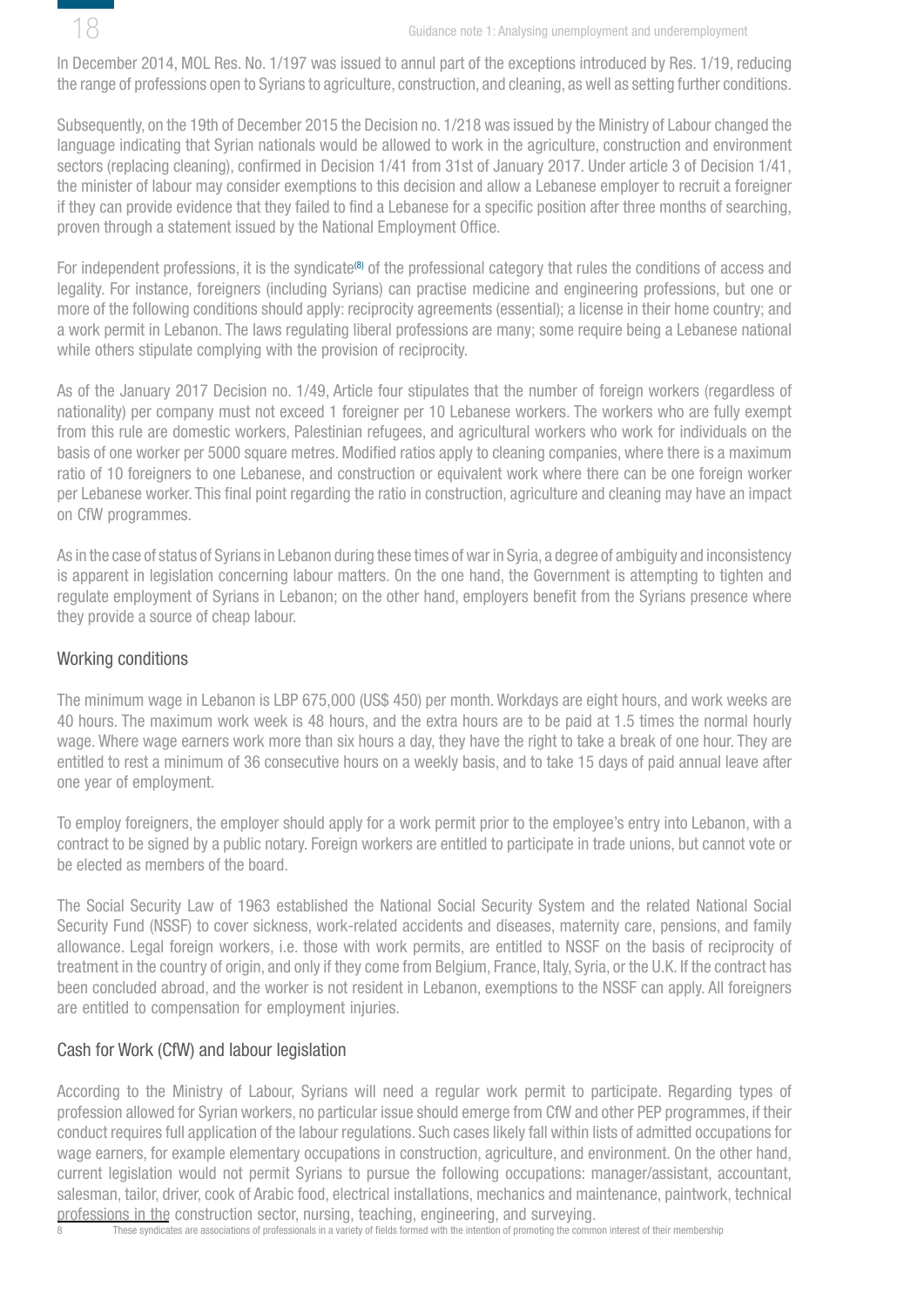

<span id="page-18-0"></span>The terminology for these types of interventions in the LCRP has changed over the years since 2014, in line with the requests of the Government of Lebanon (see footnote 1 for more details). In the 'Statement of Intent' issued by the Government of Lebanon in preparation for the Supporting Syria & the Region conference, the Government of Lebanon promulgated that it would take measures to ease the access of Syrians to the job market in certain sectors where they are not in direct competition with Lebanese, such as agriculture, construction and other labour-intensive sectors. The statement details the urgent national-level infrastructure needs in areas related to the crisis and national security, which has the potential to create further job opportunities as well as the need for investments in municipalities, requesting support for projects at municipal levels that create job opportunities and contribute directly to fighting poverty. (Republic of Lebanon, 2016)

## Box 1.4

### Children's participation in CfW and its compatibility with Lebanese law

The main legal instruments regulating children's participation in productive and economic activities in Lebanon are the Labour Law of 1946, which contains general provisions on minimum working age and related conditions; Decree No. 8987, adopted in 2012, on the prohibition of the worst forms of child labour; and the two relevant ILO Conventions, i.e. Minimum Age, 1973 (No. 138), and Worst Forms of Child Labour, 1999 (No. 182), which the Republic of Lebanon ratified in 2003 and 2001, respectively.

With regard to displaced Syrian children in Lebanon, the Child Protection Working Group (WG) and the Global Protection Cluster are engaged in setting out the programmatic standards to which all humanitarian agencies should refer, as well as in influencing related policy-making. The work of the Child Protection WG and the Global Protection Cluster is aligned with the Lebanese legal framework and ILO Conventions.

 Lebanese labour law stipulates a legal minimum working age of 13, provided that such children are fully protected, instructed, and trained. Different provisions apply for different ages between 13 and 17 years. For instance, children aged 13 years can be legally engaged in "light work", although the Lebanese law does not define "light".

With specific reference to Lebanon and the Syrian refugee crisis response, the Child Protection WG states that work is generally harmful for children (i.e. individuals younger than 18 years) because it interferes with their education and harms their "emotional, developmental and physical wellbeing" (CPWG, 2012). The WG tends to oppose the employment of under-age individuals on the grounds it contravenes their best interests.

The worst forms of child labour are prohibited for any child younger than 18 years. In Lebanon, this matter is regulated by Decree No. 8987 (2012), which increases the minimum age for hazardous work from 16 – as it is stipulated in the Labour Law of 1946 – to 18 years. In 2014, concerned line ministries endorsed the National Action Plan to Eliminate the Worst Forms of Child Labour in Lebanon by 2016.

The worst forms of child labour are defined as occupations which by nature or circumstances can jeopardize a child's health, morals or safety, and include among others hazardous work (e.g. many agricultural activities, domestic work, street work). Certain CfW tasks could qualify as hazardous work, and no child should be involved in those. As a rule of thumb, all the jobs that require personal protective equipment or exposure to carcinogens, or prevent academic education are considered worst forms of child labour. Decree No. 8987 (2012), mentioned above, provides an exhaustive list of Hazardous Occupations Prohibited for Children in Lebanon.

Minimum working conditions for children allowed to work in Lebanon include a maximum of six hours per day with a one-hour break and a mandatory 13 hours of rest between two consecutive shifts. They are not permitted to work between 7 p.m. and 7 a.m., and a medical certificate is compulsory.

With Syrian refugees, the Child Protection WG within the Global Protection Cluster in Lebanon has adopted a relatively tolerant position regarding the engagement of adolescents in productive activities. This is not a practice that must be eliminated, but it must be appropriate for the age and physical development of the workers, and should never interfere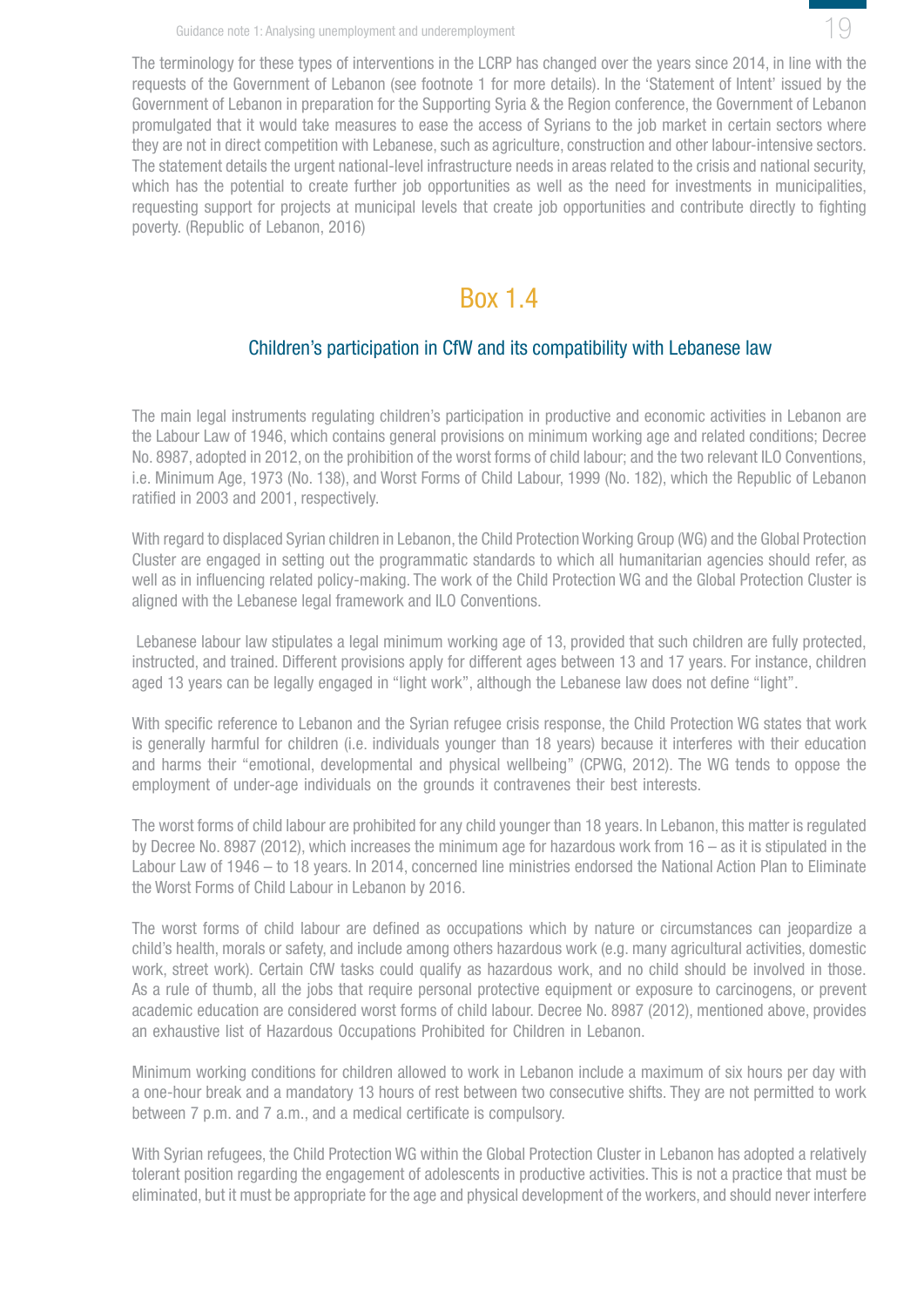<span id="page-19-0"></span>

with the child's education (Global Protection Cluster, 2014).

In fact, the refugee crisis has prevailed since 2011, and desperation – the very need to survive – leads the most vulnerable families to send their children to work. In this context, CfW standard operating procedures in Lebanon have established that the minimum age for participating in CfW projects is 18 years. Exceptions are allowed, however, for adolescents aged 16 and 17 years if the CfW activities "are not a worst form of child labour; are legal for children of that age; do not interfere with the child's education or training; [or] do not engage the child on a full-time basis" (Livelihoods WG, 2014). These individuals may be the only sufficiently able-bodied members from some households available for work.

In general, if these working condition recommendations are implemented, CfW activities are not expected to engage participants full time, which is conducive to pursuing parallel activities. Thus, in order not to further interfere with education and training, candidate adolescents could be enrolled during school breaks, for example. In any case, the recommendation is for implementing organizations to seek the expert advice of specialized child protection agencies with regard to the legality of the specific activity for this age group (Livelihoods WG, 2014).

### **References**

- Ajluni, S.; Kawar, K. 2015. Towards decent work in Lebanon: Issues and challenges in light of the Syrian refugee crisis (Beirut, International Labour Organization).
- Battistin, F. 2015. Demographic pyramid of Lebanon for 2015, based on own elaboration of secondary data. Unpublished manuscript.
- CAS (Central Administration of Statistics). 2007. "Households Living Conditions Survey". http://www. cas.gov.lb/index.php/all-publications-en#households-living-conditions-survey-2007
- CAS (Central Administration of Statistics). 2009. "The Multiple Indicators Cluster Survey". http://www. cas.gov.lb/index.php/all-publications-en#the-multiple-indicators-cluster-survey-round-3-2009 mics3
- CAS (Central Administration of Statistics). 2012. "Households Budget Survey". http://www.cas.gov.lb/ index.php/all-publications-en
- Child Protection Working Group (CPWG). 2012. Minimum standards for child protection in humanitarian action.
- Esipova, N.; Pugliese, A.; Ray, J. 2014. "Potential net migration index declines in many countries". Available at: http://www.gallup.com/poll/166796/potential-net-migration-index-declinescountries.aspx [30 May 2016].
- Gallup Centre. 2011. "Tolerance, faith and jobs: Migration and Lebanon". Available at: http://www.gallup. com/poll/157076/tolerance-faith-jobs-migration-lebanon.aspx?utm\_source=COUNTRY\_LBN andutm\_medium=topic andutm\_campaign=tiles [30 May 2016].
- Geagea, N. 2015. "Asylum crisis or migrant labor crisis?". Lebanese Center for Policy Studies (LCPS). Available at: http://www.lcps-lebanon.org/featuredArticle.php?id=42 [30 May 2016].
- Global Protection Cluster. 2014. Child labour training: Case management coaching programme Lebanon. (Beirut, Lebanon).
- Government of Lebanon. 2012. Decree No. 8987: The prohibition of employment of minors under the age of 18 in works that may harm their health, safety or morals. Available at: http://www.ilo. org/dyn/natlex/natlex\_browse.details?p\_ lang=en andp\_country=LBN andp\_classification=04 andp\_origin=SUBJECT andp\_ whatsnew=201304 [30 May 2016].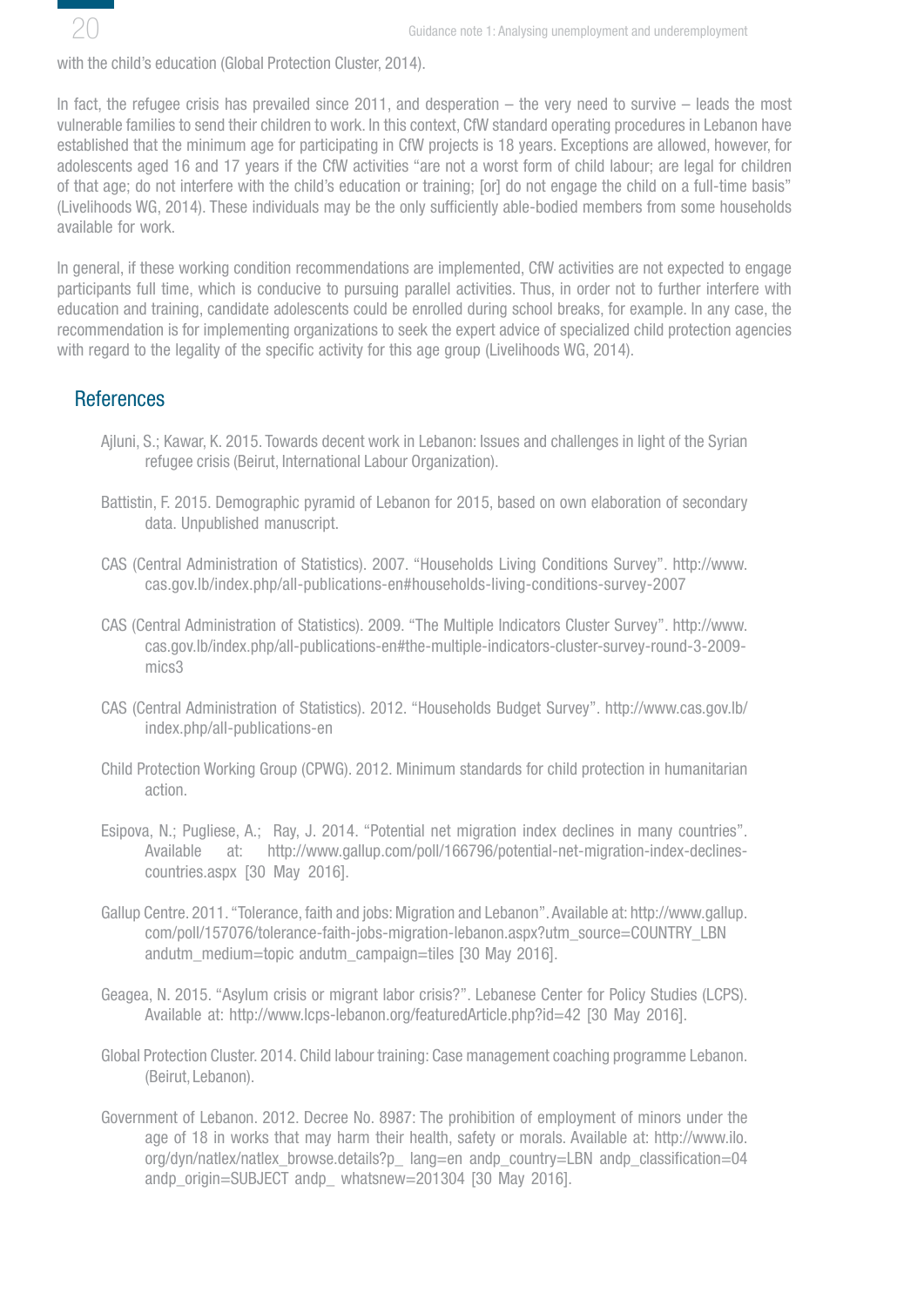- Haider, H. 2013. International legal frameworks for humanitarian action: Topic guide (Birmingham, U.K., Governance and Social Development Research Centre [GSDR], University of Birmingham).
- International Labour Organization (ILO). 2012a. Towards the right to work: A guidebook for designing innovative public employment programmes (Geneva).
- –. 2012b. International standard classification of occupations: Structure, group definitions and correspondence tables (Geneva). See table 7 for "elementary occupations". Available at: http:// www.ilo.org/wcmsp5/groups/public/---dgreports/---dcomm/---publ/documents/publication/ wcms\_172572.pdf [29 May 2016].
- –. 2013. Assessment of the impact of Syrian refugees in Lebanon and their employment profile (Beirut, ILO Regional Office for Arab States).
- –; Ministry of Labour. 2014. National action plan to eliminate the worst forms of child labour in Lebanon by 2016 (Beirut, ILO Regional Office for Arab States).
- . 2016. Workshop Report and recordings of ILO Workshop on Public Employment Programmes in Lebanon: Exchange of Lessons Learned and Best Practices. Unpublished manuscript.
- Investment Development Authority of Lebanon (IDAL). 2013. Employment and social security. Briefing note. Available at: http://investinlebanon.gov.lb/en [30 May 2016].
- International Rescue Committee (IRC). 2014. Profile of jobseekers and employers registered at the livelihoods centre, Lebanon. Analysis report (Beirut).
- International Labour Organization by Knowledge Development Company. 2015. Labour market information review and analysis, in-focus Northern Lebanon. published 2017.
- Livelihoods Working Group. 2014. Standard operating procedures for cash for work projects in Lebanon. Unpublished manuscript.
- Republic of Lebanon. 2016. 'London Conference Lebanon Statement of Intent'. 4 February 2016, Available at: https://2c8kkt1ykog81j8k9p47oglb-wpengine.netdna-ssl.com/wp-content/ uploads/2016/02/Supporting-Syria-the-Region-London-2016-Lebanon-Statement.pdf.
- Save the Children; United Nations Emergency Children's Fund (UNICEF). 2015a. "Urgent action needed to tackle child labour caused by Syrian crisis". Press release.
- Save the Children and UNICEF (2015b). Small hands; heavy burdens: How the Syria conflict is driving more children into the workforce. http://childrenofsyria.info/wp-content/uploads/2015/07/ CHILD-LABOUR.pdf [30 May 2016]
- Syrian Needs Analysis Project (SNAP). 2013. Legal status of individuals fleeing Syria. Report (Beirut).
- United Nations Development Programme (UNDP). 1997. A profile of sustainable human development in Lebanon (Beirut). Available at: http://www.undp.org.lb/programme/governance/advocacy/nhdr/ nhdr97/ [30 May 2016].
- UN Economic and Social Commission for Western Asia (ESCWA). 2015. Situation report on international migration: Migration, displacement and development in a changing Arab region. Available at: https://www.unescwa.org/publications/2015-situation-report-international-migrationmigration-displacement-and-development-0 [2 June 2016l].

United Nations and Government of Lebanon. 2017. Lebanon Crisis Response Plan (LCRP).

21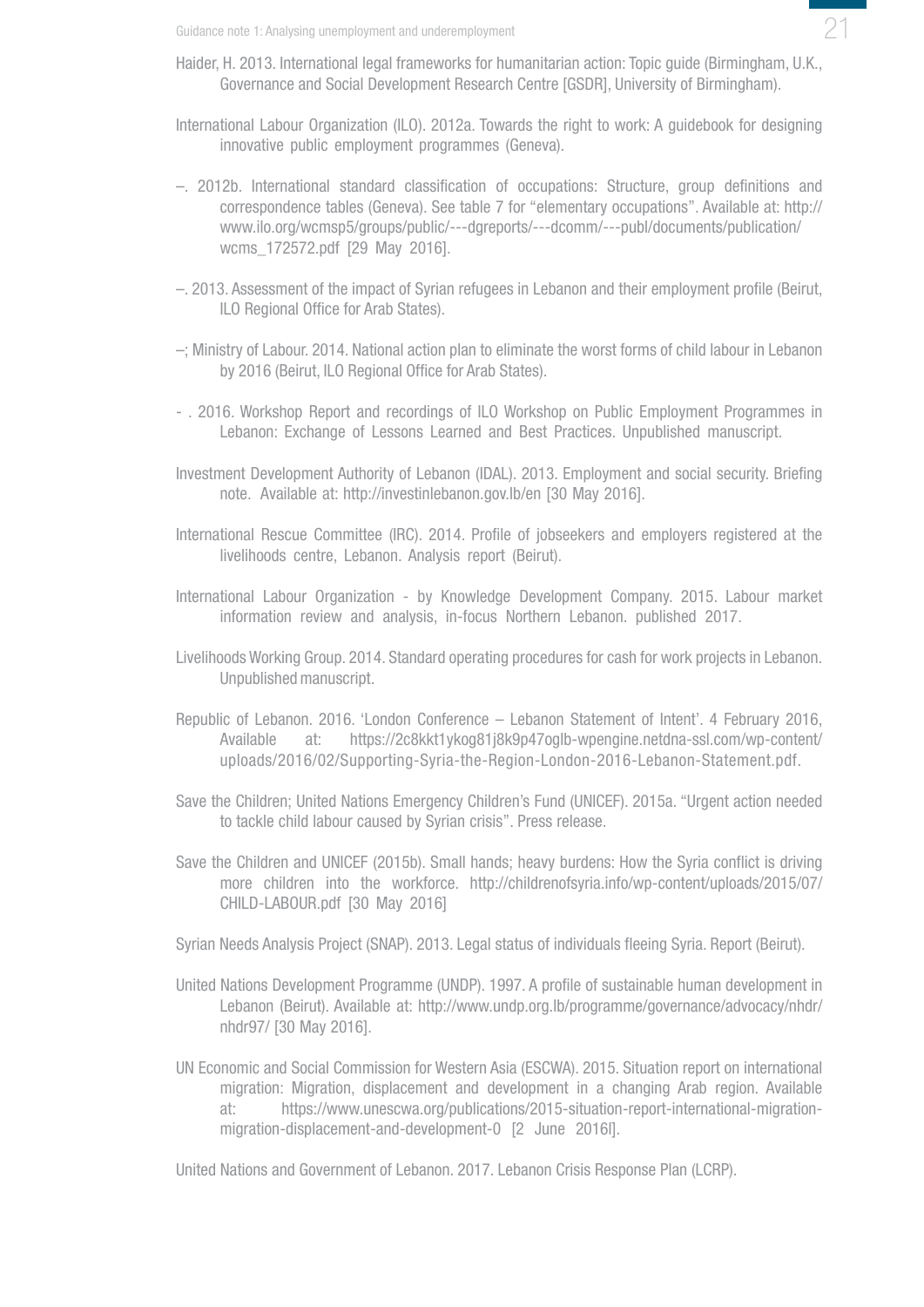- 22
	- UN High Commissioner on Refugees (UNHCR). 2015. Data of registered Syrian refugees (UNHCR Office in Lebanon).
	- US Census Bureau's Site on International Demographic Data. No date. Available at: http:// www.census.gov/population/international/data/idb/region.php?N=%20Results%20 &T=10&A=separate&RT=0&Y=2010&R=-1&C=LE [accessed on: 27 May 2015].

World Bank (WB). 2013. Lebanon: Economic and social impact assessment of the Syrian conflict (Beirut).

- World Food Programme (WFP). 2015. Vulnerability assessment of Syrian refugees: 2015 report. Unpublished manuscript (Beirut).
- Yaacoub, N.; Badre, L. 2011. The labour market in Lebanon. , Statistics in Focus No. 1, Central Administration of Statistics (Beirut).

Ziegler, J. 2012. "Right to food". Available at: http://www.righttofood.org/ [30 May 2015].

Young, M. 1999. Migrant workers in Lebanon. The Lebanese NGO Forum (Beirut). Available at: http:// www.lnf.org.lb/migrationnetwork/mig3.html [30 May 2015].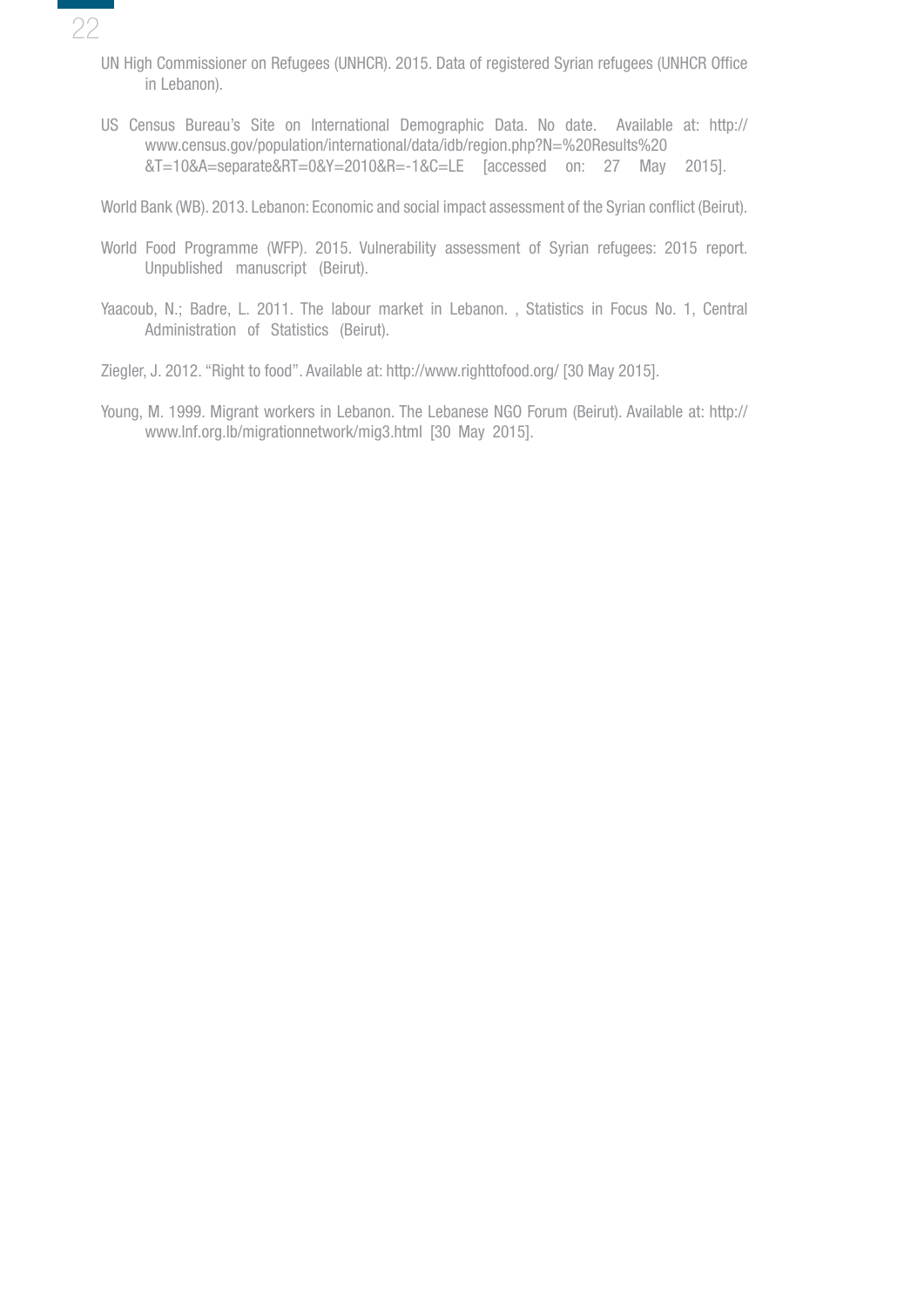# <span id="page-22-0"></span>Contents for Guidance Note 2: Spectrum of public employment programmes (PEPs)

## Box 2.1

### CfW programmes in Lebanon

CfW programmes, a type of PEP, are generally used to address emergency situations rather than long-term unemployment issues. In the protracted Syrian refugee crisis, which is far from being concluded, CfW can play an important role in lessening the effects of persistent high unemployment rates.

The long-term nature of the crisis and limited available resources raise fundamental questions for CfW programme designers in Lebanon, especially concerning the problems CfW is expected to address, including scale-up and possible exit strategies. The answers to these questions will emerge through learning from actual CfW project challenges and achievements in Lebanon.

In general, PEPs, CfW projects among them, differ from other interventions supporting refugees in two main ways:

- they create work for willing participant who would otherwise be unable to take part; and
- they create outputs that can in turn help to address other crisis-related issues and needs (e.g. lack of sanitation or insufficient access to education).

If CfW is to maximize its impact, it is essential to exploit these two niches. In practical terms, this requires CFW policymakers, donors, and programme designers to regularly review the following goals:

- ensure CfW programmes remain relevant in an ever-changing and complex context:
- clearly identify CfW targets;
- ascertain what work should be executed; and
- decide how best that work should be organized.

In 2014, 12 agencies reported in the inter-agency Activity Info that they had executed CfW projects for a total of 37 initiatives and slightly more than 6,000 beneficiaries across the whole country. The district with the greatest number of beneficiaries was Akkar (928), followed by Baalbek (770) and Aley in Mt. Lebanon (696). In 2015, 17 partners implemented CfW activities involving 9,664 people and 83,000 workmen days. The total number of beneficiaries was 50 per cent higher than in 2014. Successively, in 2016 CfW interventions were carried out by 12 partners and there were 7,151 people, consisting of 67,731 workmen days. The total value of the 2016 CfW interventions in infrastructure rehabilitation was US\$ 2,025,130.

It is possible that the above figures understate the real magnitude of CfW in Lebanon, since not all agencies conducting CfW were aware of the reporting obligations within the Livelihoods WG or, if they were, they did not comply with them. Even if they are to a certain extent underrepresented, the efforts are not able to meet the demands in the livelihoods sectors. Despite the amplified attention given to economic opportunities and jobs at the London Conference in February 2016, Livelihoods remained the most underfunded sector of the LCRP, securing only 13 percent of the sector appeal. In particular, very few longer-term and larger scale programmes aimed at supporting the capacity of national systems and markets to create jobs or income have started

23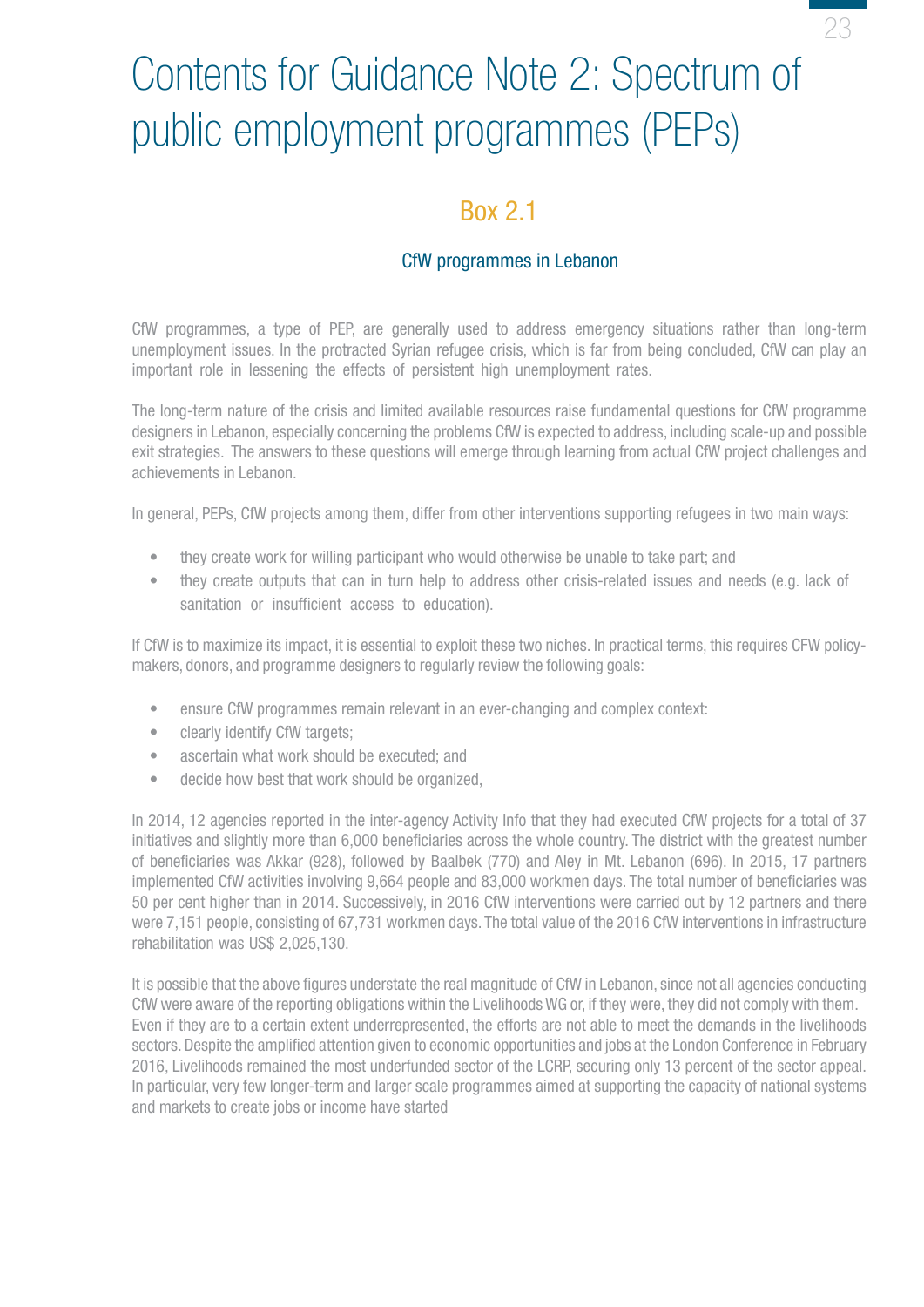# Box 2.2

#### Participation rules and conditions in CfW in Lebanon

<span id="page-23-0"></span>Since 2014, numbers of both CfW projects and agencies executing CfW initiatives in Lebanon have increased. Each agency operates individually, rather than within the framework of consortia or alliances, which has resulted in a proliferation of diverse CfW projects. And these present a variety of rules governing participation, working conditions, and wages, thus creating confusion, inequalities, and possible competition for beneficiaries among executing agencies. To avoid such outcomes and to facilitate the harmonization of CfW projects across agencies, in 2014 the Livelihoods Working Group drafted a set of standard operating procedures (SOPs). The main recommendation for agencies executing CfW projects – especially when working in the same geographic area – was to apply the same payment per unit of time, same duration of CfW assistance, and similar eligibility criteria.

Agencies are recommended to enrol CfW beneficiaries for equal periods of time quantified in terms of days, hours, and months. Beneficiaries thus receive the same cumulative compensation regardless of which project they are enrolled in.

The SOPs also recommend that beneficiary participation in CfW projects does not exceed 10–12 days per month, and that each beneficiary's cycle in the project lasts a maximum of three months. In this way, these participants can also engage in parallel income-generating activities while earning a CfW income for three months. At the same time, this provides other beneficiaries with the opportunity to participate. Where more households are given the chance to benefit from the initiative, supposedly, the risk of contention is mitigated.

To support more households, the SOPs also recommend that members of the same household are not concurrently enrolled in CfW. Neither should the same beneficiary participate in consecutive cycles. Action Against Hunger (ACF), for instance, enrols beneficiaries for ten days a month for three months, and requires an interim two months before enrolling them again.

According to the SOPs, "Lebanese host communities and Syrian refugees should be given equal opportunities to enrol in CfW schemes, [while] ensuring that both communities (and especially the most vulnerable households) are informed about the existence of CfW initiatives in their village and have access to enrolment campaigns." The 50–50 per cent allocation of quotas is recommended for entire CfW portfolios implemented in a given location by one or more actors, not necessarily for individual CfW projects.

One year on from the circulation of the SOPs within the Livelihoods WG, agencies reported, for a variety of reasons, failing to entirely observe these recommendations:

Some agencies, for instance, opted for having beneficiaries work an entire month on a full-time basis, rather than pursue short monthly cycles. They preferred this arrangement, they said, because participants would otherwise have found it difficult to plan their work schedule, and they preferred the certainty of an entire month of work before then moving on to other opportunities.

In addition, these agencies believed that, when successful performance of tasks required regular practice, daily repetition proved more effective.

- Oxfam Italy set an eight-hour working day, with a sufficiently long break, instead of the recommended five or six-hour working day.
- In some locations, agencies found it challenging to identify enough CfW participants, in which case they may have allowed members of the same family to participate during the same working cycle.
- Finding Lebanese interested in work has also been reported as a difficulty in certain locations (but not in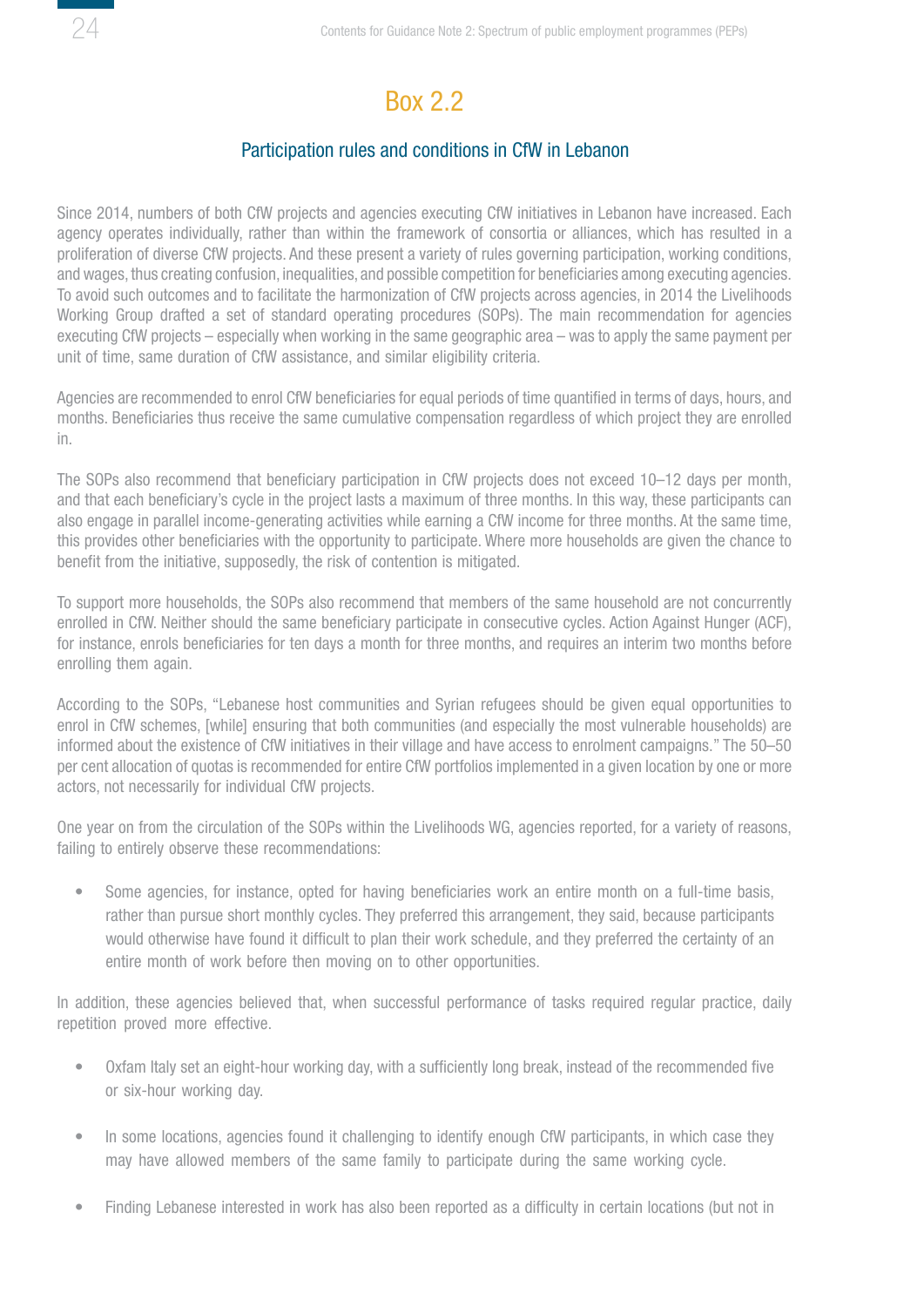<span id="page-24-0"></span>Contents for Guidance Note 2: Spectrum of public employment programmes (PEPs)

25

Tripoli, where the Italian NGO Cooperazione Internazionale (COOPI) reported high levels of unemployment, especially among youth) and in certain types of projects. Therefore, the equal quotas rule has not always been applied (Battistin, 2015c).

- In other cases, local authorities requested permission to enrol more Lebanese than Syrians, since the latter also had access to other types of assistance. This was the case for COOPI, which had initially set equal quotas for Lebanese and Syrians and shifted then to 60–40 per cent to ease tensions between the two communities (Battistin, 2015c).
- ACF does not set quotas of Lebanese and Syrians. Instead, its selections are based on vulnerability levels, and they enrol the most vulnerable in the targeted village regardless of their nationality (Battistin, 2015b).
- The national wage level was set in the SOPs at US\$ 20 for unskilled and US\$ 25 for skilled; the challenge arises when in some regions US\$ 20 is not enough and fails to attract labour, and in other areas US\$ 20 is above the market wage. For example, the NGO Armadilla reported that in the Chouf region, the olive harvesters were being offered \$US 30 per day, which meant lower participation rates in CfW programmes operating in the area (ILO 2016).

## Box 2.3

## IRC livelihoods centres and linkages to CfW

The experience of the International Rescue Committee (IRC) in Lebanon demonstrates how CfW can be linked to employment services and training activities.

In February 2014, the IRC opened its first Livelihoods Centre (LC) in the Northern Governorate of Akkar; a second Livelihoods Centre was opened in June 2015 in Beirut, serving the city and the District of Mount Lebanon (Battistin, 2015f). The LCs provide a venue for training activities and provide information and employment-related services to jobseekers, training providers, and employers. The goal is to help registered applicants find vacancies and training options, and to assist employers in identifying employees that match their skills requirements. The LCs also aim to provide jobseekers with information on legal matters related to work and business set-ups in Lebanon. Finally, they assist employers with organizing vocational training courses in skills areas where finding suitable workforce proves a challenge (Battistin, 2014).

The services are provided free of charge to all Lebanese and Syrians residing in the designated geographic areas, regardless (if refugees) of their registration status. Between February and July 2014, the LC in Akkar registered more than 1,200 jobseekers and referred more than 600 of them to employers or – more broadly – to providers of incomegenerating opportunities (Battistin, 2014).

Among the job matching functions of the LCs is the identification of CfW beneficiaries through jobseeker profiling. This service is available for internal purposes, to find participants for IRC CfW projects, and for other NGOs executing CfW projects in the area. With CfW projects where workers are paid to produce items at home, the IRC offers preparatory training to all participants. As with the other services, training is also organized within the framework of LC activities (Battistin, 2015f).

There are multiple advantages to using the LCs to identify CfW participants:

- Registration at a LC is voluntary, as is participation in CfW projects.
- LC staff are trained in profiling jobseekers and matching them with the most suitable service (e.g. vocational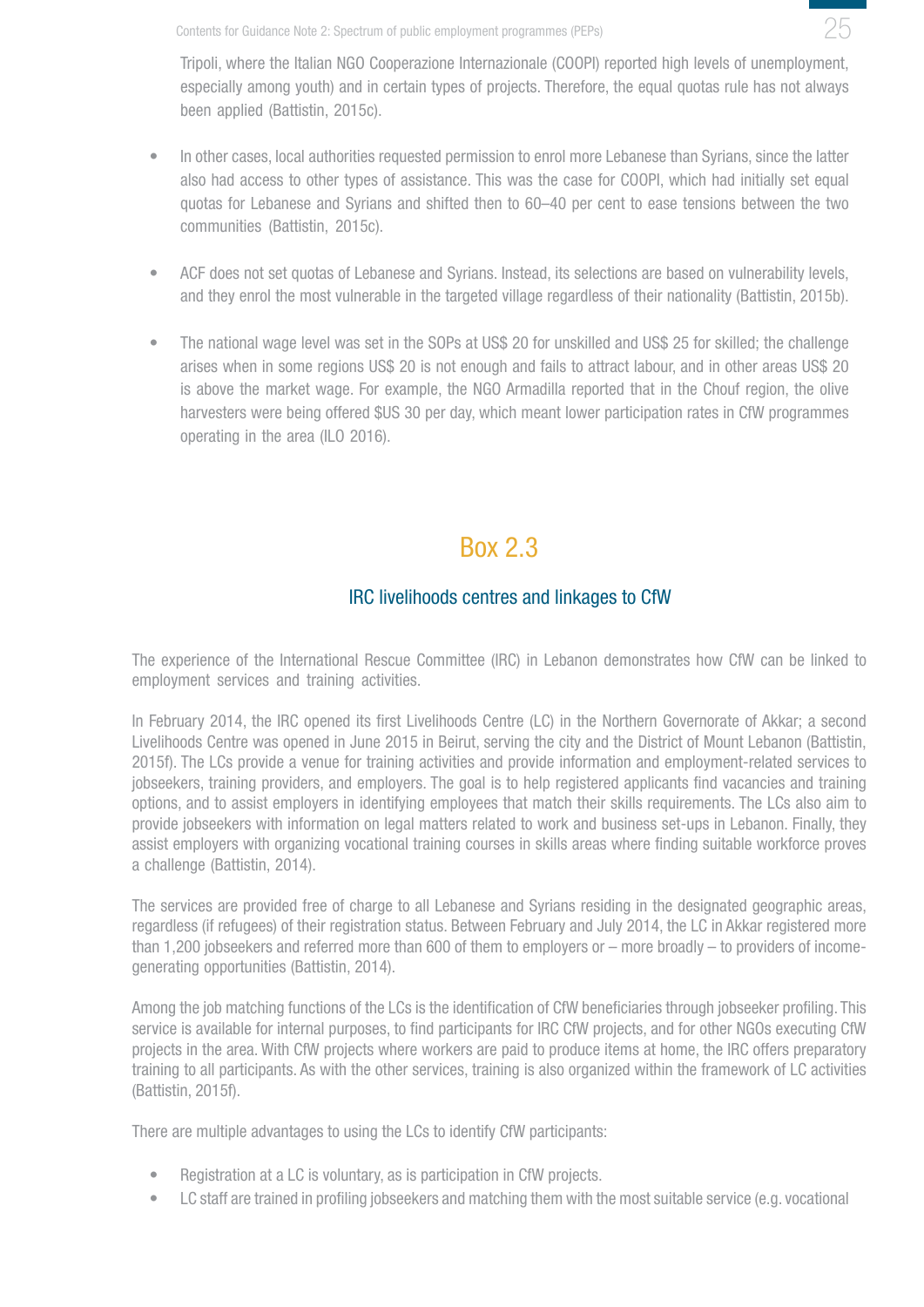<span id="page-25-0"></span>

training, CfW, referral to employers) and specific CfW projects.

- The LC database helps to keep track of all activities and projects in which registered individuals participate, thus ensuring more equitable access to humanitarian assistance for as many individuals as possible.
- Selection of CfW participants is unbiased by local authority pressure that might be exerted on project staff to enrol specific individuals.

## Box 2.4

#### Existing employment service centres as sources of CfW participant lists

CfW project teams can devote much time and effort to identifying beneficiaries and then monitoring their engagement in the course of a CfW activity. Two factors must be considered here: the extent to which individuals and their families need such support (i.e. the humanitarian/social welfare aspect of the project); and the willingness and availability of identified individuals to participate. Unlike other humanitarian/recovery interventions, CfW projects demand protracted, active engagement from beneficiaries, which is why these individuals are more appropriately referred to as participants.

Efficiency demands that, without compromising the quality of results, project time and efforts allocated to participant identification should be optimized. Basically, CfW participant identification is a matter of access to relevant and reliable information, and in Lebanon this does not present a major issue. A rich base of information on seekers of livelihoods opportunities, including Syrian refugees, is available and may be capitalized on in sourcing long lists of CfW candidates.

In total, 20 non-profit centres are mandated with providing employment services in Lebanon, either to Lebanese citizens alone or both to Lebanese and to Palestinian and Syrian refugees. CfW implementers can partner with employment service centres in the geographic areas of interest to gain access to their databases. As described in Box 2.3 IRC livelihoods centres and linkages to CfW, such types of collaboration between LC staff and a CfW project team have proved highly advantageous.

Many existing centres are located in Beirut, others are found in the North and the South. The Bekaa, however, remains uncovered. Three centres are managed by the National Employment Office of the Ministry of Labour (Beirut, Saida, and Tripoli) and serve only Lebanese citizens; four of them are managed by the United Nations Relief and Works Agency (UNRWA) and serve only Palestinians; the remainder are managed by NGOs, foundations, and associations, including the IRC centre described in box 2.3.

Jobseekers voluntarily visit and register with these centres. According to available information, only the IRC LCs conduct outreach activities in attracting potential clients within the surrounding communities. In these centres, dedicated staff screen and profile jobseekers according to education and professional backgrounds, as well as to their availability for work and job preferences.

It is important to note that employment centres collect information regarding those who visit the centre and are willing to work. These people are presumably in need of work, but they are not necessarily the "most in need"; very vulnerable people may be entirely unaware of such services. That is why employment centre databases are likely incomplete, and their lists of potential CfW participants must be expanded through outreach to targeted segments of the population.

In Lebanon, the nature and content of information exchange is the most important feature of the partnership between employment service centres and CfW implementing agencies. These parties should together define the datapoints to be collected and shared, and decide in which form they should be shared. Information flow many not necessarily be unidirectional, i.e. from the employment centres to the CfW implementers. Harmonizing data collection forms (the key fields, at least) across CfW implementing agencies and employment centres, would help facilitate the effective migration of information between different platforms.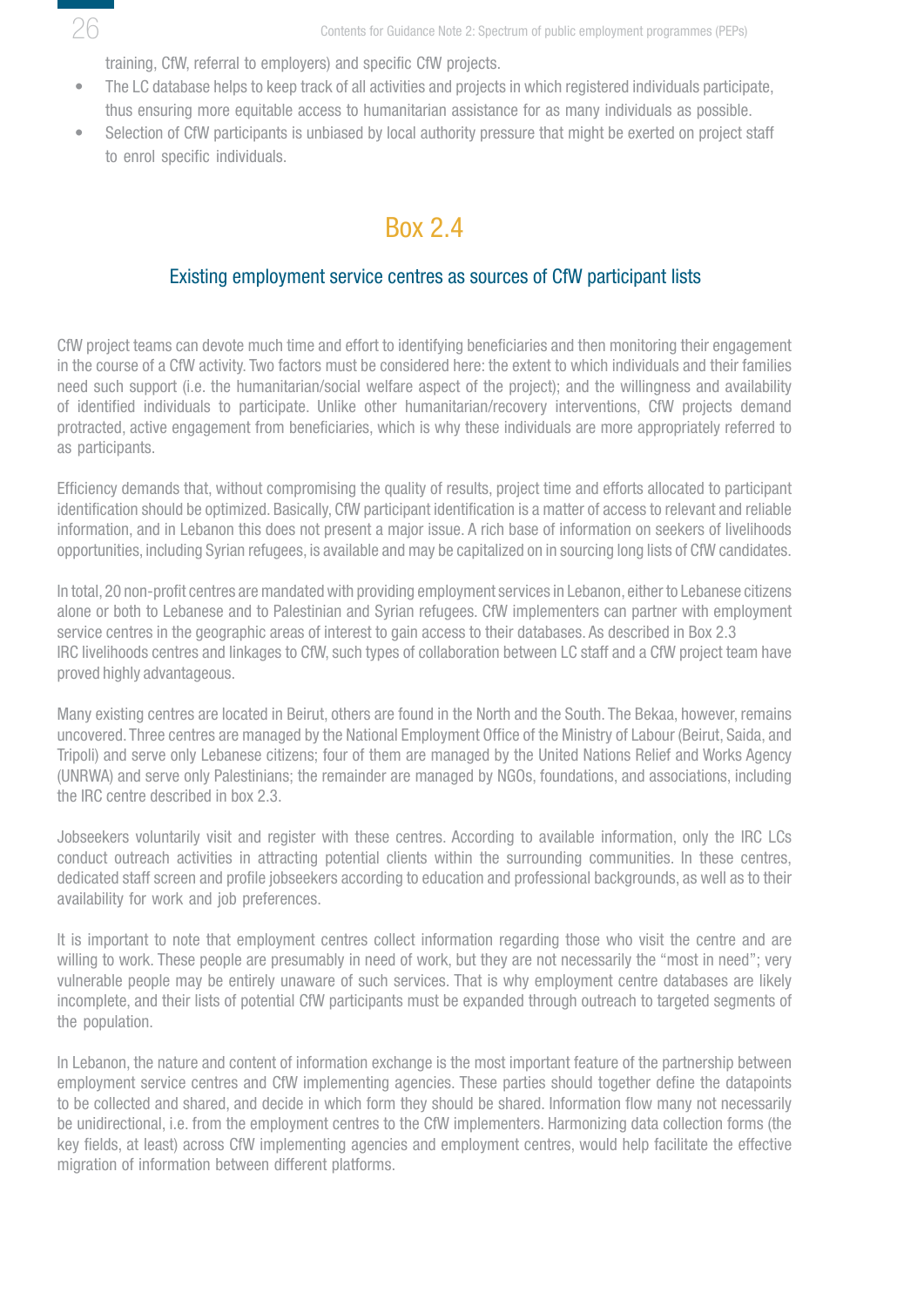

Contact information for these centres is provided below:

| <b>Institution</b>                | <b>Address</b>                                                                        | <b>Contact person</b>                                                                                   | Phone number                                                                      | Website        |
|-----------------------------------|---------------------------------------------------------------------------------------|---------------------------------------------------------------------------------------------------------|-----------------------------------------------------------------------------------|----------------|
| <b>National Employment Office</b> |                                                                                       |                                                                                                         |                                                                                   |                |
| <b>NEO Beirut</b>                 | Melhem Khalaf Street<br>Next to St Mary Church<br>for Syrian Catholic<br>Museum Blvd. | Ghada El Nachef<br>(Chief of Department<br>- Employment Office)<br>Jean Abi Fadel<br>(Director General) | Tel.<br>$+961(1)616335$<br>(Ghada El Nachef)<br>+961 1 615909<br>(Jean Abi Fadel) |                |
| <b>NEO Saida</b>                  | Serail Saida<br>2nd Floor                                                             | Joumana El Abed<br>Chief of Employment)<br>Office)                                                      | Tel.<br>$+961(7)$ /727911                                                         | www.neo.gov.lb |
| <b>NEO Tripoli</b>                | Serail Tripoli<br>6th Floor                                                           | Raymond Moawad<br><b>Chief of Employment</b><br>Office)                                                 | Tel.<br>$+961(6)$ 447440                                                          |                |

### International Rescue Committee

| <b>IRC Akkar</b>  | Deir Dalloum, Highway,<br>Radwan El Hassan<br>Building | Mahmoud El Saadi | Tel.<br>$+961(76)064550$  |
|-------------------|--------------------------------------------------------|------------------|---------------------------|
| <b>IRC Beirut</b> | Mkalles, Near Hypco<br>Station, RAED Building          | Elias Sahyoun    | Tel.<br>$+961(71)$ 496418 |

### UNRWA

| <b>UNRWA Beirut</b>                                           | LFO, UNRWA Main office,<br><b>Bir Hassan facing Sports</b><br>City           | Jamil Kanaana                   | Tel.<br>$+961(1)830400,$<br>ext. 5337 |                       |
|---------------------------------------------------------------|------------------------------------------------------------------------------|---------------------------------|---------------------------------------|-----------------------|
| <b>UNRWA Saida</b>                                            | Sit Nafisi St., behind<br>Ogero Bldg., Abu Zeid<br>Bldg., Ground Fl          | Salem Yassin                    | Tel.<br>$+961(70)$ 724243             | https://www.facebook. |
| <b>UNRWA Tyre</b>                                             | Athar St., Next to Al<br>Athar Laundry, Bitar<br>Bldg, 1st Fl                |                                 | Tel.<br>$+961(76)700252$              | com/UnrwaFSC          |
| <b>UNRWA Tripoli</b>                                          | Tripoli, Me'atein St.,<br>Al Rawda intersection,<br><b>UNRWA Main Office</b> | Nader Ghaffour                  | Tel.<br>$+961(3)001856$               |                       |
| Institut<br>Européen de<br>Coopération et de<br>Développement | Rue Hopital al Hayat,<br>Imm. Ford, Etage 3<br>Area: Chiah,<br>City: Beirut  | Tina Comaty;<br>David El Chabab | Tel.<br>$+961(0)$ 1 556 338           | www.iecd.org          |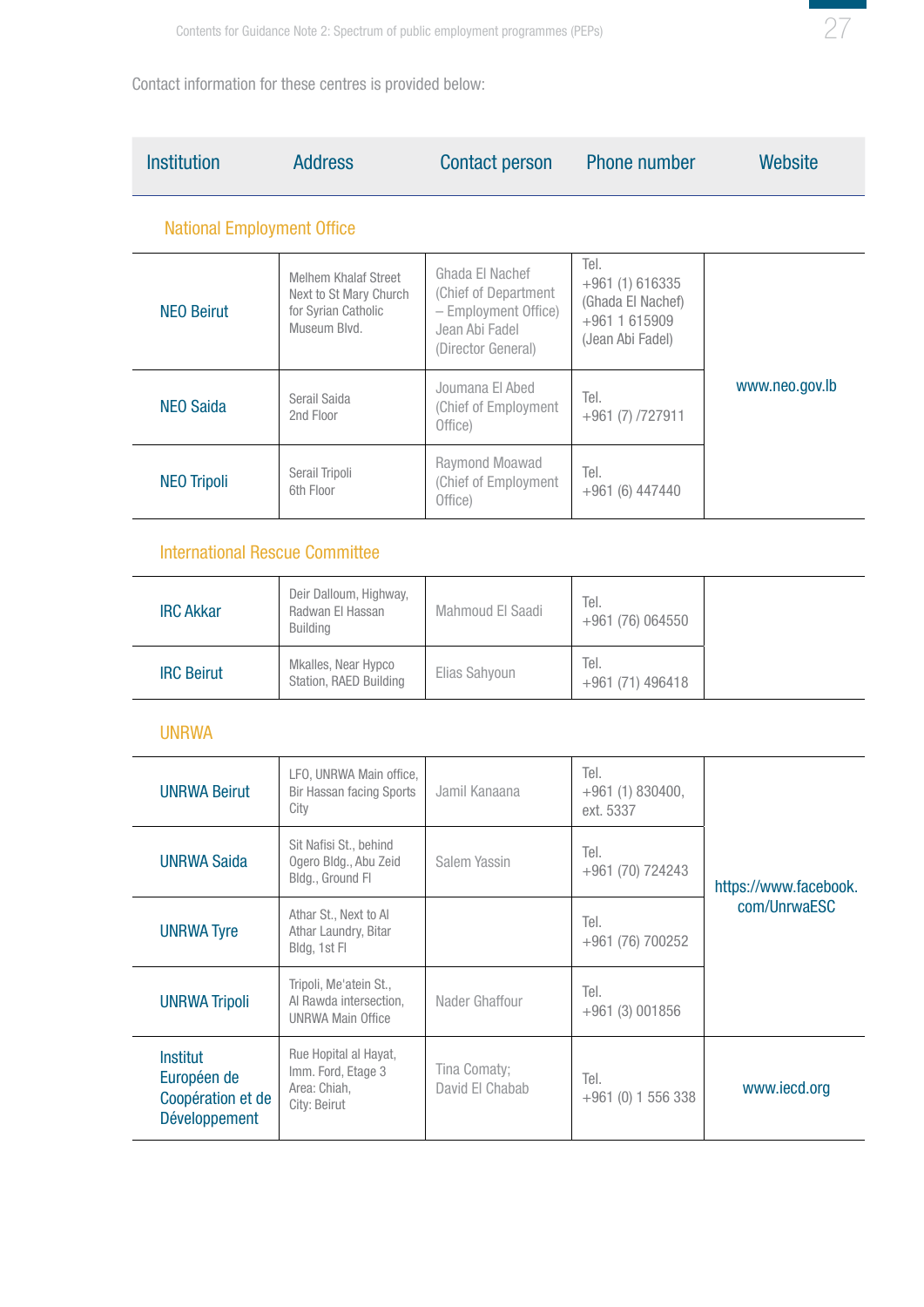

| <b>Institution</b>                                                                 | <b>Address</b>                                                                                                                                                         | <b>Contact person</b>                                                                                                                            | <b>Phone number</b>                                                               | Website                         |
|------------------------------------------------------------------------------------|------------------------------------------------------------------------------------------------------------------------------------------------------------------------|--------------------------------------------------------------------------------------------------------------------------------------------------|-----------------------------------------------------------------------------------|---------------------------------|
| Lebanese<br><b>Physical</b><br><b>Handicap Union</b>                               | 2nd Floor, Rida Building,<br>Salah Al-Deen Ayoubi<br>Str.<br>Area: Rawshe<br>City: Beirut<br>Additional directions:<br>near Rotana Hotel, same<br>building as Jaw Café | Sylvana Lakkis<br>(President)                                                                                                                    | Tel.<br>$+961(1)307365$                                                           | http://www.lphu.com             |
| Arc-en-Ciel                                                                        | Arcenciel, John Kennedy<br><b>Street</b><br>Area: Jisr el Bacha -<br>Sinn El Fil<br>City: Beirut                                                                       | <b>Recruitment section</b><br>HR department                                                                                                      | Tel.<br>$+961(1)$ 495 561/5<br>Fax<br>$+961(1)512107$                             | http://www.arcenciel.<br>org    |
| Forum for<br>Handicapped<br><b>North Lebanon</b>                                   | El Mountada, El<br>Mountatda St.<br>Area: El Mina<br>City: Tripoli<br>Additional directions:<br>parallel to Port Said Blvd.                                            | Dr Nawaf Kabbara<br>(President)<br>Hassan Mostafa                                                                                                | Tel.<br>+961 (6) 213426 /<br>610195<br>Fax<br>+961 (6) 213426 /<br>610195         |                                 |
| <b>Safadi</b><br><b>Foundation</b>                                                 | Tripoli, Al Maarad Street.<br>Ramzi Safadi Street<br>Safadi Cultural Centre,<br>4th Floor<br>P.O. Box 575 Tripoli,<br>Lebanon                                          | Rana Mawlawi<br>(Director General)<br>Vanessa Yakan (Senior<br><b>Project Development</b><br>Officer)<br>Reem Tajjeddine<br>(Employment Officer) | Tel. 1290 or<br>$+961(6)410014$<br>+961 (6) 411035<br>Fax<br>+961 (6) 411119      | http://www.job-helper.<br>com   |
| <b>FORAS</b> - Rene<br><b>Moawad</b>                                               | 6th Floor Loyar Bldg.,<br>Alfred Nakash Street<br>Area: Ashrafieh, facing<br><b>Hotel Dieux</b><br>City: Beirut                                                        | Nabil Moawad<br>(General Director)                                                                                                               | Tel.<br>$+961(1)613$<br>367/8/9                                                   | http://www.rmf.org.lb           |
| <b>FORAS</b> - Rene<br><b>Moawad</b><br><b>Foundation</b><br>(Zgharta)             | Rene Moawad<br>Foundation Zgharta<br>Area: Mejdlaya<br>City: Zgharta                                                                                                   | Johnny Namnoum<br>(Director of FORAS)                                                                                                            | Tel<br>$+961(6)666093$                                                            |                                 |
| Koudourat<br><b>Association</b>                                                    | 6th Floor, Labban Centre,<br>Near Byblos Bank, Sami<br>el Solh Avenue, Beirut,<br>Lebanon                                                                              | Dr Dal Hitti (President)                                                                                                                         | Tel./fax<br>$+961(1)396061$<br>Cell<br>$+961(3)396558$                            | http://www.koudourat.<br>org    |
| Labora                                                                             | 5th Floor Antonine<br>Bldg., Block C, Brothers<br>Rahbanist.<br>Area: Antelias<br>City: Antelias                                                                       | Pere Tony Khadra<br>(President)<br>Vanessa Fayad<br>(Private Sector<br>Coordinator)                                                              | Tel.<br>$+961$ (4) 403352;<br>$(4)$ 413352                                        | http://www.<br>laboraonline.com |
| Lebanese<br>Institute for<br>Social &<br>Economic<br><b>Development</b><br>(ILDES) | ILDES - LEBANON<br><b>Tours Harboyan</b><br>Bloc A et Bloc C, rue BC<br>Jal El Dib - Metn                                                                              |                                                                                                                                                  | Tel.<br>+961 (4) 710.535-6<br>Cell<br>$+961(3)680.061$<br>Fax<br>+961 (4) 710.537 | http://www.ildesliban.<br>org   |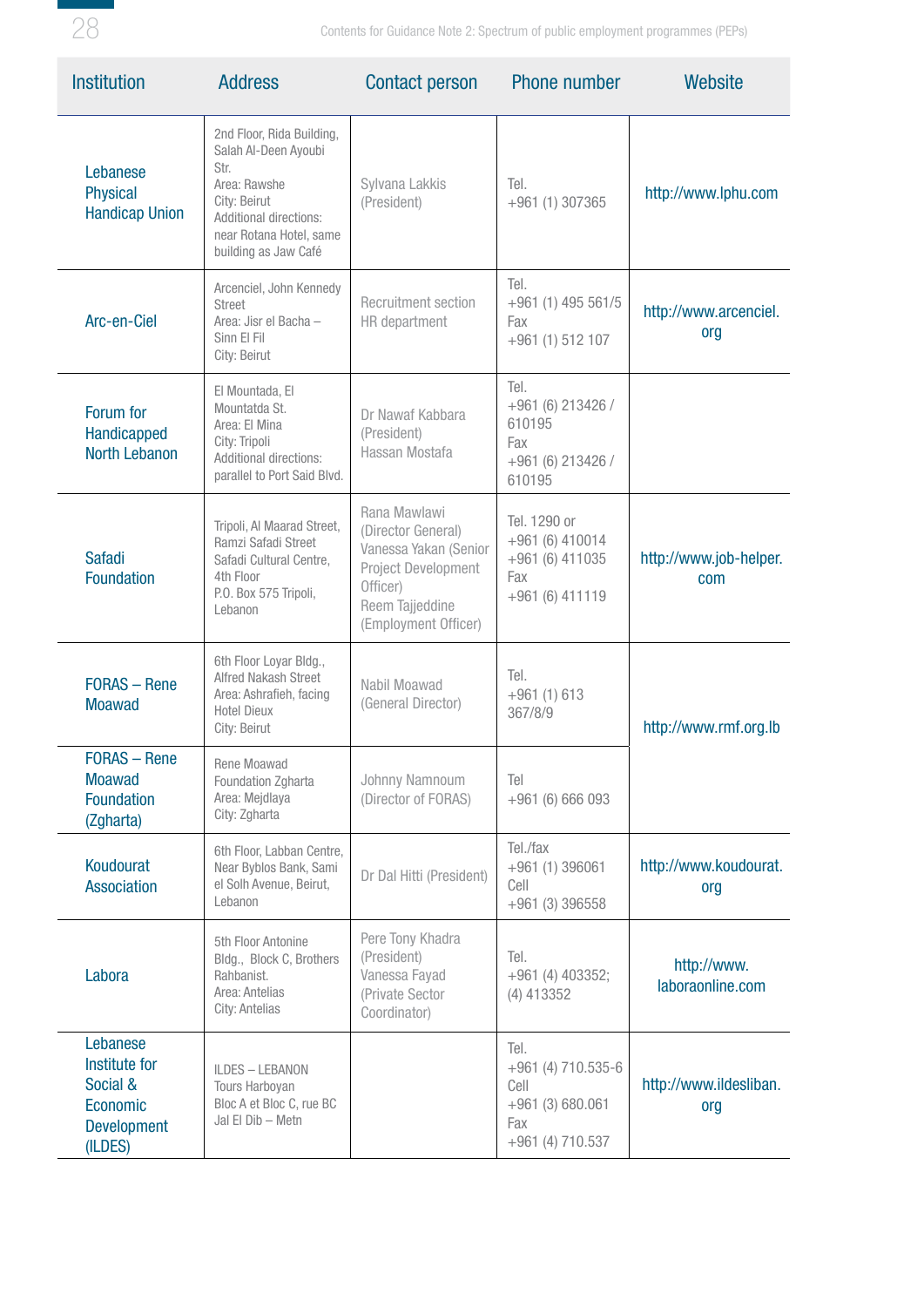<span id="page-28-0"></span>

| <b>Institution</b>            | <b>Address</b>                                                               | <b>Contact person</b>    | <b>Phone number</b>                         | Website         |
|-------------------------------|------------------------------------------------------------------------------|--------------------------|---------------------------------------------|-----------------|
| Ahlouna<br><b>Association</b> | Office location: Ahlouna<br>Building, NA<br>Area: Al Hlaliyeh<br>City: Saida | Rashid Hamtou<br>Manager | +961 (7) 752 280<br>Fax<br>+961 (7) 726 085 | www.ahlouna.org |

#### **References**

- Battistin, F. 2014. "IRC cash and livelihoods support programme in Lebanon". Emergency Nutrition Network, Field Exchange (48). Oxford, U.K.
- –. 2015c. Notes of interview with Francesco Lanino, Country Representative at COOPI Lebanon (1 June 2015, Tripoli, Lebanon). Unpublished manuscript.
- –. 2015f. Notes of interview with Jarrett Basedow, ERD Coordinator at IRC Lebanon (1 June 2015, Beirut, Lebanon). Unpublished manuscript.
- Livelihoods Working Group. 2014. Standard operating procedures for cash for work projects in Lebanon. Unpublished manuscript.
- International Labour Organization (ILO). 2016. Workshop Report and recordings of ILO Workshop on Public Employment Programmes in Lebanon: Exchange of Lessons Learned and Best Practices. Unpublished manuscript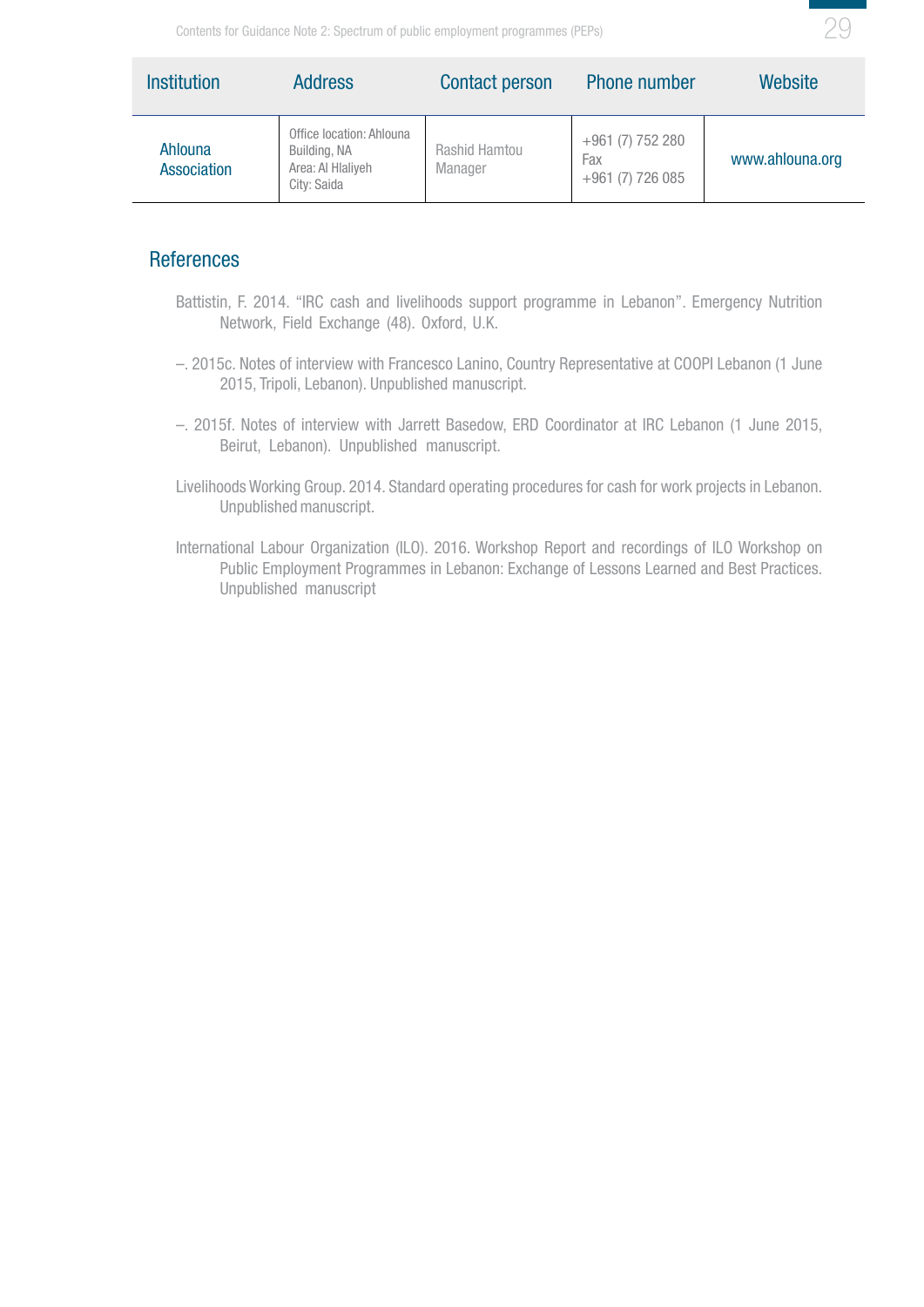# Contents for Guidance Note 5: Setting the appropriate wage rate in PEPs

<span id="page-29-0"></span>30

# Box 5.1

## CfW wage rate in Lebanon according to SOPs (Livelihoods WG, 2014)

The CfW SOPs in Lebanon recommend the harmonization of the compensation rate across CfW projects. Since monetary compensation lies at the core of assistance to CfW participants, it needs to be set in the light of humanitarian considerations, including average household expenditure on basic needs, a household's income-generating capacity, and the poverty line as estimated for Lebanon:

- The estimated average expenditure on survival items for a family of five refugees in Lebanon (i.e. the Survival Expenditure Basket) is \$435 per month (i.e. \$87 per capita), and includes costs of food, water, housing, clothing, hygiene items, communication, and transportation. <sup>(9)</sup>
- Lower and upper national poverty lines for Lebanon were constructed within the framework of a study, released in 2008, based on household expenditures. The lower line (i.e. extreme poverty) was the equivalent of \$72 per month per capita, and the upper poverty line was the equivalent of \$120 per month per capita (IDEA, 2008).
- In addition, CfW compensation should be adjusted to labour market features such as prevailing casual labour wages in the agricultural or construction sectors, and the minimum wage, which in Lebanon is currently set at \$450 per month.

Consequently, the SOPs recommend compensation of \$20 per day for tasks not requiring specific skills, and \$25 per day for tasks requiring specific skills. According to the SOPs, such amounts are unlikely to generate competition for workers among employers and CfW agencies. In fact, Lebanese workers are said not to be inclined to engage in elementary occupations in the construction and agriculture sector; they are also said to expect higher wages.

On the other hand, women's salaries in the market – especially in the agricultural sector, where women workers are concentrated – are significantly lower than US\$20 per day, ranging as low as LBP 8,000 (US\$ 5) per day (Battistin, 2015i). As these wages are exploitative and well below the minimum wage, challenging them could be seen as a way of improving women's working conditions. It is unlikely, though, that the competition for female workers would exert meaningful pressure on market wages, since the CfW female beneficiaries comprise a minority.

# Box 5.2

#### Wage-setting lessons from CfW implementers

Not all CfW executing agencies applied the SOP-recommended compensation rates, reporting a variety of reasons for this. Neither did all agencies set the working day at the same number of hours, which effectively resulted in different compensation rates (thus making it more appropriate to compare the actual compensation rates per hour rather than per day). To date, there are still certain challenges faced in the context of equal remuneration. CfW implementers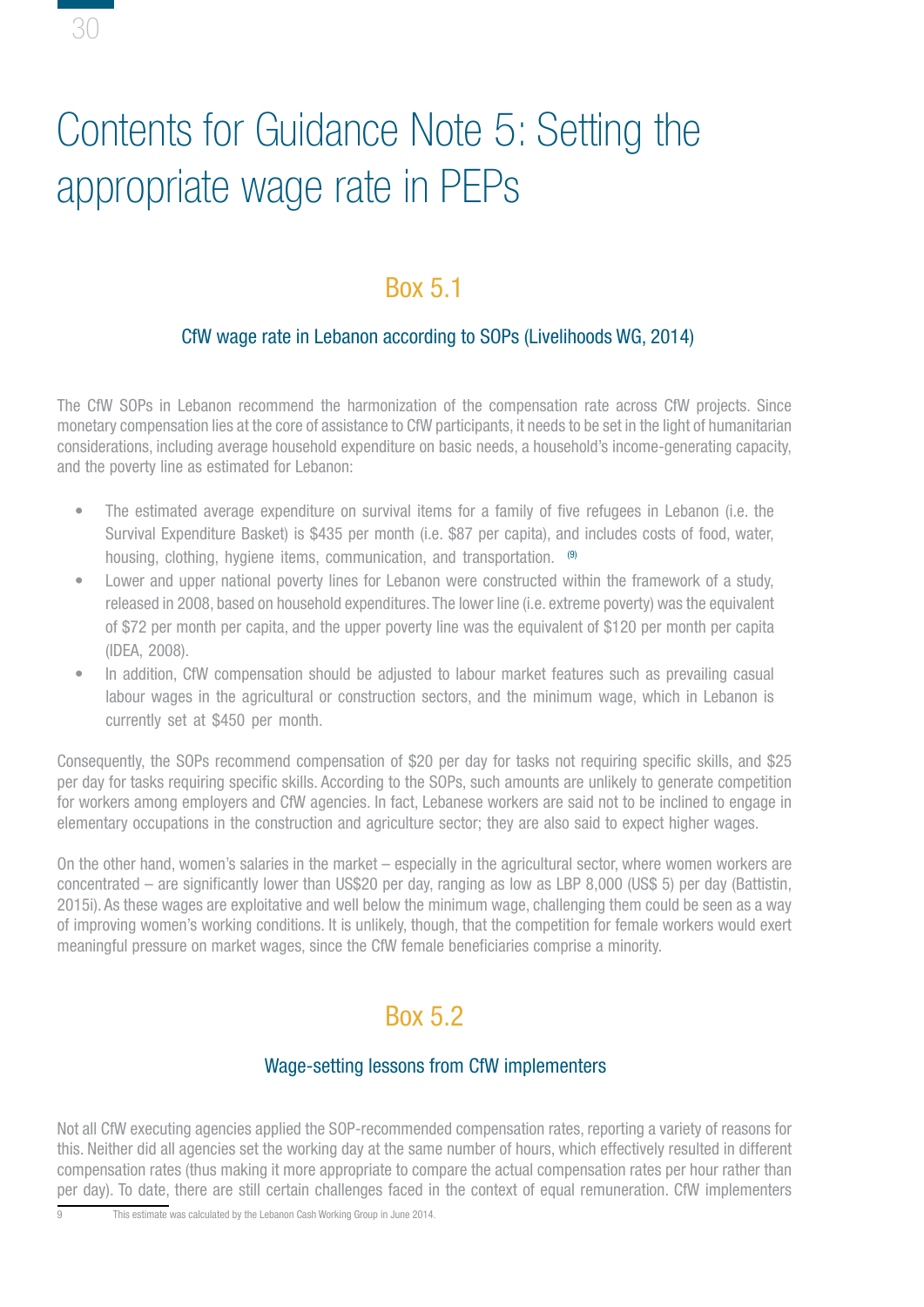31

<span id="page-30-0"></span>indicate that there are challenges faced on a regional basis, that is to say in some regions the national wage level set by the SOPs is too low and fails to attract enough labour, whereas in other regions it is considered too high. (ILO, 2016)

For its part, the UNDP did follow the SOP recommendations, but it noted that the rate was too low in some geographic areas, compared with the prevailing daily wages in the market, while in other areas it was too high. They also noted that Lebanese nationals would not always accept work at that rate, holding to a higher reservation wage rate than did the Syrians (Battistin, 2015e and ILO, 2016).

According to ACF, on the other hand, low wages do not explain the difficulty in attracting Lebanese to CfW that it is instead because they pursue longer-term working opportunities and other types of occupations (Battistin, 2015b).

Save the Children found that, in Bekaa and Akkar, \$20 per day would be higher than the wages paid by private sector employers. In an attempt to align to the labour market, they set a daily compensation of \$15 per day. Feedback from beneficiaries was positive, and the agency has not encountered difficulties in finding interested participants, including Lebanese (Battistin, 2015d). Oxfam Italy reported that in Bekaa entire families, including children, were employed in the fields and paid as little as LBP 8,000 (US\$ 5) per day for very long working hours. When given the opportunity, they preferred working for the CfW project, which paid a daily wage of US\$20, in line with the SOPs. Unfortunately, the CfW opportunities were very limited at this time (Battistin, 2015i).

Armadilla reports that in the Chouf they witnessed a reduced participation of beneficiaries during the olive harvest season as a result of competitive wages of 30 USD per day (ILO, 2016).

Overall, it is impossible to report with confidence positive or negative effects (i.e. distortions) of the CfW compensation level in the labour market. When the SOPs were finalized and CfW projects were still uncommon in Lebanon, it was expected that the recommended compensation rate would draw women away from low-paid agricultural work. In the two years since the SOPs were submitted to the Livelihoods Working Group, no significant evidence indicates that this had happened, and women are currently paid, on average, half the wage of men. It is possible that the increased focus on the participation of women in CfW, accompanied by awareness raising, will lead to upward pressure on labour market wages.

To conclude, more evidence is needed if agencies are to set more effective CfW compensation rates in Lebanon. In the first place, it is important to settle the controversial issue of whether or not the Lebanese reservation rate (opportunity cost to work) is lower than that of Syrians. In addition, it is necessary to study, in a more empirical way, the factors based on which the SOPs compensation rates have been set. These include the minimum expenditure basket in light of diminishing food assistance from the United Nations World Food Programme (WFP) and of prevailing labour market wages in Lebanon. An analysis that disaggregates by governorate and/or differentiates between rural and urban areas would be ideal, because the respective costs of living might differ. Rather than harmonizing daily rates, agencies should look at the actual compensation, taking into account the number of working hours in a given day.

Finally, programme scale, total enrolment duration, and wage rate have a combined effect on labour markets and should all be considered when reflecting on possible distortions.

# Box 5.3

#### The importance of equal compensation

The SOPs emphasize the importance of refraining from discriminatory practices, e.g. applying different compensation rates on the ground of nationality and/or sex. One CfW-executing NGO in Lebanon remarked on the difficulty of attracting Lebanese to CfW projects because of the low daily compensation, while Syrians would still participate under those conditions. They also reported, on the basis of anecdotal information, that Lebanese find it unfair that Syrians receive multiple types of assistance and also receive the same cash grant amount for participating in CfW. On these grounds, the NGO considered the option of applying higher rates to Lebanese citizens. At the time of this writing, to the author's knowledge, such a measure had not been applied.

The principle of non-discrimination at work is an international standard, protected by such international instruments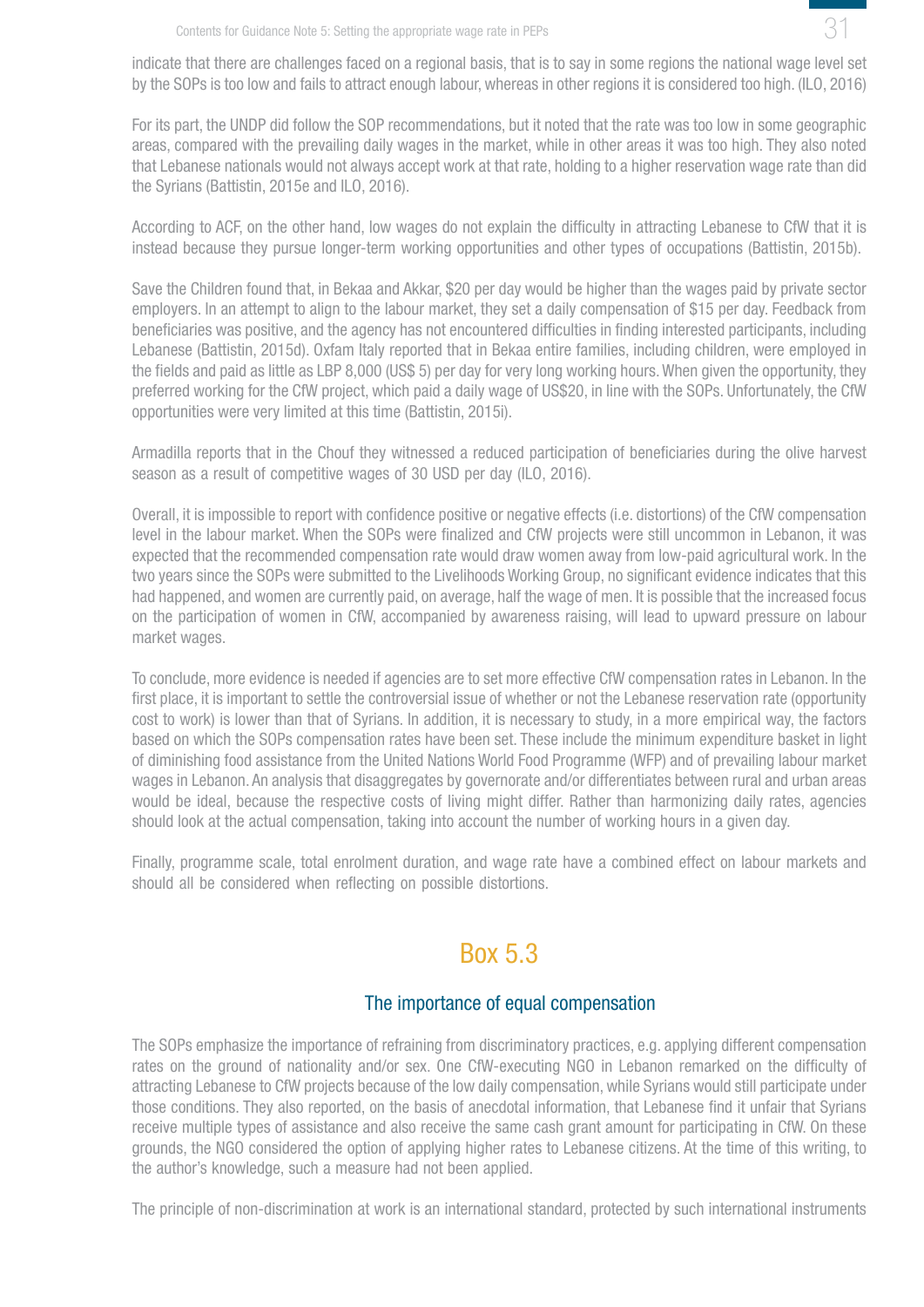<span id="page-31-0"></span>

as the ILO Equal Remuneration Convention, 1951 (No. 100), which entered into force in 1953 (ILO, 1951). Impartiality is another core humanitarian principle, one which all humanitarian agencies are bound to observe.

In face of such issues, and should the fact be confirmed that Lebanese nationals are indeed reluctant to accept CfW opportunities because of inadequate compensation, the most appropriate action would be to raise pay across the board, regardless of participant nationality. CfW compensations are intentionally set low to allow for self-targeting and to encourage the participation of the most vulnerable people, who have no better alternative to earn a living in a given period.

Perhaps a survey could inform a more empirically grounded approach to the issue as a basis for a possible compensation amendment.

## Box 5.4

#### Trade-off between caseload size and duration of enrolment (Battistin, 2015d)

Save the Children in Akkar and Bekaa chose a different compensation rate than the one recommended in the SOP. They also opted for shorter enrolment periods. All in all, this system of rotation permitted a larger caseload – around 2,000 beneficiaries – and benefitted a larger number of households with emergency cash assistance.

Save the Children offered a daily rate of \$15, rather than \$20, and each participant was to be engaged for a maximum of 15 days, not necessarily to be worked 15 days consecutively, and would be paid via ATM transfer at the end of the 15-day cycle. This payment modality can require extra administrative time and effort, especially when participants do not end their cycle simultaneously and multiple cash transfer requests need to be submitted to the bank.

The rationale for setting the compensation rate lower than \$20 per day was to avoid competing with the local labour market, since daily wages in Bekaa and Akkar were lower than \$20. In Bekaa in particular, \$15 was very close to the daily wage in the agricultural sector.

Participant samples were interviewed to collect opinions regarding the CfW experience, including related wages. The interviewees reported being satisfied with the pay and with the type of work; no challenges were reported to Save the Children in terms of identifying and attracting Syrians and Lebanese for the projects.

Neither were distortions observed in the labour market, supposedly because of the relatively small number of job opportunities offered within CfW projects compared to income opportunities within the labour market at large.

With regard to UNDP's largest fund for labour intensive reforestation and forest management in 2016, the average number of participants per intervention is 47, however this number varies from 16 to 82 depending on the size of the site in terms of hectares for reforestation. On average the workers work 18 days over a 2 month period. This balance of case load and duration of project was due to the nature of the work (seasonality and weather conditions) and the funding cycle as the majority of interventions have two months of actual implementation on the ground. Based on this, the aim was to maximize the amount of workers involved in each site while allowing for each worker to work approximately 20 days split over 2 months.

The UNDP project reportedly had a positive social impact by hiring both Lebanese and Syrians as well as having a specific focus on the involvement of women. There was, however, an expressed need among participants for more projects throughout the year so that they could continue working. (ILO, 2016)

For Oxfam Italy the average number of participants per rapid employment intervention they execute is 390. The work cycle chosen consists of 20 to 24 working days in total per participant scheduled as a first period of 10 to 12 working days followed by a 2 week uncompensated break and then a second period of 10 to 12 working days. As the vulnerability of the participants is the core reason for the interventions and in order to seek more impact on a slightly larger scale, Oxfam Italy opt for more beneficiaries and fewer days (but not less than 20 working days per beneficiary). (ILO, 2016)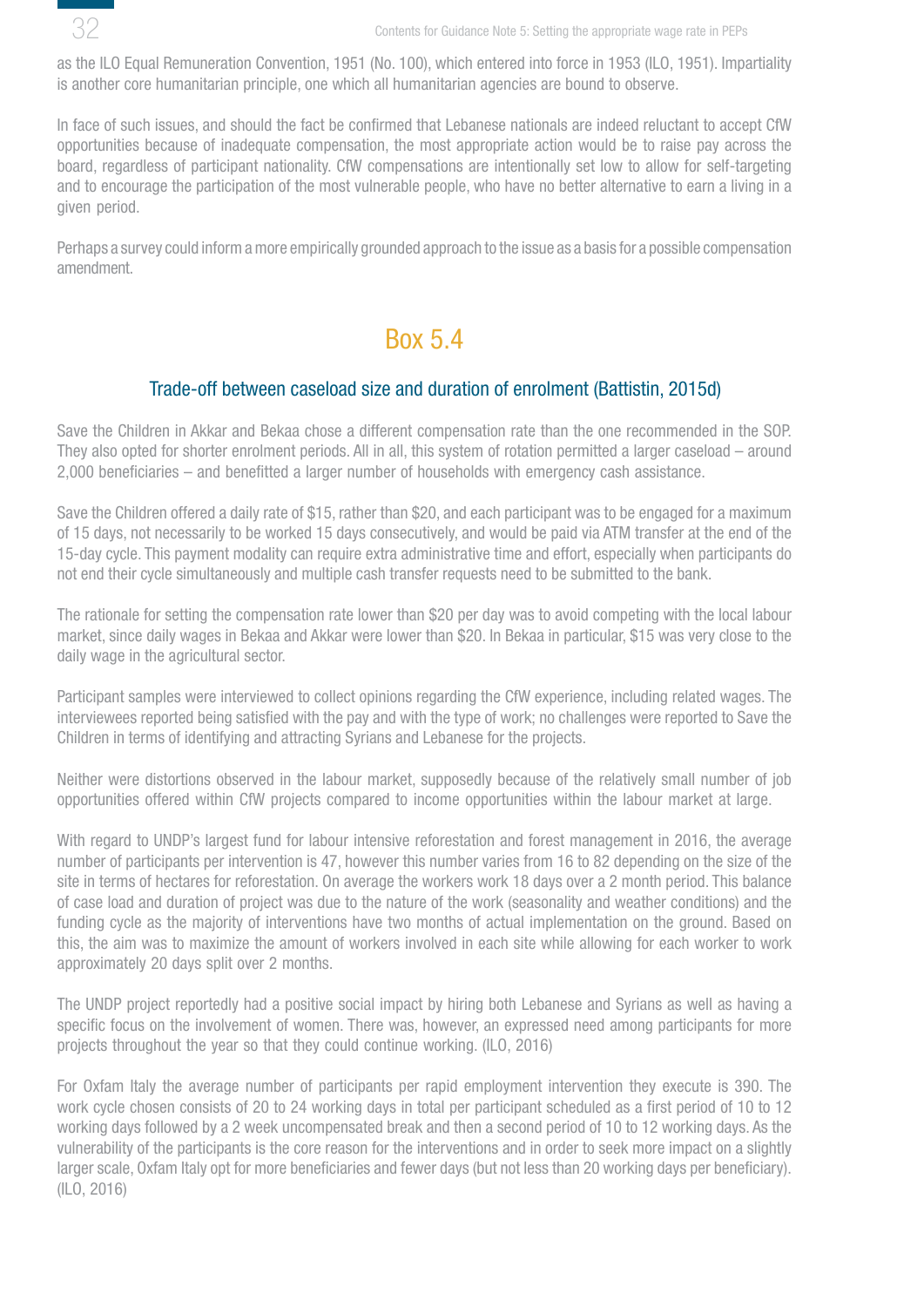

## Box 5.5

#### Alternative wage setting: Piece-rate for home-based CfW

<span id="page-32-0"></span>The CfW SOPs in Lebanon describe two types of wage-setting modalities: time-based and productivity-based. The SOPs recommend to choose according to the nature of the work (e.g. service-oriented or production-oriented), as well as the ease of quantifying the effort needed to monitor task performance.

Time-based wage-setting arrangements in CfW projects are most common in Lebanon. These involve fixed compensation for a fixed number of hours or, more commonly, for a day, without requiring evidence that a worker has performed a given quantity of work. The advantages of time-based arrangements are that they are simple to organize and related book-keeping is easy. The disadvantages are that they require much supervision, and the rate of progress toward project completion may be extremely variable and difficult to control.

Less common are productivity-based arrangements, which can be of two types: (1) compensation based on number of pieces produced (e.g. blankets, pieces of soap), without reference to the amount of time required to deliver them; or (2) compensation based on the quantity of work accomplished in a full day of work (e.g. number of metres of road rehabilitated). In both cases, compensation is a function of the unit cost of time and of the estimated number of hours/ days that are required in the specific CfW project.

With productivity-based payments, the challenge lies in determining how much of the output can be produced on average per unit of time, and this may require expert advice. To facilitate accurate budgeting and control of expenditures, the implementing organization should set a maximum number of outputs per day that will be paid for. Otherwise, highly productive CfW participants will end up making more than the allocated amounts. Another shortcoming is that such payment systems are complicated to organize and administer, and require regular monitoring and counting of items or tasks accomplished.

The advantages of task-based arrangements are that they allow beneficiaries to finish working earlier and as soon as the task is complete. On the other hand, they require close supervision during the daily performance of the work. Furthermore, if the expected production is set improperly or is changed after work has begun, this arrangement can lead to exploitation.

An example of item-based payment is that adopted by the IRC in home-based CfW projects. IRC has designed their approach to promote the participation of women, who prefer to work from home because they can then more efficiently schedule their parallel household duties. For example, they do not have to find childcare solutions, and they are less exposed to the risks of commuting to the workplace. Projects have included production of fishnets, which were then distributed to vulnerable fishermen in the area; and tailored or knitted clothing items for distribution, in cooperation with the IRC Child Protection Programme, to children in vulnerable households (Battistin, 2014).

All of these home-based CfW projects were preceded by two or three months of training during which participants learned production techniques from experienced trainers. During the CfW project, the CfW officer (a female) and the trainer would visit beneficiaries weekly at home to check on progress and quality of production. By the end of the month, the CfW officer would collect all items, produce a report, and request payments from the Finance Department. No particular challenges were encountered in the execution of these schemes. However, the economic viability of handmade production of items, when cheaper substitutes are available in the market, is arguable (Battistin, 2014).

# Box 5.6

#### Wage setting when CfW is implemented by private sector contractors

In 2014–2015, although UNDP CfW projects in Lebanon were executed through a private sector contractor, calls for competitive bids included among their clauses several CfW SOP recommendations. Among these, UNDP requested that the contractor maintain a daily rate consistent with the \$20 recommended in the SOPs, as well as the recommended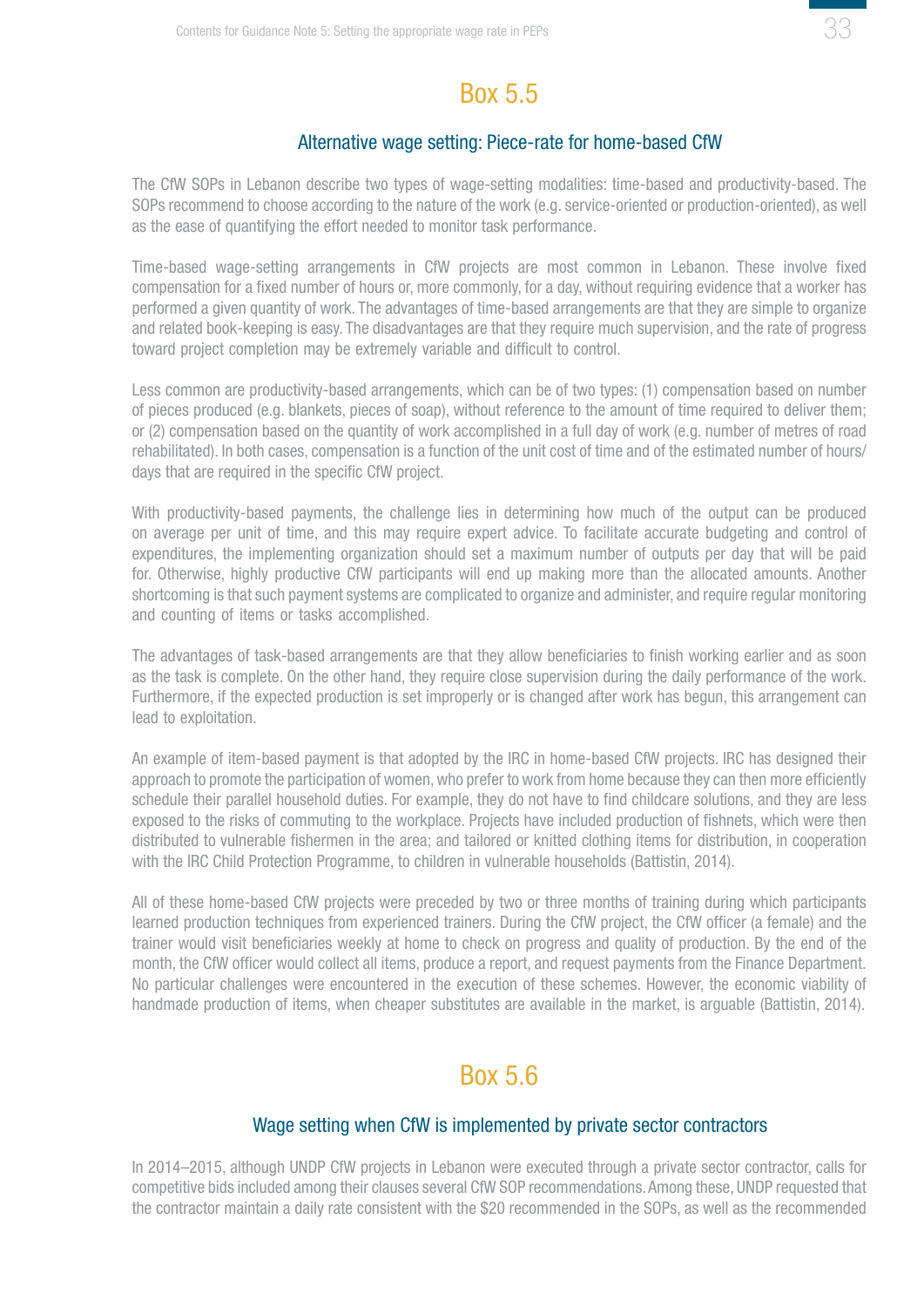<span id="page-33-0"></span>

number of working hours per day and working days per month.

The UNDP reported that the main difficulty in this arrangement was ensuring compliance throughout project implementation. While the UNDP's driving motive was provision of financial assistance to vulnerable households, the contractor's goal was to make a profit by getting the work done at the lowest possible cost. In the end, however, the contractor agreed to the stipulated conditions and paid the workers the recommended amount.

The contractor delivered payment in cash, in the presence of the UNDP, and following the preparation of pay slips that UNDP had overseen. After payment, UNDP would select a sample of beneficiaries and interview them to verify they had been paid as per pay slip and in line with their participation in the project.

Outsourcing payment to the contractor was reported as an advantage because it reduced UNDP efforts in setting up and administering the system. On the other hand, it required close monitoring of the contractor to avoid cash misappropriation and mishandling. (Battistin, 2015e).

### **References**

- Battistin, F. 2015b. Notes of interview with Derya Mutlu, Food Security and Livelihoods Coordinator at ACF Lebanon (28 May 2015, Beirut). Unpublished manuscript.
- –. 2015d. Notes of interview with George AbiRizk, FSL Advisor at Save the Children Lebanon (22 May 2015, Beirut). Unpublished manuscript.
- –. 2015e. Notes of interview with Hana Hamadeh and Abdallah Muhieddine, UNDP Lebanon (2 June 2015, Beirut). Unpublished manuscript.
- –. 2015i. Notes of interview with Marcelo Gonzalez, Project Manager at Oxfam Italy in Lebanon (3 June 2015, Beirut). Unpublished manuscript.

International Labour Organization (ILO). 1951. Equal Remuneration Convention, 1951 (No. 100). Geneva.

- Livelihoods Working Group. 2014. Standard operating procedures for cash for work projects in Lebanon. Unpublished manuscript.
- United Nations Development Programme (UNDP). 2008. Poverty, growth and income distribution in Lebanon. Country Study No. 13 (International Poverty Center, 2008). [check: Not sure I have this ref. right. ...] Available at: http://www.undp.org/content/dam/lebanon/docs/Poverty/Publications/ Poverty,%20Growth%20and%20Income%20Distribution%20in%20Lebanon.pdf [31 May 2016].
- International Labour Organization (ILO). 2016. Workshop Report and recordings of ILO Workshop on Public Employment Programmes in Lebanon: Exchange of Lessons Learned and Best Practices. Unpublished manuscript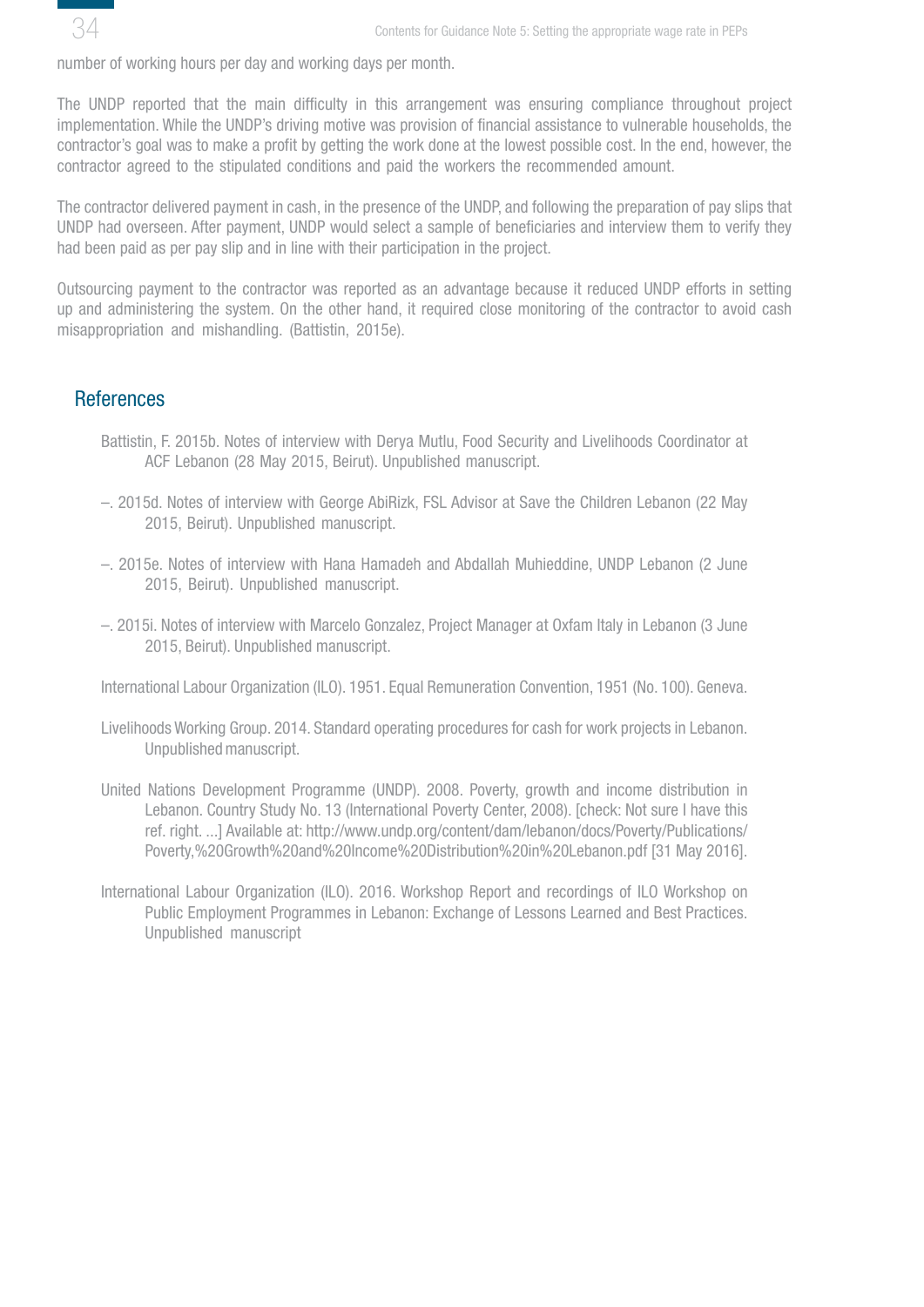

# <span id="page-34-0"></span>Contents for Guidance Note 6-1: Targeting strategies and mechanisms in PEPs

# Box 6-1.1

## Proxy Means Test Index to target cash assistance in Lebanon (UN-NGO Targeting Task Force for Lebanon, 2014a and 2014b) and the ProGres Based Desk Formula

In 2013 and part of 2014, agencies delivering unconditional, multi-purpose cash assistance to Syrian refugees in Lebanon were applying a variety of targeting criteria, an approach that proved inefficient, confusing, and in general too complex to sustain over the long run. In 2014, the humanitarian community, encouraged by donors, moved toward standardizing the targeting system and, in February 2014, they formed the UN-NGO Targeting Task Force (TTF), with the mandate of developing such a system.

The TTF worked to develop an index to measure the economic vulnerability of households in the most objective and comprehensive way possible. A harmonized targeting system aims to help agencies to produce consistent inclusion/ exclusion decisions. Such a system assumes that the same family can be targeted by all agencies adhering consistently to the same targeting approach and, whenever an agency phases out, the assisted households should be considered similarly eligible by any other active agency.

The ideal targeting system minimizes both inclusion and exclusion errors and is cost efficient. Inclusion error occurs when the programme selects a household that does not match targeting criteria. To reduce this, it is necessary to adopt a more rigorous selection approach. On the other hand, exclusion error appears when a household that meets the targeting criteria is wrongly excluded from cash assistance. Response to this problem requires a wider outreach toward the target group. Aid providers should determine which type of error they will least tolerate and minimize this one even at the expense of the other type of error. They should also define thresholds for acceptable inclusion and exclusion errors, in order to later assess the performance of the targeting system.

The development of the economic vulnerability index by the TTF involved comparing its performance to a measure that was (ideally) found in nature and that best described the phenomenon to be measured (i.e. the gold standard). While no gold standard exists for economic vulnerability  $-$  i.e. there is no direct objective measure of this condition  $$ expenditures were chosen indirectly as the key indicator of a household's economic status. Therefore, expenditures was the variable to be predicted by measuring other, correlated factors that are believed to be more easily and more objectively observed. The result of the TTF's workwas a Proxy Means Test (PMT) Index, as a predictor of expenditures.

Between January 2015 and December 2016 more than 180,000 household visits were conducted using the Household Profiling Questionnaire. Data were uploaded to the Refugee Assistance Information System (RAIS), and the PMT score was automatically calculated; part of this information was made accessible to agencies that had data-sharing agreements with the UNHCR (UNHCR, 2015).

The multi-purpose cash targeting formula that predicted household expenditure by considering "proxy" indicators has now been replaced by a ProGres<sup>(10)</sup> based desk formula. This formula was developed by AUB using the VASyR 2015 dataset and uses non-economic variables from the UNHCR ProGres registration database to predict a household's monthly expenditure per capita. Households are then ranked based on this predicted expenditure level. It does not require additional data collection via household visits, and in testing was found to perform similarly to the PMT. Although it will be a desk-based formula, some household visits will continue under the new model, but it is not yet agreed to what extent.

10 ProGres is the UNHCR global registration database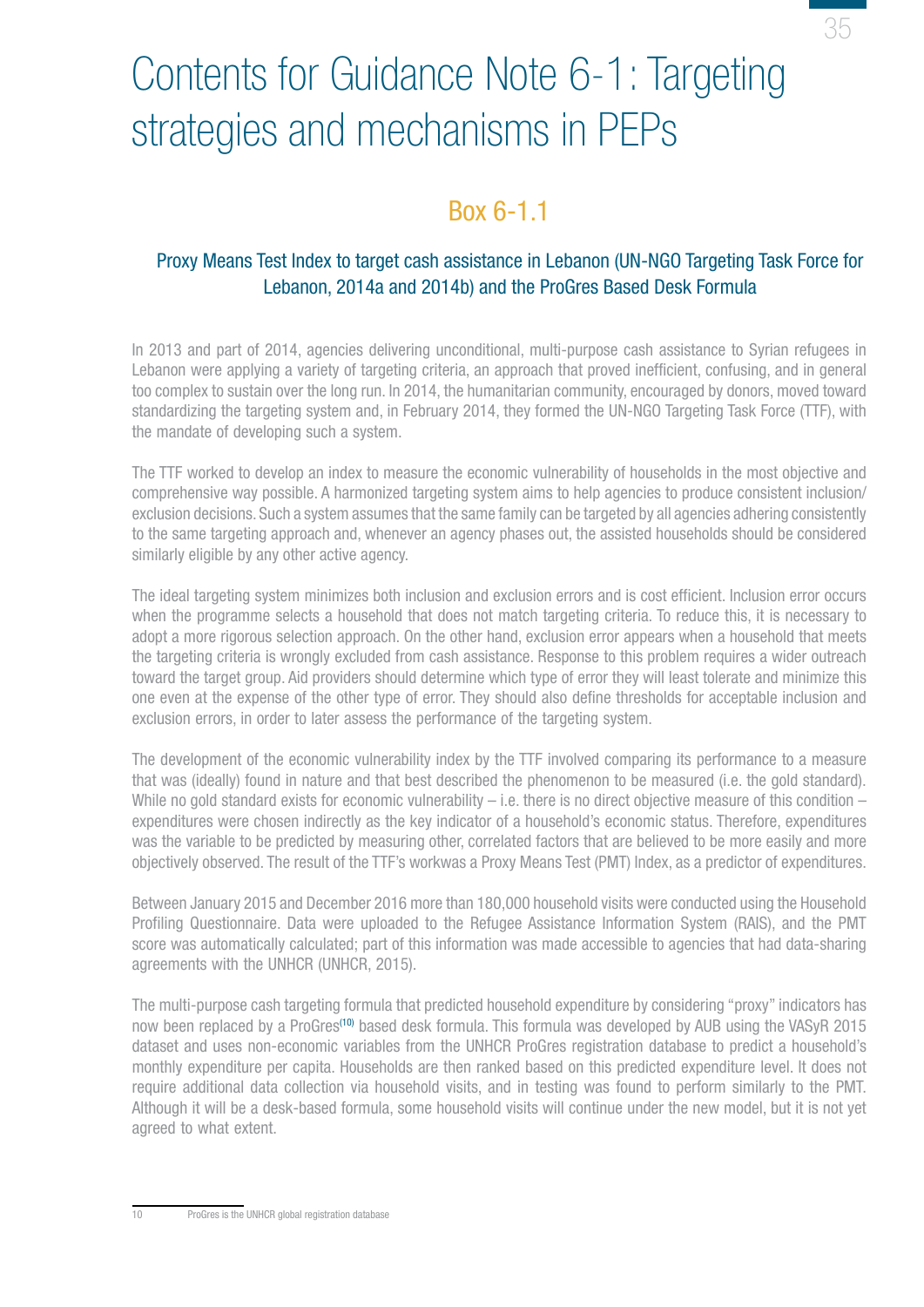# Box 6-1.2

## <span id="page-35-0"></span>Multi-Deprivation Index and Maps of Risks and Resources for geographic and vulnerability targeting

The UNDP released The Muti-deprivation Index (MDI) during the first quarter of 2015. The MDI facilitates geographic targeting in Lebanon for humanitarian assistance, to help to map out 251 localities identified as the most vulnerable according to the following criteria: access to health services; income levels; access to education services; access to water and sanitation services; and housing conditions.

In 2004 the CAS, the UNDP, and the Ministry of Social Affairs (MoSA) performed a previous assessment and ranking of locations based on respective level of deprivation using the Living Conditions and Household Budget Survey. The MDI combines that survey data, which focused on the status of host communities, with the refugee population figures collected by the UNHCR and the UNRWA, including Syrians and both Palestinian Returnees from Syria and Lebanese Returnees.

The MDI highlights areas experiencing a high ratio of refugees to local population, which can entail a concomitantly high degree of population pressure on services and resources. The 251 localities are equally distributed across five levels of deprivation, and information is displayed on a publicly available map.

According to the index, Hermel has a high concentration of deprived Lebanese and Syrians, but no high pressure on services specifically. Meanwhile Aarsal, some municipalities in Central Bekaa, the municipalities to the north of Tripoli, and areas around Beirut and Saida, among others, have both high concentrations of deprived Lebanese and Syrians and high pressures on services. The UNHCR and aid agencies delivering cash assistance and/or executing CfW projects are not using the MDI yet, with the exception of UNDP. The latter have preferred a "convenience" approach to geographic targeting. They tend to choose locations where they had already worked and felt familiar with the context, where they had good relationships with local authorities, and where their CfW efforts could complement other projects. Such an approach is entirely legitimate, since success in implementing CfW projects depends largely on the nature and quality of collaboration with local actors as well as on a good understanding of the context, including local infrastructure and service needs. Poor relationships with local actors can lead to the delay or interruption of CfW projects, even to conflicts and security threats.

On the one hand, the MDI detects localities that suffer from services deprivation, and on the other hand CfW aims at improving public infrastructures and services. Thus the MDI could also be used to prioritize locations where CfW projects should be executed. In that case, the MDI ranking should be periodically revised to reflect any changes in the situation.

The process of Mapping Risks and Resources (MRR) involves using the MDI described above and conducting workshops at community level, in which the different parties collect information and develop multi-sectoral Municipal Action Plans. The MRR consists of an overall target of 1.2 million vulnerable Lebanese and a subset of some 600,000 Lebanese living in 251 host communities facing particularly acute vulnerability. Notably, the most affected quintile of cadastres identified by this method as the highly vulnerable communities capture nearly 75 per cent of registered refugees and 67 per cent of the poor Lebanese. The MRR data and Municipal Action Plans are uploaded to the MoSA website, which LCRP partners can consult.

For the identification and development of projects, the Ministry of Social Affairs and UNDP use a participatory approach for the identification of community priorities: The Maps of Risks and Resources (MRR). This proven methodology uses a participatory research approach aimed at developing the planning capacity of the local authority and bringing together civil society to identify their risks and problems as per their priority. The result of the MRR is a Municipal Action Plan that summarizes the needs and priorities of each municipality. This plan is henceforth owned by the municipality and acts as a tool to organize all projects implemented in the village and re-direct interventions towards sustainable development.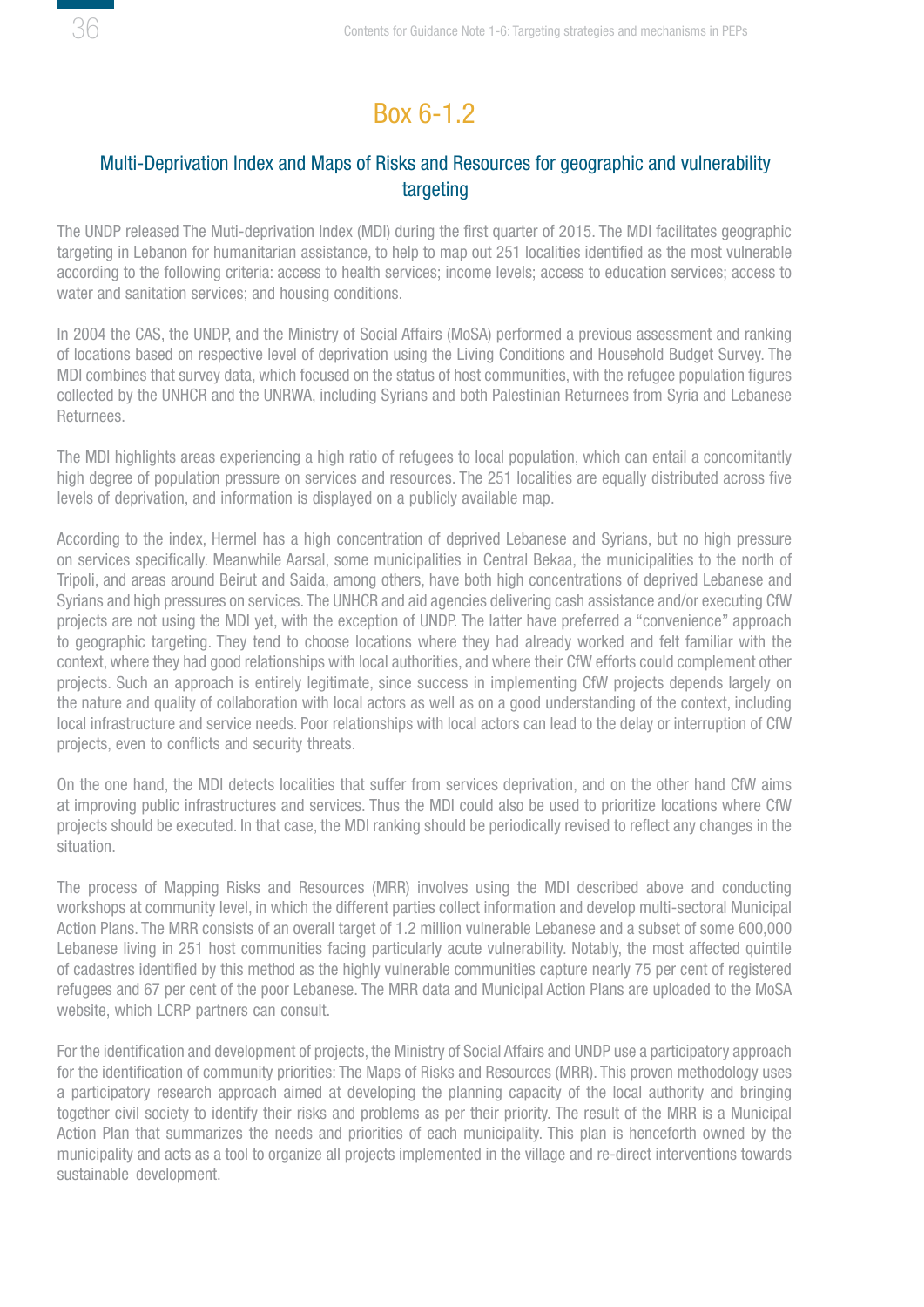

<span id="page-36-0"></span>With the support of UNDP, MoSA has taken full ownership of the MRR process. The process has now been completed in each of Lebanon's 251 most vulnerable localities. All communities have identified priorities within the following sectors: health, education, livelihood, social cohesion, environment, local governance and WASH. The need for infrastructure projects is cross-cutting in most of these sectors. The first screening of potential infrastructure projects is based on the priorities identified through this process.

ACTED reported that they do not use the MRR as a planning tool for interventions currently as it does not cover all municipalities, only the most vulnerable, and therefore does not always fit their targeting needs. (ILO, 2016).

## Box 6-1.3

### CfW and unconditional cash assistance: Targeting considerations

By mid-2015, the combined caseload of all unconditional cash assistance programmes in Lebanon included more than 20,000 Syrian households. The CfW SOPs recommend that, wherever possible, households of individuals participating in CfW should not also be recipients of unconditional cash assistance.

The SOPs also mention that receiving other forms of service-based assistance, or even restricted cash assistance (e.g. food vouchers), should always be considered when assessing individual eligibility for CfW, but should not preclude individuals from participating in CfW.

In spite of this, a few agencies executing CfW projects (e.g. Save the Children, ACF, and IRC) did consider participation in unconditional cash assistance programmes to be an exclusionary criterion for CfW. Therefore, it is likely that – among the other executing organizations – some Syrian households benefitted from both types of assistance. It is also likely, on the other hand, that other households found eligible for unconditional cash assistance through PMT scoring were nonetheless neither receiving such assistance nor were likely to be part of CfW.

Since Lebanese do not receive unconditional cash assistance or, if they do, their numbers are negligible, it is safe to assume that unconditional cash assistance and CfW overlap only for Syrians. Given the very limited outreach of CfW programmes, and generally decreasing assistance to refugees, it would be reasonable to conceive of these programmes as complementary. ACF takes this approach, for instance; some people were found too old or physically unfit for sustained CfW tasks, and hence were instead given unconditional cash assistance.

Finally, if we consider the short duration of CfW enrolment compared to eligibility for unconditional cash assistance (minimum six months), being a recipient of unconditional cash assistance should be enforced as an exclusion criterion for participation in CfW projects, but not vice versa.

# Box 6-1.4

#### SOP recommendations on eligibility and exclusion criteria

Basically, in the context of the Syrian refugee crisis in Lebanon, CfW is a means to provide humanitarian assistance to economically vulnerable households rather than employment (as defined in the SOPs). CfW recipients are not selected according to the criteria employers would typically apply. Instead, they are chosen on the basis of humanitarian consideration of their needs and, more generally, on the basis of respect for their human rights.

The minimum age recommended by the SOPs for participation in CfW projects is 18 years. Exceptions can be made for 16- and 17-year-olds under certain conditions: the work should not worst form of child labour; the work should be legal for children of that age; the work and its schedule should not interfere with the child's education or training; the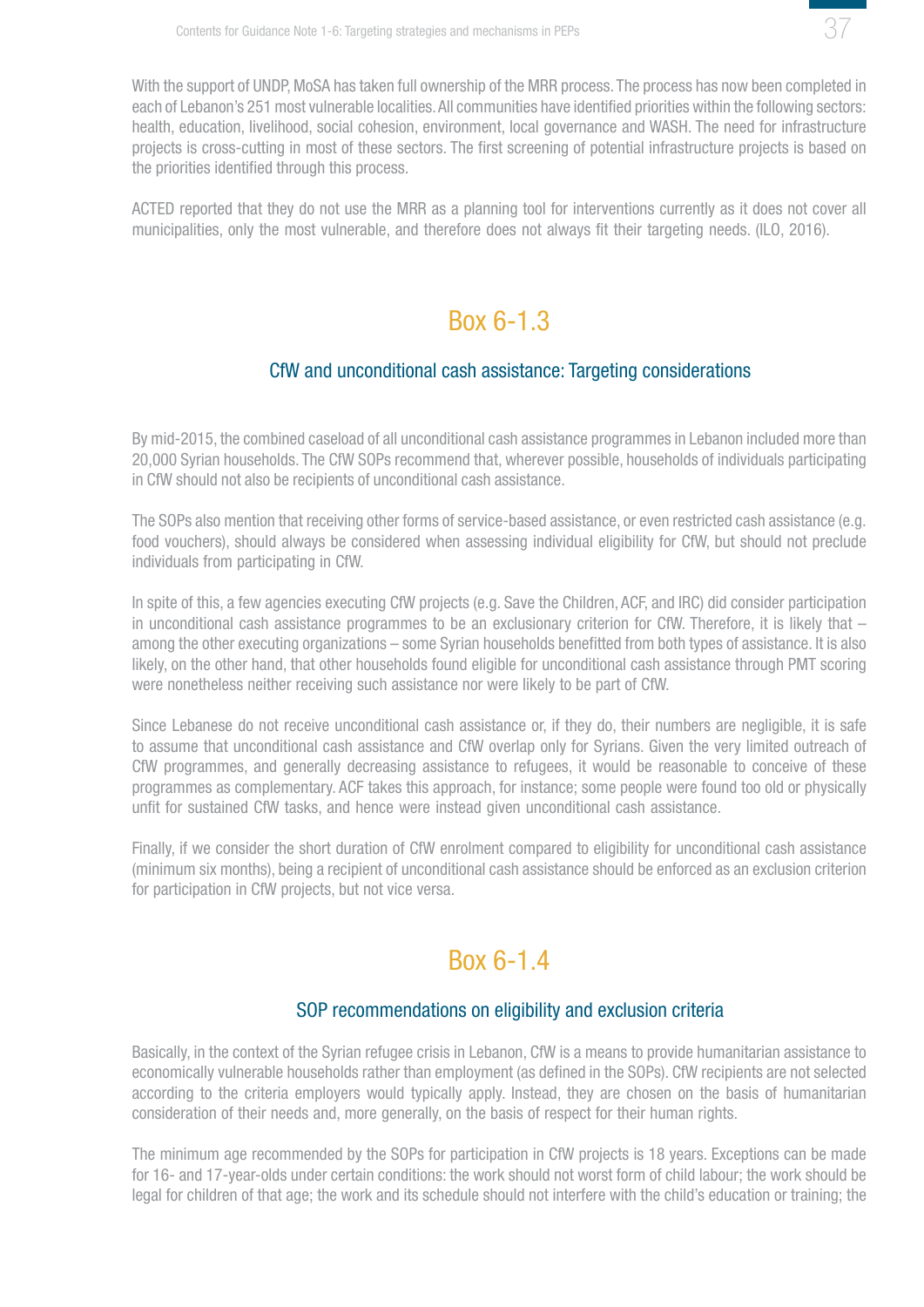<span id="page-37-0"></span>

child should not be engaged on a full-time basis. Ideally, children of that age would be involved during school breaks. In general, it is recommended that the advice of child protection experts be sought.

The Italian NGO Association of Volunteers in International Service (AVSI) includes 16- and 17-year-old children. Some beneficiaries, they found, were as young as 12 years old; they would use fake ID and lie about their real age. They were immediately identified because they were known from other activities; cross-checks at work sites were strengthened to avoid such situations.

In line with the UN Convention on the Rights of Persons with Disabilities, the SOPs recommend that no potential candidate be "excluded from any CfW on the sole basis of a medical condition or physical/psychical impairment. However, in specific CfW projects requiring physical effort, being fit for extensive periods of physical and sustained activity can be required among the inclusion/exclusion criteria" (Livelihoods WG, 2015).

For persons with disabilities, older people, or other specific protection cases, participating in CfW programmes may either increase their burden or further endanger the overall protection of the household. For this reason, these cases should be carefully considered, and project staff in all implementing organizations should be trained in how to apply existing inter-agency referral mechanisms. Complementary services such as social safety nets, home-based activities, or capacity building schemes could also be added to CfW (Livelihoods WG, 2015).

The SOPs recommend that all nationalities be included in CfW programmes, ensuring that a balance is maintained in the interests of equity and social cohesion. In addition, non-registered refugees should be considered as potential beneficiaries. As mentioned elsewhere, some agencies have experienced difficulties in identifying Lebanese interested in participating in CfW.

The SOPs suggest economic vulnerability as the main criterion for CfW beneficiary selection. Cash assistance responds to household struggles to make ends meet, which is why the most economically deprived should be the priority beneficiaries. In a way, setting compensation rates fairly low – although not to exploitative levels – may help self-selection. Only those who are truly in need will come forward to accept CfW conditions. With Syrians, the SOPs suggest referring to the PMT index, while Lebanese agencies can refer to the National Poverty Targeting rankings. Economic vulnerability changes over time, and thus need periodic reassessment.

## Box 6-1.5

## Targeting CfW beneficiaries in Lebanon

In 2015, agencies executing CfW programmes reported having used different beneficiary selection methodologies and criteria. The degree of local authority involvement varied across agencies and locations. Steps included the preliminary generation of long lists and then the final selection.

Agencies applied different approaches to generating beneficiary source lists.

In the Bekaa and Akkar, Save the Children organized registration days. In the most sensitive locations, these were events separately targeting Syrians and Lebanese, meaning to avoid inciting tensions at the project's outset. These events recognized the importance of informing both Lebanese and Syrians of this opportunity through wide-coverage information campaigns.

In most CfW projects, final decisions regarding beneficiaries were taken by the agencies themselves, although municipalities might have participated in providing the long lists. With COOPI, lists of the most vulnerable Syrians and Lebanese based on criteria suggested by the NGOs were collected from the municipalities. These criteria included number of children, income level, and sex of the household head. The lists submitted by municipalities were very long, and only some of the candidates could make it into the programme. A score was awarded to each household, and they were ranked before beneficiaries were selected. Then, without conducting surveys but instead relying on project team knowledge of the local communities, COOPI would verify the appropriateness of the selected participant list.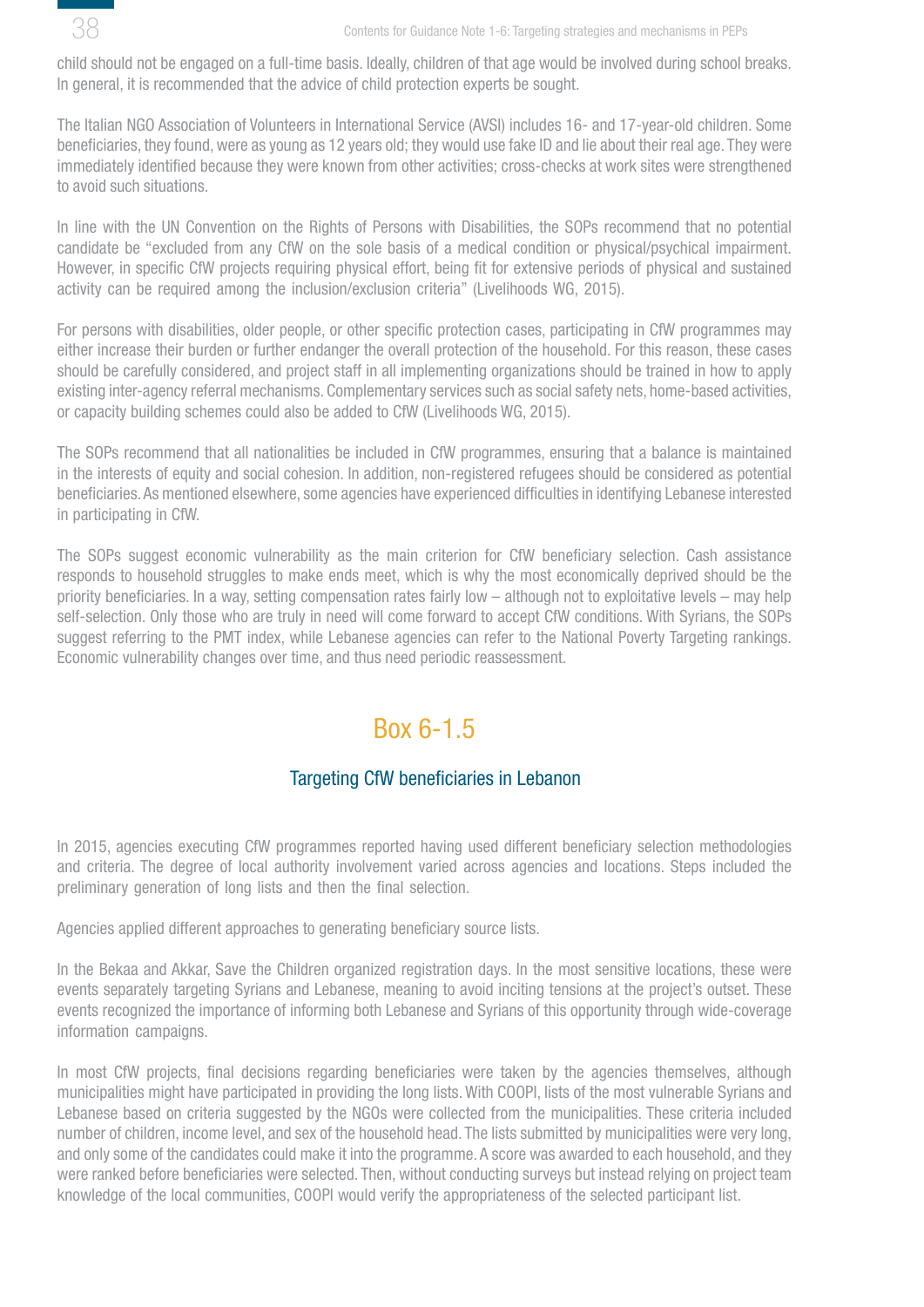

<span id="page-38-0"></span>To pre-identify possible Syrian participants, the Italian NGO AVSI relied on the Shawish(11) in the targeted informal settlements. First explaining to them the purpose of the project and the ideal profile of the beneficiaries, they waited for the Shawish to negotiate among themselves in producing a list of beneficiaries.

AVSI selection of Lebanese beneficiaries followed a different process. Each of the four targeted municipalities delivered a list of those considered to be deprived families. The lists were cross-checked against an existing database of children from 430 vulnerable households produced in the framework of a different project. They would conduct household surveys where listed candidates were not present in this database; otherwise they would simply rely on the available information to make their decisions. They selected an equal number of households from each of the four municipalities. The Kaymakam<sup>(12)</sup> who oversaw that group of municipalities ensured that the process went smoothly.

Oxfam Italy organized information sessions and registration in informal settlements. Then, together with the municipality, they convened town-hall meetings. Applications for CfW projects were accepted over several days, and were also collected at the municipality offices in cases where individuals had missed registration day at the informal settlement. Data collected through the application questionnaires were loaded to a database and a score was calculated for each applicant.

With IRC projects, municipalities were not involved in any of the selection stages. The IRC used its Livelihoods Centre to register and profile jobseekers, some of whom expressed interest in participating in CfW activities. Door-to-door CfW outreach and information was conducted in the targeted villages through Lebanese and Syrian community focal points, themselves enrolled as CfW participants. Initially, besides profiling CfW candidates' education, professional background, and employment preferences, they were also interviewed to assess their vulnerability. At a later stage, it became apparent that these multiple levels of interviews were inefficient, and it was decided to drop the vulnerability assessment. The team considered that the low CfW compensation would by default discourage the non-economically vulnerable.

The agencies implementing CfW programmes in 2016 and 2017 reported additional methods for targeting and recruiting beneficiaries, in terms of Syrian and Lebanese and male and female participants.

Intersos reported that when faced with a challenging environment for attracting Lebanese workers for their CfW projects, they managed to attain their quota of Lebanese by reaching out through local NGOs. As described in more detail in the 'Gender Equity' section, Oxfam Italy reported implementing activities in women-only groups with a female social worker monitoring the interventions in order to attain an average of 40 per cent participation rate of women in certain projects. Also, UNDP reported that they attained a 60 per cent participation rate of women in one of their projects through intensive awareness-raising efforts to encourage a change in attitudes towards the types of work women can and should participate in. (ILO, 2016)

As describe in more detail in the 'Gender Equity' section, Oxfam Italy reported implementing activities in women-only groups with a female social worker monitoring the interventions 40 per cent participation rate of women through. Also, UNDP reported that they attained a 60 per cent participation rate of women through intensive awareness-raising efforts to encourage a change in attitudes towards the types of work women can and should participate in (ILO, 2016).

## Box 6-1.6

## Challenges in targeting

Agencies executing CfW projects in Lebanon reported difficulties in identifying women (see Contents for Guidance Note 6-2: Ensuring gender equity in PEPs) and, in some instances, Lebanese citizens.

The problem in attracting Lebanese was twofold: (1) it was more difficult to reach out to them than to Syrians because they were less involved in humanitarian assistance; and (2) they were often less willing to accept the working

<sup>11</sup> The Shawish are community leaders acting as middlemen for landlords recruiting workers for their farms. They generally offer workers a place to stay.<br>12 In Lebanon, the Kaymakam is the governor of a provincial district. In Lebanon, the Kaymakam is the governor of a provincial district.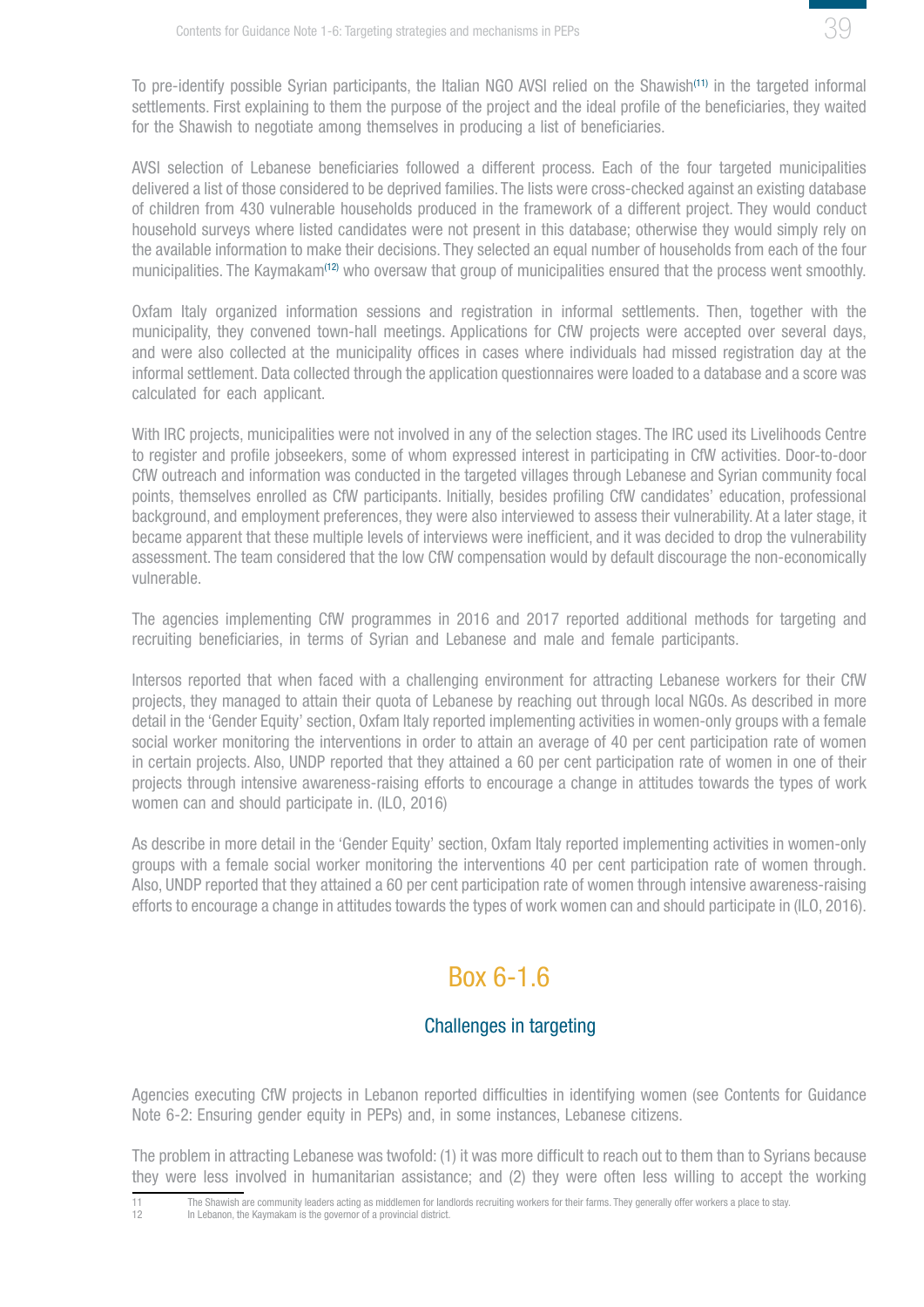<span id="page-39-0"></span>

conditions. The wage was not the main issue; more, it was the proposed type of work. The IRC found that the most effective way to attract Lebanese was to conduct outreach at the community level through Lebanese citizens, rather than through Syrians, and to reach out to the most deprived among them.

Several CfW actors reported that minimum age laws were not always observed. They noted children younger than 18 years, sometimes as young as 12 years, at worksites. These workers evaded the minimum age rule by showing fake IDs.

None of the interviewed agencies reported requesting and receiving lists of Lebanese beneficiaries from the National Poverty Targeting Programme of MoSA, as recommended in the CfW SOPs at the MoSA's request. This modality had never been activated for the selection of Lebanese CfW participants, most likely because implementing agencies were unaware of the possibility of going through such channels or because they preferred to cooperate directly with municipalities.

COOPI reported that, in soliciting lists from municipalities, the challenge was to make them understand the selection criteria. COOPI received very long lists, and then had to perform much short-listing. COOPI noticed that some of the recommended households were ineligible, since they did not seem vulnerable. Some beneficiaries also tried to participate in all work cycles, leveraging off personal contacts with local authorities and politicians, or even exchanging ID cards with others. To avoid abuses, COOPI found it necessary to have supervisors who were acquainted with all the participants across the different cycles. Mutual trust and smooth communications with local stakeholders were also essential.

Some agencies have reported that their targeting is based on the donor priorities. Certain donors or organisations prioritise either Syrians or host communities to varying extents. In addition, they may have an additional focus on social cohesion or gender. Therefore, their mandate will not always fall easily into the 251 vulnerable cadastres as per the Maps for Risks and Resources (See Box 15-1.3 for more information). This can be a challenge as it limits the possibility of a coordinated and systematic response between different implementing agencies,

A key challenge reported by UNDP when targeting women for their CfW interventions was the common assumption that women were unable to carry out certain types of work. To respond to this challenge UNDP invested in extensive awareness raising activities in order to demonstrate that women are able to perform tasks in the context of forest management.

A final challenge is that agencies have reported difficulties in finding enough participants to fulfil quotas. It was reported that lack of resources, data availability and coordination were hindering the process. The short term nature of most current CfW projects acts as a barrier to long term efficient and effective targeting of both Syrians and women, as these stages of project design and implementation are time-consuming and can be costly. Various actors agree that with more data available and better coordination between agencies implementing in the same region, targets could be more easily met. (ILO, 2016).

## **References**

- Battistin, F. 2015a. Notes of interview with Chiara Lombardi, Project Manager at CESVI Lebanon (27 May 2015, Beirut). Unpublished manuscript.
- –. 2015b. Notes of interview with Derya Mutlu, Food Security and Livelihoods Coordinator at ACF Lebanon (28 May 2015, Beirut). Unpublished manuscript.
- –. 2015c. Notes of interview with Francesco Lanino, Country Representative at COOPI Lebanon (1 June 2015, Tripoli, Lebanon). Unpublished manuscript.
- –. 2015d. Notes of interview with George AbiRizk, FSL Advisor at Save the Children Lebanon (22 May 2015, Beirut). Unpublished manuscript.
- –. 2015e. Notes of interview with Hana Hamadeh and Abdallah Muhieddine, UNDP Lebanon (2 June 2015, Beirut). Unpublished manuscript.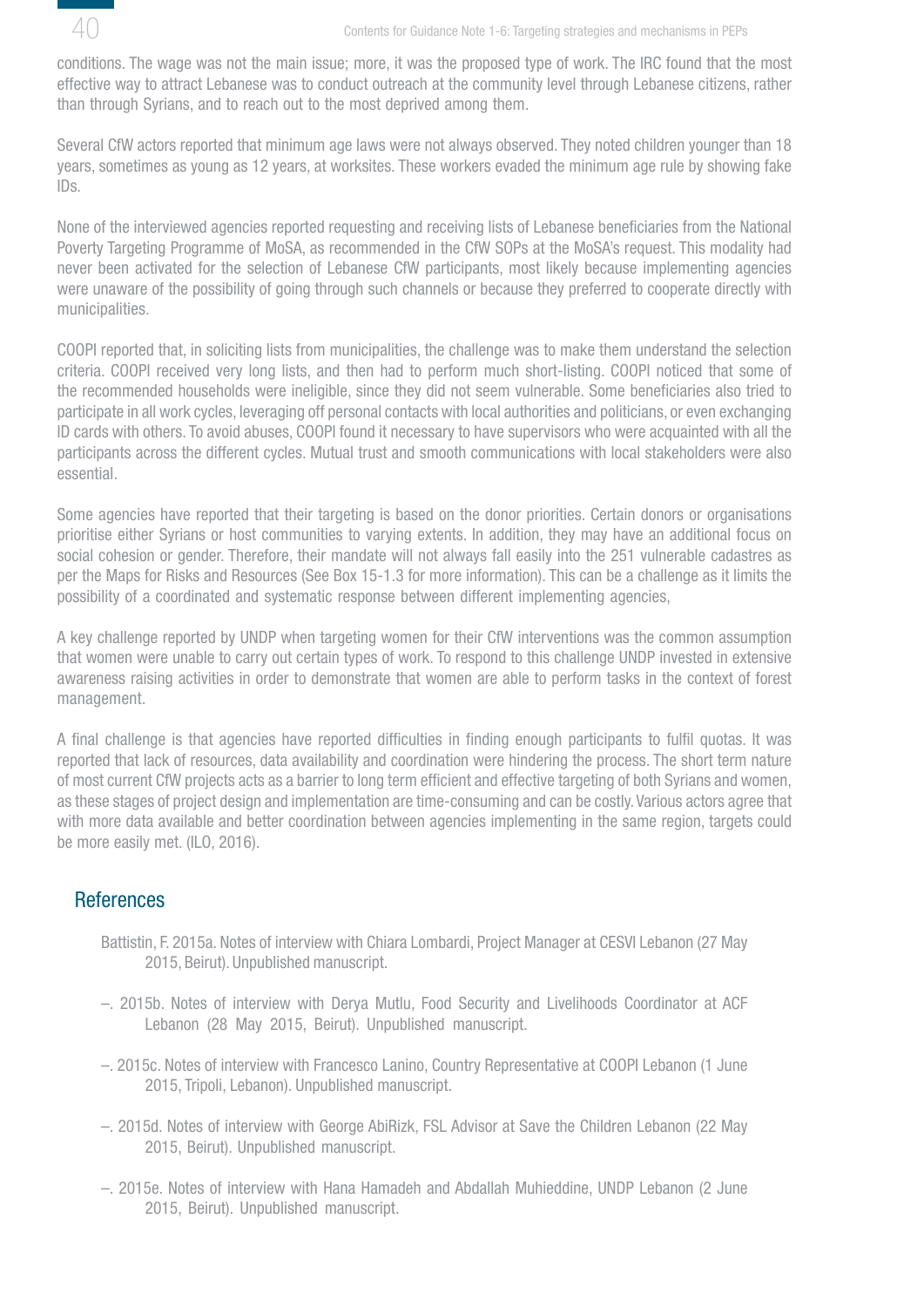

- –. 2015f. Notes of interview with Jarrett Basedow, ERD Coordinator at IRC Lebanon (1 June 2015, Beirut). Unpublished manuscript.
- –. 2015g. Notes of interview with Jose' Antonio Naya Villaverde, Project Manager at ICU in Lebanon (3 June 2015, Beirut). Unpublished manuscript.
- –. 2015h. Notes of interview with Lama Elbatal, DRC Lebanon (27 May 2015, Beirut). Unpublished manuscript.
- –. 2015i. Notes of interview with Marcelo Gonzalez, Project Manager at Oxfam Italy in Lebanon (3 June 2015, Beirut). Unpublished manuscript.
- –. 2015j. Notes of interview with Marco Perini, Country Representative at AVSI Lebanon (29 May 2015, Marjayoun). Unpublished manuscript.
- –. 2015k. Notes of interview with Maria Grazia Pressacco, Country Representative of GVC Lebanon (25 May 2015, Beirut). Unpublished manuscript.
- –. 2015. Notes of interview with Micol Briziobello, Project Manager at ARCS (25 May 2015, Beirut). Unpublished manuscript.
- United Nations High Commissioner for Refugees (UNHCR). 2015. Mid-year dashboard; basic needs assistance sector. Mid-year dashboard No. June 2015. (Beirut).
- UN-NGO Targeting Task Force for Lebanon. 2014a. First set of recommendations by the targeting task force. Unpublished manuscript.
- UN-NGO Targeting Task Force for Lebanon. 2014b\. Second set of recommendations by the targeting task force . Unpublished manuscript.
- International Labour Organization (ILO). 2016. Workshop Report and recordings of ILO Workshop on Public Employment Programmes in Lebanon: Exchange of Lessons Learned and Best Practices. Unpublished manuscript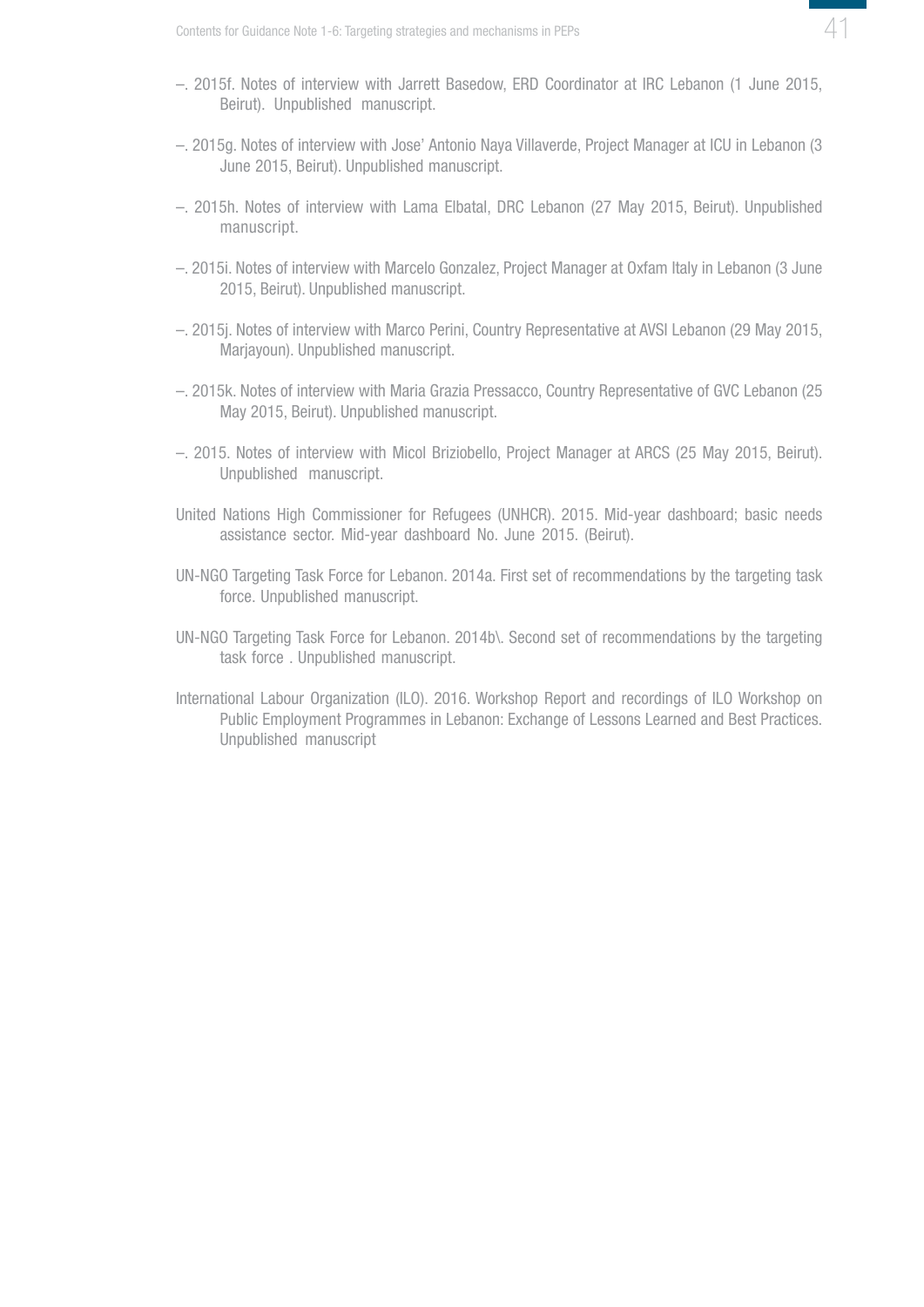# <span id="page-41-0"></span>Contents for Guidance Note 6-2: Ensuring gender equity in PEPs

42

## Box 6-2.1

## Women in the labour market in Lebanon

The demographic pyramid of Lebanese and Syrians in Lebanon (figure 1) presents useful information regarding the working-age population. Among other things, it indicates there were fewer adult males than adult females among both Syrians and Lebanese; Syrians, however, had lower male-female ratios in all age groups, especially for those aged 20–24 years.

This suggests a considerable number of Syrian households were headed by females, a proposition confirmed by the preliminary results of the Vulnerability Assessment of Syrian Refugees (VASyR, 2015), according to which womenheaded households represented about 20 per cent of the Syrian households in Lebanon.

Lebanese women were significantly less economically active than men. At 21 per cent versus 66 per cent, their participation rate was one-third that of men (Yaacoub and Badre, 2011). Female labour force participation was increasing, however. Together with the demographic transition described above, and regardless of the influx of refugees, this was leading an overall labour force growth greater than that of the general population. Women in the workforce were also more educated than men: two-fifths of women had a university degree, compared to one-fifth of the male population.

As for the Syrian population, the participation rate among women was 19 per cent, relatively high for the region but consistent with the demographic composition of the Syrian refugee population (ILO, 2013). Among Syrian women, the unemployment rate was more than double that of Syrian men, or 68 per cent versus 33 per cent (Ajluni and Kawar, 2015).(13) Syrian women earned around 40 per cent (LBP 248,000 [US\$ 165]) less than males (ILO, 2013). For instance, women engaged in harvesting on Lebanese farms in the Bekaa Valley earned as little as LBP 8,000 (US\$ 5) per day (Battistin, 2015i).

PEP schemes should take account of the fact that one out of five Syrian households is headed by a woman (WFP, 2015), and that the unemployment rate among women is double that of men (Aljuni and Kawar, 2015). So far, the great majority of CfW projects in Lebanon target men, both because of the type of work entailed and due to the working conditions (working hours, lack of childcare services). A programmatic shift is needed to make CfW more accessible to women.

## Box 6-2.2

## Gender equity in CfW projects in Lebanon

In 2014, 2015 and 2016, few women were involved in CfW projects.

According to the Italian NGO COOPI, which implemented CfW in Tripoli and surrounding municipalities, women, due to socio-cultural factors, did not feel comfortable working side by side with men. Furthermore, the work was sometimes too physically demanding for them. Engaging women and leaving husbands at home would have also created tensions within households; women themselves recommended enrolling their husbands, and this approach was supported by municipalities.

Initially, COOPI aimed to attain a quota of 30 per cent of females; in the end, they had to adjust this target to 7 per cent. Women were mostly involved in social cohesion and outreach activities within their own communities, where they felt  $\frac{13}{13}$  This study has been commissioned and oublished by the ILO Regional Office for Arab States. This study has been commissioned and published by the ILO Regional Office for Arab States.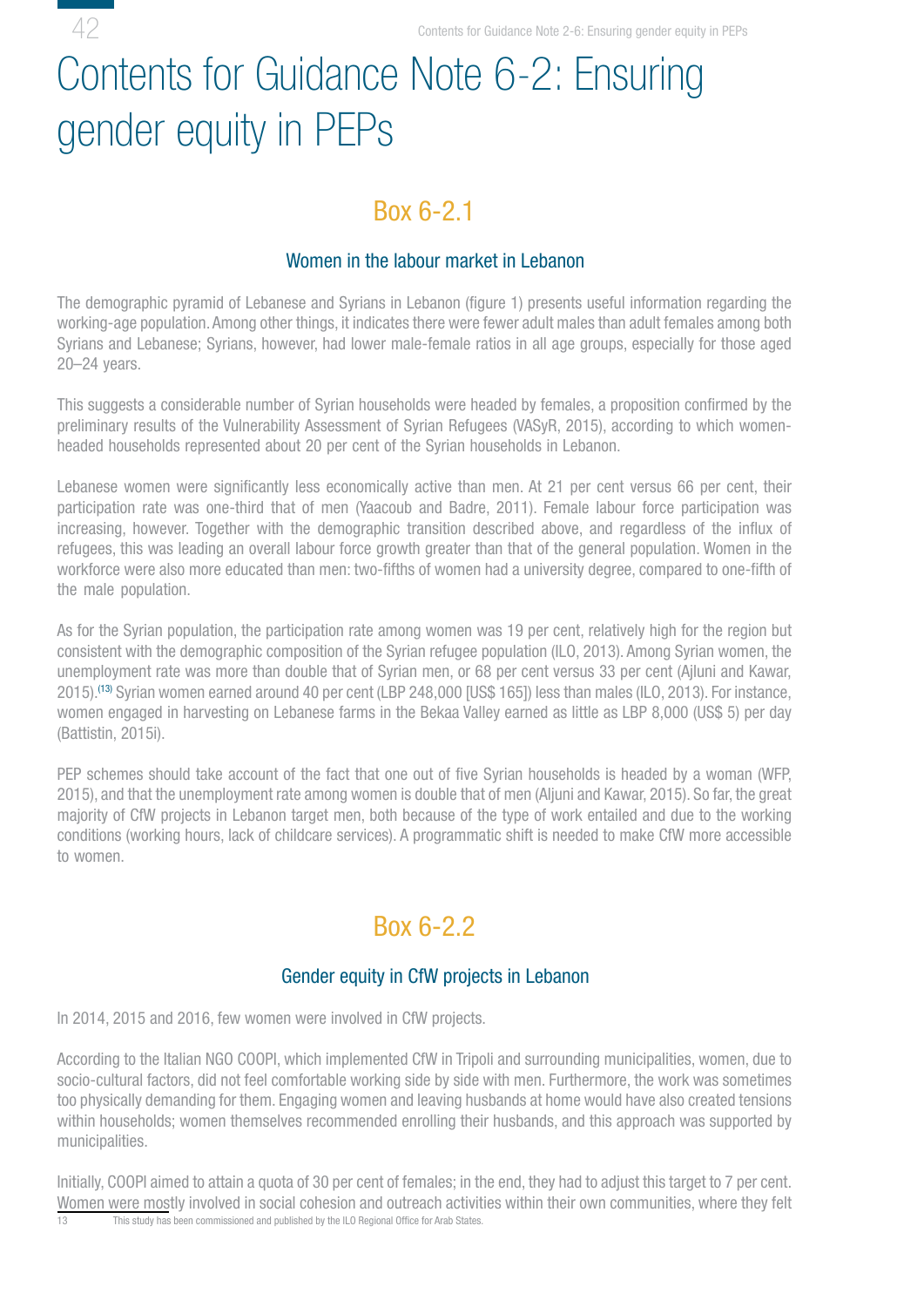

safe. Their task was to get feedback on CfW projects from neighbours and provide information regarding the project (e.g. who funded it, including the fact it involved Syrians).

The IRC organized women-only home-based CfW projects to promote women's participation. Women prefer to work from home because they can more efficiently schedule their multiple duties in the household, they do not have to find childcare solutions, and they are less exposed to the risks of commuting to the workplace. Projects included the production of fishnets, which were then distributed to vulnerable fishermen in the area; and making tailored or knitted clothing items which, in cooperation with the IRC Child Protection Programme, were distributed to children in vulnerable households. All these home-based CfW projects were preceded by two or three months of training in which participants learned production techniques from experienced trainers. Participants were offered transportation to and from the training site, and childcare facilities and personnel were made available to those who required them.

Trainees found IRC childcare services for women participants a helpful addition to the programmes. So far, to the best of the author's knowledge, they have not been used in CfW projects in Lebanon; in future, however, they could be considered a complementary service to encourage women's participation in outdoor CfW activities.

The ACF experience shows how various programmatic adjustments may affect women's willingness and capacity to participate in CfW projects. Despite the fact the ACF did not set quotas for women and men, their Bekaa and the South caseloads, following the use of two different execution approaches, presented different gender ratios. In both cases, selection criteria were negotiated with local stakeholders. In Bekaa, the ACF targeted informal settlements and enrolled only individuals who resided in the camp for garbage collection within the camp itself. In the South, on the other hand, CfW activities were not executed in informal settlements, and beneficiaries did not know each other because they came from different areas. This factor alone is believed to have limited women's readiness to participate. Furthermore, some municipalities were reluctant to execute gender-sensitive activities and preferred engaging male workers.

In the Bekaa, working conditions within the CfW projects were decisive in achieving a 70 per cent female participant rate, although this was not a pre-defined target. The most important enabling conditions included (1) the fact the work was undertaken within the boundaries of the informal settlements where they resided; (2) permission to pause their work and go home from time to time to check on their children; and (3) the fact that their co-workers and supervisors were all females. As a result, women felt confident in coming forward. Most men, on the other hand, refused to collect garbage in front of people they knew.

UNDP have managed to attain high women participation rate after a long and costly awareness raising process. The initial assumption in the communities was that women were incapable of carrying out certain types of work; this viewpoint was slowly changed through awareness-raising activities including the involvement of qualified female engineers. In this respect, it was also recommended that, although tempting, agencies should go beyond employing women only in gendered areas of work such as childcare and cooking as this risks reinforcing damaging stereotypes. UNDP also highlighted that whilst increased female participation should be aimed for, it is necessary that in doing so one must be aware of and mitigate the risk of 'double burden'<sup>(14)</sup> and heightened tensions it could provoke in the household where possible (ILO, 2016).

Oxfam Italy, similar to COOPI, reported that the women they have interacted with have not wanted to work in mixed groups, preferring to participate in all-women workgroups. They reported having reached an average female participation of 40 per cent in their project by using female-only workgroups as well as employing a female social worker to monitor the all-female groups. Furthermore, they reported that by recruiting women from the same area tends to create groups of women who know each other and therefore are more willing to participate. Terre des Hommes Italia have a 20 per cent participation rate of women in their project through implementing baking activities for women and distributing baked products to workers on the cash for work projects. (ILO, 2016)

To conclude, gender sensitivity in CfW can be promoted by creating the workplace conditions that encourage women to come forward and feel comfortable. It is a good practice to consult women and their spouses when designing the programme before establishing work hours, sites, work-team composition, and the sex of supervisors. Thus far, no CfW programmes are offering childcare to enable women's participation. It is important to agree on and promote the implementation of complementary services such as transportation to and from work and childcare to encourage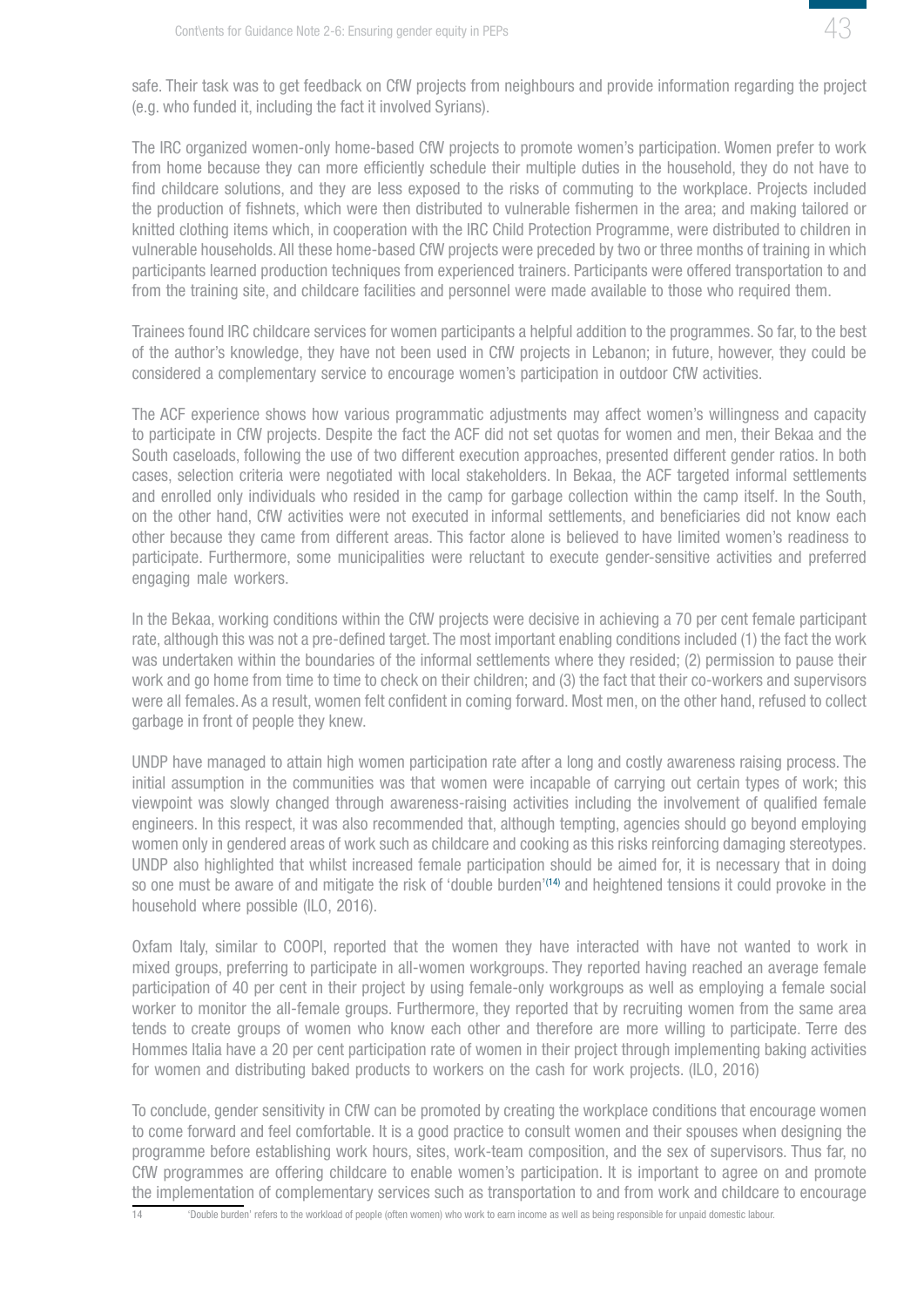<span id="page-43-0"></span>

and facilitate the participation of women. Finally, equal pay for women must be pursued in line with the ILO Equal Remuneration Convention, 1951 (No. 100).

## Box 6-2.3

#### Building self-confidence and pride

In 2013, Oxfam and the Beirut-based ABAAD-Resource Center for Gender Equality released an assessment of how gender roles changed within the Syrian population as a result of displacement to Lebanon. Before coming to Lebanon, Syrian women were not used to earning an independent income, and usually their spouses would take the lead in making financial decisions. While some women reported distress due to the new situation, some others felt an "increased sense of empowerment" (El-Masri, Harvey, and Garwood, 2013).

In its unconditional cash assistance programme in Lebanon, the IRC offered all women heads of household the opportunity to enrol in financial literacy training. In fact, the IRC noticed that "receiving cash assistance was a great relief for these women. However, in spite of being aware of its temporary duration, they generally reported not having a plan for when the assistance would be over." The training was delivered in collaboration with the IRC Women Protection and Empowerment Programme (WPE) and Al Majmoua.

The training consisted of 12 sessions delivered across six weeks. Household-level budgeting, debt management and negotiation, savings, and banking services were among the topic covered. Graduates of this training reported greater self-confidence and more effective participation in decision-making within their households. According to the IRC (Battistin, 2014), this can ultimately reduce use of negative coping strategies and exposure to gender based violence (GBV)." Household financial management training represents another entry point – and a necessary complement – for further initiatives to promote income generation.

#### **References**

- Battistin, F. 2014. "IRC cash and livelihoods support programme in Lebanon". Emergency Nutrition Network, Field Exchange (48). Oxford, U.K.
- –. 2015b. Notes of interview with Derya Mutlu, Food Security and Livelihoods Coordinator at ACF Lebanon (28 May 2015, Beirut). Unpublished manuscript.
- –. 2015c. Notes of interview with Francesco Lanino, Country Representative at COOPI Lebanon (1 June 2015, Tripoli, Lebanon). Unpublished manuscript.
- –. 2015i. Notes of interview with Marcelo Gonzalez, Project Manager at Oxfam Italy in Lebanon (3 June 2015, Beirut). Unpublished manuscript.
- –. 2015j. Notes of interview with Marco Perini, Country Representative at AVSI Lebanon (29 May 2015, Marjayoun, Lebanon). Unpublished manuscript.El-Masri, R.; Harvey, C.; Garwood, R. 2013. Shifting sands. Changing gender roles among refugees in Lebanon (Beirut, Oxfam).
- International Labour Organization (ILO). 2016. Workshop Report of ILO Workshop on Public Employment Programmes in Lebanon: Exchange of Lessons Learned and Best Practices. Unpublished manuscript.
- United Nation World Food Programme (WFP). 2015. Vulnerability assessment of Syrian refugees: 2015 report (Beirut, WFP). Unpublished manuscript.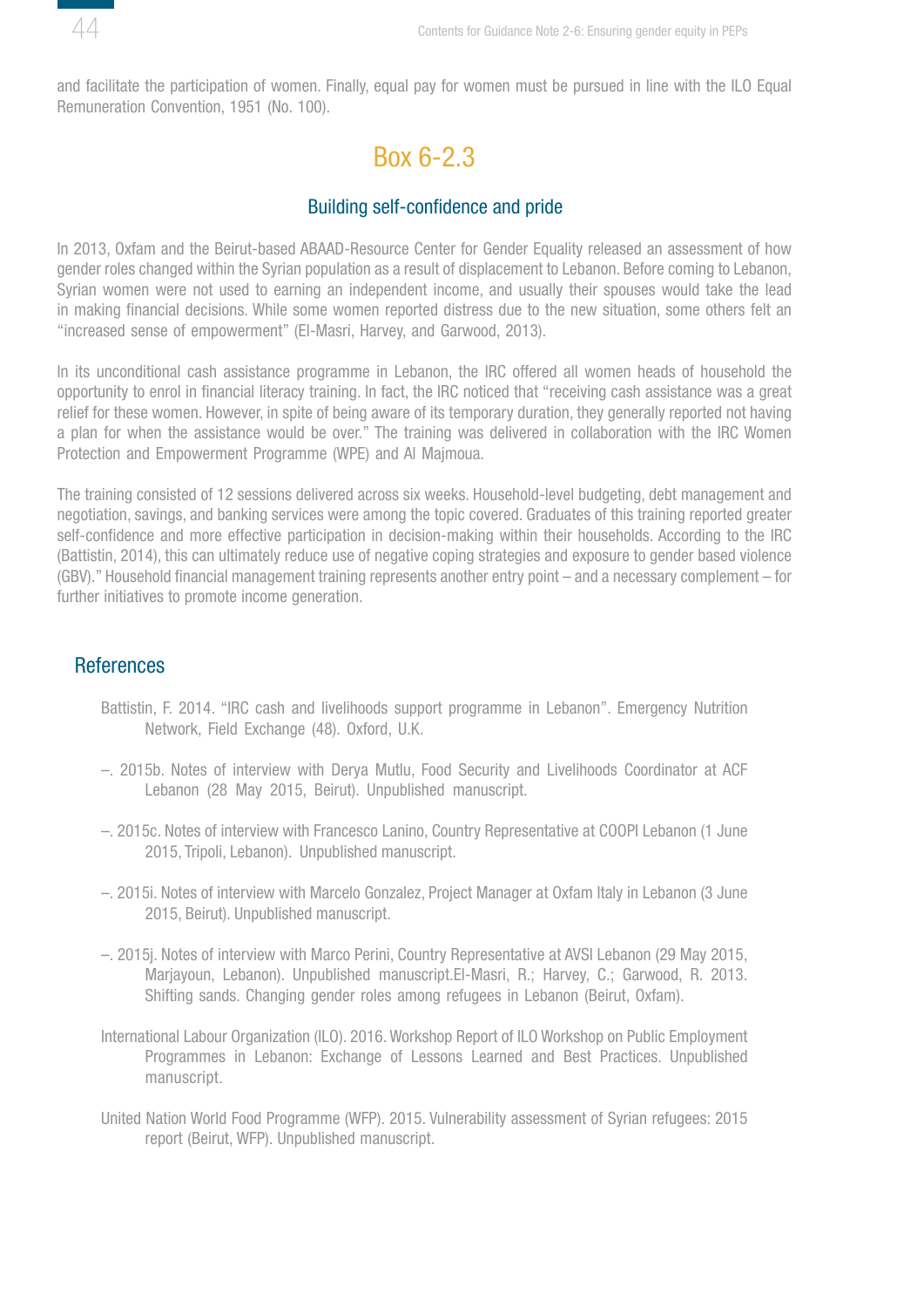# <span id="page-44-0"></span>Contents for Guidance Note 7-3: PEPs and urban works

## Box 7-3.1

### A rationale for urban works in Lebanon

Most of the many arguments for focusing PEP programmes in Lebanon on urban works are linked to the national demographic situation and its continuing evolution, as well as to the current state of that country's infrastructure and services.

According to definitions and estimates from the Population Division of the UN Department of Economic and Social Affairs (UNDESA), the Lebanese urban population has grown steadily over the last 60 years, swelling from 42 per cent of the total population in 1960 to 87 per cent in 2011.(15) This rate is higher that the national average across the Western Asia region, where the urban population accounts for less than an estimated 70 per cent of the total (UNDESA, Population Division, 2015). More than half of the Lebanese population now resides in Beirut.

Given that Lebanon provides no official refugee camps, the urban population has further grown in the past four years due to the influx of over 1 million Syrian refugees into urban settlements. This has generated increased pressure on existing infrastructure and services, which were already inadequate.

The Multi-sector Needs Assessment (MSNA) report released in 2014 highlighted limited resources at the municipal level, particularly among small municipalities, to respond to the increased needs of a growing population. It also warned of possible security threats from unemployed youth. Furthermore, according to the MSNA, Syrians in displacement in urban areas might be especially vulnerable because traditional safety nets are supposedly weaker there than in rural areas. This marginalization was compounded by the host population's perception that it was the Syrian refugees' fault if municipalities were affected by these issues (MSNA, 2014).

Given that nearly 90 per cent of the Lebanese population resides in urban areas, and in light of severe urban infrastructure and services deficits, it seems reasonable to prioritize urban works within public employment programmes. These may not translate into greater economic productivity, as do those to improve rural infrastructure, but they do improve community living conditions and health (ILO, 2012b).

According to a WB-led study in 2013 on socio-economic impacts in the wake of the Syrian refugee crisis, Lebanon stands in need of extensive infrastructure rehabilitation. The WB estimated that the Syrian refugee influx had generated a fiscal cost on infrastructure of \$589 million between 2012 and 2014. This figure included (1) direct costs arising from public debt and emergency measures to support financial institutions, and (2) indirect costs from lower tax revenues and higher government spending. The same report found that restoring access and quality of infrastructure would cost \$1.1 billion (WB, 2013).

The WB study covered three types of infrastructure and public services of particular interest for urban works: water supply systems; solid waste management services; and transport infrastructure.

According to the MSNA, the influx of refugees had generated a 7 per cent increase in demand for water. It also reported that as many as 28 per cent of the refugees were unable to access safe water. Meanwhile, a widespread perception prevailed among the host population that many water-related issues were a consequence of the refugee influx (MSNA, 2014). In reality, these issues instead appeared to have been the result of obsolescent infrastructure and inadequate maintenance. In the first place, water quality was compromised by the limited capacity of municipalities to deal with source contamination from wastewater and agricultural activities. Water storage infrastructure was obsolete and storage capacity was low, while water distribution networks were poorly maintained, resulting in much water being lost (MSNA, 2014).

15 Urban areas are defined by national statistical offices, and urban populations include people living in those areas. Estimated urban and rural population ratios are provided by the Population Division of the UN Department of Economic and Social Affairs in the yearly World Urbanization Prospects. See: http://esa.un.org/unpd/wup/ [accessed 1 June 2016].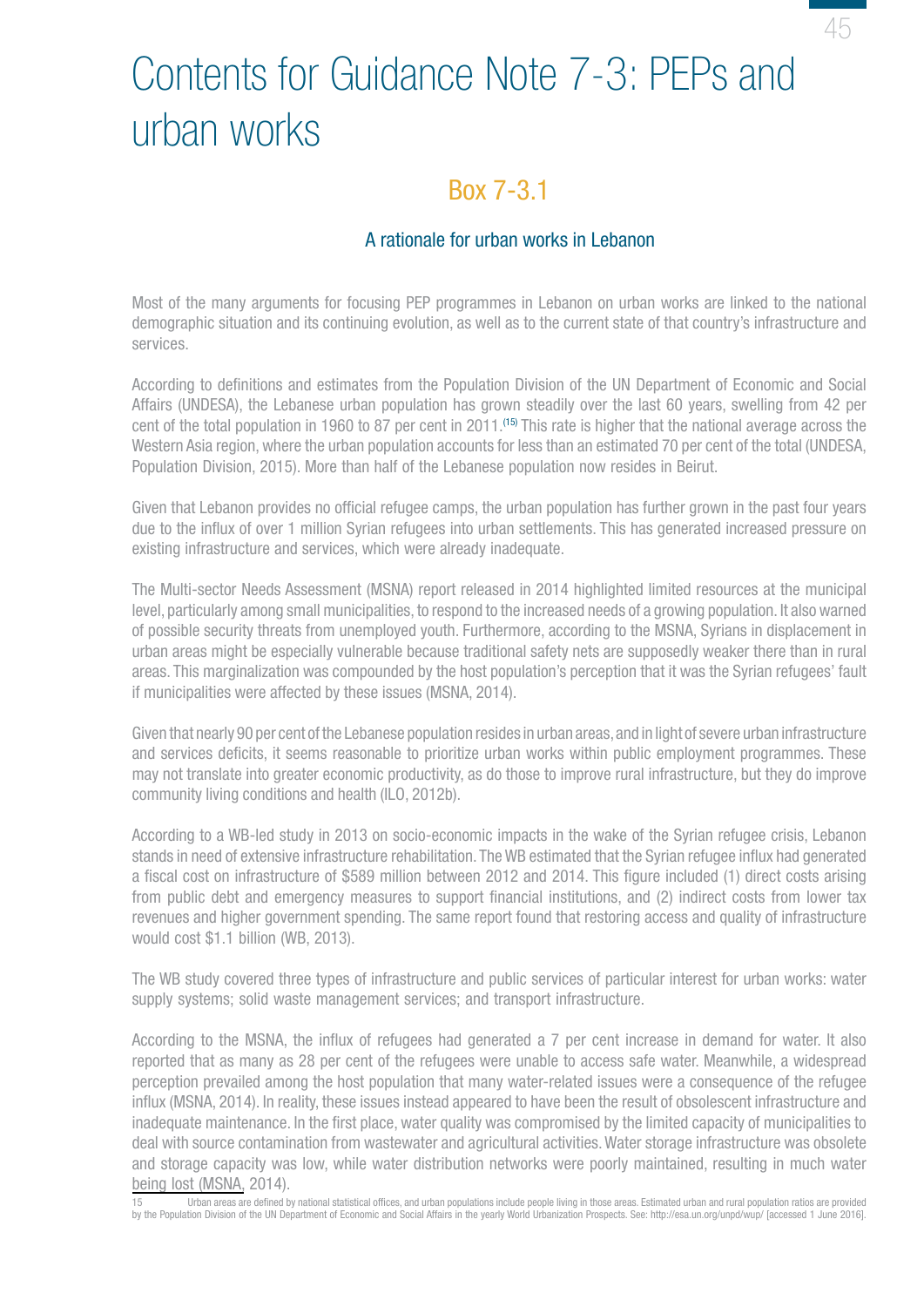<span id="page-45-0"></span>

Aside from issues related to failures to meet increased demand, water quality standards, and adequate distribution, another problem was wastewater disposal, which was conducted only through "informal" structures. Poor wastewater treatment puts public health at risk. Yet wastewater treatment facilities were insufficient, and the wastewater collection systems had a limited capacity.

Productive farming infrastructure was also of low quality; e.g. in rural areas irrigation systems were insufficient, mostly consisting of open channels (MSNA, 2014).

In the light of such reports, the WB recommends a series of infrastructure rehabilitation interventions: (1) urgent sanitation interventions; (2) short-term infrastructure/equipment and restoration of services in schools; (3) rehabilitation of water storage and transfer infrastructure; (4) water network rehabilitation and replacement; (5) water and wastewater treatment; and (6) irrigation expansion and improvement (WB, 2013).

Solid-waste management also suffered from inefficiencies and mismanagement. Such services and infrastructure were matters of municipal responsibility, and in most cases municipalities resorted to private contractors for collection and transportation to dumping sites. Services delivery was fragmented, given that collaboration among municipalities was limited. As a result, transaction costs were high and opportunities to benefit from economies of scale were typically missed (WB, 2013).

Given both the massive population increase and lack of any corresponding adjustment of waste management capacity, needs and capacity were mismatched and makeshift measures had become the norm. Solid waste was dumped illegally and burned; recycling was non-existent or very limited, perhaps in part because of unawareness of its importance; fees went uncollected or collected only irregularly among the population, thus leaving few resources for this service (MSNA, 2014).

These issues preceded the crisis, but became exacerbated post-crisis by the increase of waste production over the past four years. A ten-year plan was issued in 2006 for solid waste management, but it has never been implemented for lack of funding and consensus regarding how to proceed (WB, 2013).

The WB estimated a budget of \$193–206 million to (1) close and rehabilitate uncontrolled municipal solid-waste dumps and then reopen them; (2) establish composting, waste separation, and land-filling facilities; and (3) extend financial support to host municipalities to cover the expected additional operational and capital expenditures (WB, 2013).

Transportation infrastructure had not been especially affected by the refugee influx, although the population increase might have increased wear and tear on road networks and exacerbated urban traffic congestion. Such problems, however, were already apparent prior to the refugee crisis. The road network was poorly maintained, there was no clear assignation of responsibilities and resources to address rehabilitation, and maintenance requirements were insufficient.

The WB estimated a budget of \$246–525 million was needed for (1) asset preservation and road maintenance; (2) network reconstruction, widening, and expansion; (3) the introduction of public transport solutions; and (4) freight and transit sector interventions, e.g. compensation to transport operators.

# Box 7-3.2

#### Potential challenges in urban works in Lebanon

Urban works implementers in Lebanon need to consider a number of potential challenges.

First and foremost, they will likely have to deal on multiple levels with limited municipality capacities. Among other services, municipalities in Lebanon are responsible for the construction, installation, and regular maintenance of roads, road lighting, and sidewalks. They are also responsible for the construction of potable water networks, the maintenance of retaining walls, and for waste collection (Boujikian and Atallah, 2015). Yet despite the burden of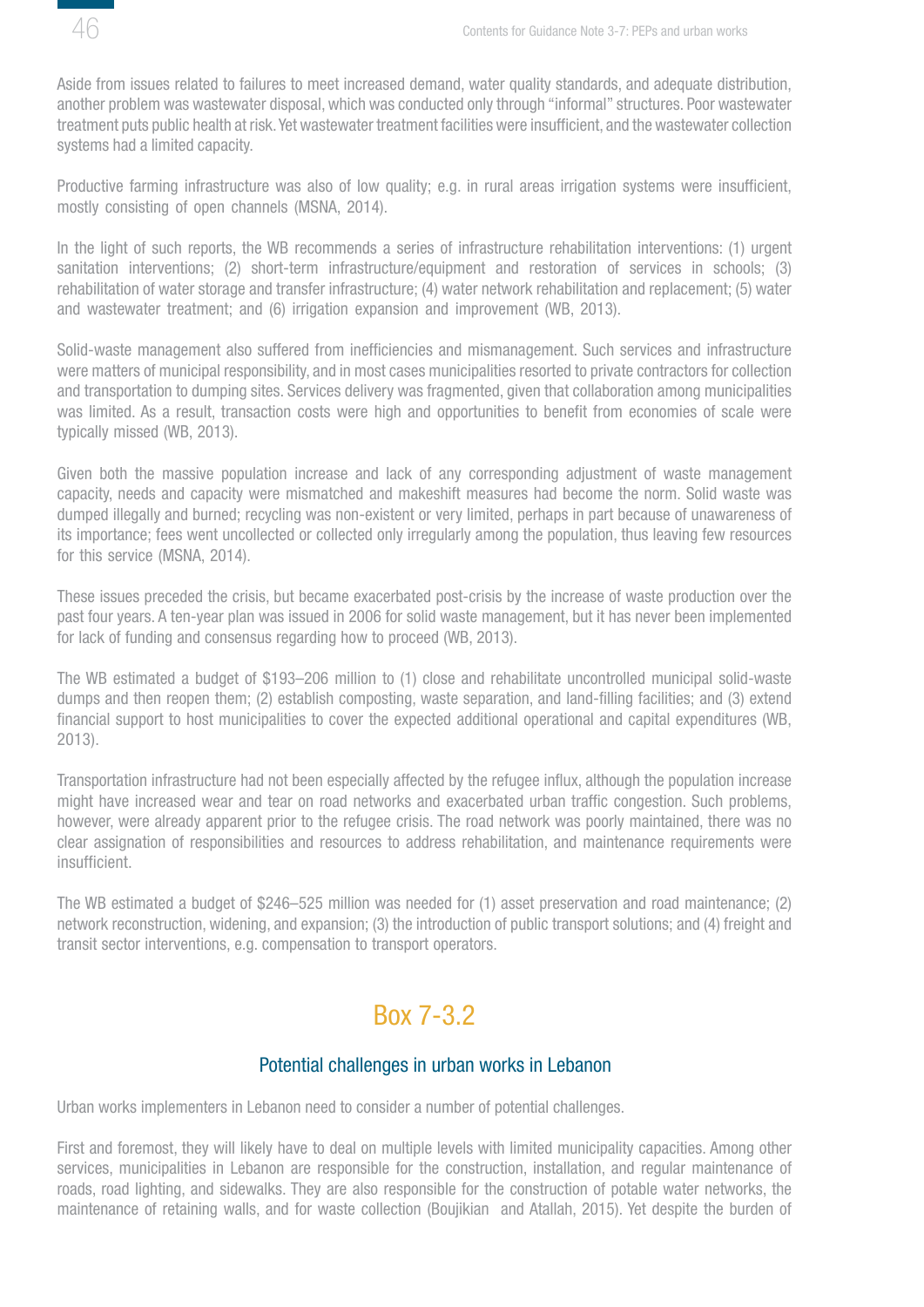

such responsibilities, municipalities face administrative and fiscal constraints that make it difficult to fulfil their duties (Atallah, 2012). According to a recent study, 70 per cent of the 1,108 Lebanese municipalities are small, each with fewer than 4,000 registered people (Boujikian and Atallah, 2015). They also have to operate with limited human resources: almost 400 of these small municipalities have no employees, and it takes three years on average to hire municipal staff (Boujikian and Atallah, 2015). Furthermore, the few available staff are in general poorly equipped for administrative tasks: they have limited competence in financial administration, and, as of 2011, one in five municipalities had no IT equipment (ICMA, 2011). The same study found that only 36 per cent of municipalities were able to deliver 8 or more of eleven essential services (Boujikian and Atallah, 2015).

The incapacity to collect sufficient financial resources at the municipal level for the delivery of essential services leaves municipalities highly dependent on central government transfers.

One recourse is greater efficiency in the use of scarce resources, e.g. by pooling resources and investing in intermunicipality projects under the aegis of unions of municipalities. Currently there are 48 of the latter bodies comprising a total of 660 municipalities (Atallah, 2012). Establishing common administration services would represent another fruitful measure (ICMA, 2011).

In partnering with municipalities, PEP implementers should also take account of other, broader considerations: (1) before starting work, the land tenure situation must be assessed and approvals obtained; (2) alliances should be sought with relevant stakeholders; and (3) when conducting work in informal tented settlements, with Lebanon and the refugee crisis response specifically, implementers should get the buy-in and approval of municipalities and the landlords, as well as of the shawishes who manage the settlements.

Municipalities and unions need capacity building to partner and lead or co-lead urban works. Rather than making them immediately responsible for entire projects or important components, implementers might consider a gradual handover of responsibilities, articulated within a capacity building plan that encompasses skills upgrades and provision of equipment.

Urban works timeframes should be realistic. Most of the current CfW projects in Lebanon extend for less than 12 months. Such short periods are inadequate for launching large-scale urban works and concurrently building capacities of municipalities and unions.

It is also important to ensure that operations and maintenance are included in planning and budgeting.

Municipalities can sometimes exploit the employment creation potential of current infrastructure projects without having to identify and plan for new interventions.

Municipalities can also be assisted in the review of planned investments with a view to making these as labour intensive as possible, at the same time ensuring decent contractual and working conditions for the workers. Among other things, municipalities could set labour quotas in contracts with private enterprises, with clauses demanding they hire locally.

Participatory approaches can be pursued during both works design and execution. Project executors should be aware that, in communities with a high proportion of Syrian refugees compared to the host population, low levels of social cohesion will likely prevail between the two groups, and Syrian refugees might find acceptance difficult in community forums, where they exist.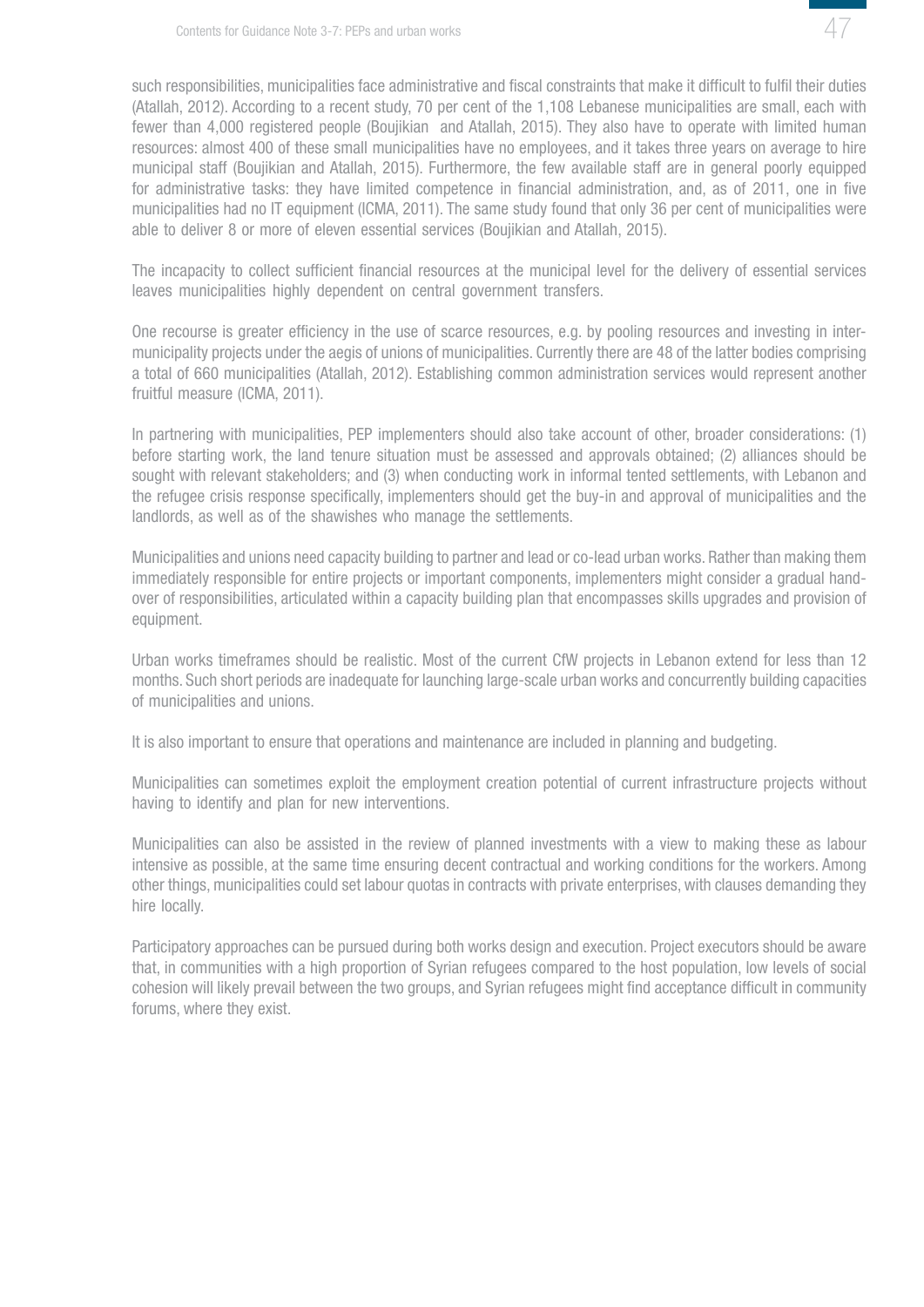# Box 7-3.3

### CfW and urban works experiences in Lebanon

<span id="page-47-0"></span>Most CfW projects in Lebanon were small-scale urban works, among them the following:

- garbage collection and composting at the source (IRC);
- cleaning of sites in the vicinity of informal settlements, with community participation in project selection (ACF);
- upgrading of informal settlements and their water and sanitation facilities (Save the Children UK);
- upgrading of shelters (Save the Children UK);
- city park rehabilitation (Oxfam IT);
- rehabilitation of a playground and small park (COOPI); and
- rehabilitation of a staircase in Tripoli (COOPI).

The IRC solid waste collection project was initiated because municipalities were struggling with the excess quantities of garbage being produced and the fact this was not being deposited in the dedicated bins. The project involved cleaning the streets, collecting the garbage, and disposing of it in the bins. The CfW tasks did not include transportation to dumping sites, since this would have involved authorization from landlords, and would have likely caused friction with the contractors hired by the municipalities for this purpose. The project was implemented in 12 villages in Akkar from August 2014 till April 2015. The 205 participants, 143 Syrians and 72 Lebanese, were enrolled for periods of three months and worked ten days per month. They all received masks, boots, rubber gloves, hats, and overalls, and were providing with brooms, pans, trash pickers, and trolleys. Each team also received a first-aid kit. Large bins were placed in locations selected together with the municipal authorities, who also assumed responsibility for securing the tools in storage rooms.

ACF's three-month site cleaning project in the Bekaa Valley was launched to address the solid-waste problem in 50 informal settlements of different sizes in about ten municipalities. CfW tasks consisted of collecting the waste and transporting it outside the settlements to authorized locations. Participants were chosen from among settlement residents, and they were mostly women. They worked ten days a month for one month, and had to wait for another two months before being eligible to enrol again in a CfW project. The length of the work cycles is being reconsidered with a view to extending participant access to CfW income (Battistin, 2015b).

COOPI's staircase rehabilitation project aimed to facilitate pedestrian traffic between two neighbourhoods in Tripoli. The existing staircase was in poor condition. The ruined steps made walking dangerous, and after dark lighting was non-existent or irregular. The project consisted of tiling the steps, fixing a separation handrail in the middle of the stairway, and placing solar-energy street lamps along the way. COOPI collaborated closely with the municipality and the union of municipalities of the area. Together they selected the interventions, nominated Syrian and Lebanese beneficiaries, and supervised the works. The municipality also provided a space in which to store equipment and materials, and removed debris produced by the work (Battistin, 2015c).

ACTED implemented activities in the urban context by means of household- and community-level interventions. The project integrated a local resource based approach by conducting a market analysis of the area and only purchasing products from within a small radius of the neighbourhood. The activities implemented include painting and cleaning. DRC, too, implemented the neighbourhood approach in activities including gardening, cleaning, installation of water pipes, and construction of community halls. The average investment for these activities is USD 3,000 using an 8-12 day labour cycle. (ILO, 2016)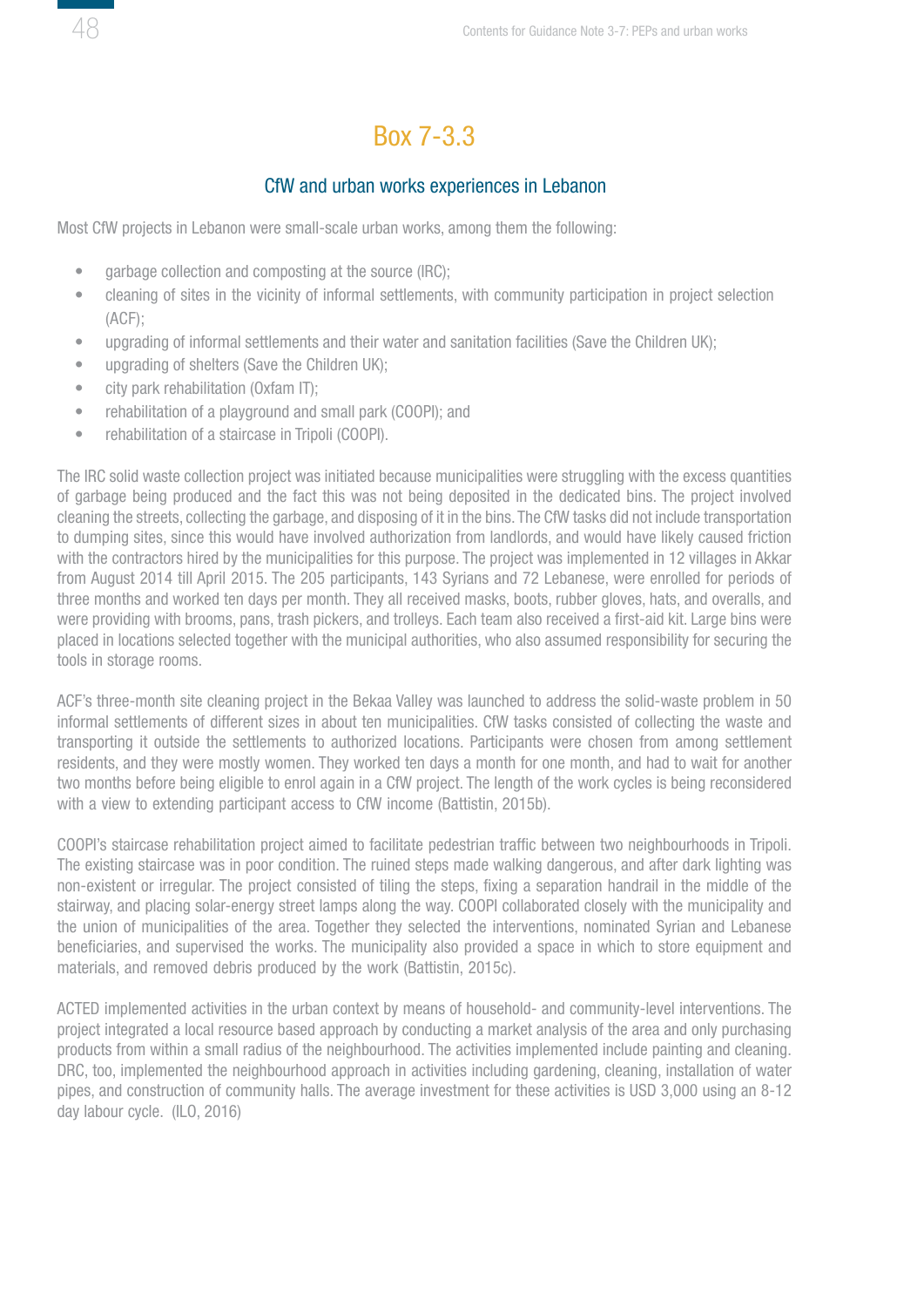#### <span id="page-48-0"></span>References

- Atallah, S. 2012. "Decentralization in Lebanon". Lebanese Center for Policy Studies (LCPS). Available at: http://www.lcps-lebanon.org/featuredArticle.php?id=6 [1 June 2016].
- Battistin, F. 2015b. Notes of interview with Derya Mutlu, Food Security and Livelihoods Coordinator at ACF Lebanon (28 May 2015, Beirut). Unpublished manuscript.
- –. 2015c. Notes of interview with Francesco Lanino, Country Representative at COOPI Lebanon (1 June 2015, Tripoli, Lebanon). Unpublished manuscript.
- –. 2015d. Notes of interview with George AbiRizk, FSL Advisor at Save the Children Lebanon (22 May 2015, Beirut). Unpublished manuscript.
- –. 2015f. Notes of interview with Jarrett Basedow, ERD Coordinator at IRC Lebanon. (1 June 2015, Beirut). Unpublished manuscript.
- –. 2015i. Notes of interview with Marcelo Gonzalez, Project Manager at Oxfam Italy in Lebanon (3 June 2015, Beirut ). Unpublished manuscript.
- Boujikian, M.; Atallah, S. 2015. "Only accountability improves services". The Daily Star (3 Apr. 2015, Beirut).
- International City/County Management Association (ICMA). 2011. Municipal finance studies programme: Final strategic framework (Beirut).
- International Labour Organization (ILO). 2012. Towards the right to work: A guidebook for designing innovative public employment programmes (Geneva).
- Multi-sector Needs Assessment Team (MSNA). 2014. Inter-agency multi-sector needs assessment: Phase 1 report (Beirut).
- United Nations Department of Economic and Social Affairs (UNDESA), Population Division. 2015. "World urbanization prospects, the 2014 revision". Available at: http://esa.un.org/unpd/wup/Country-Profiles/ [1 June 2016].
- World Bank (WB). 2013. Lebanon: Economic and social impact assessment of the Syrian conflict (Beirut).
- International Labour Organization (ILO). 2016. Workshop Report and recordings of ILO Workshop on Public Employment Programmes in Lebanon: Exchange of Lessons Learned and Best Practices. Unpublished manuscript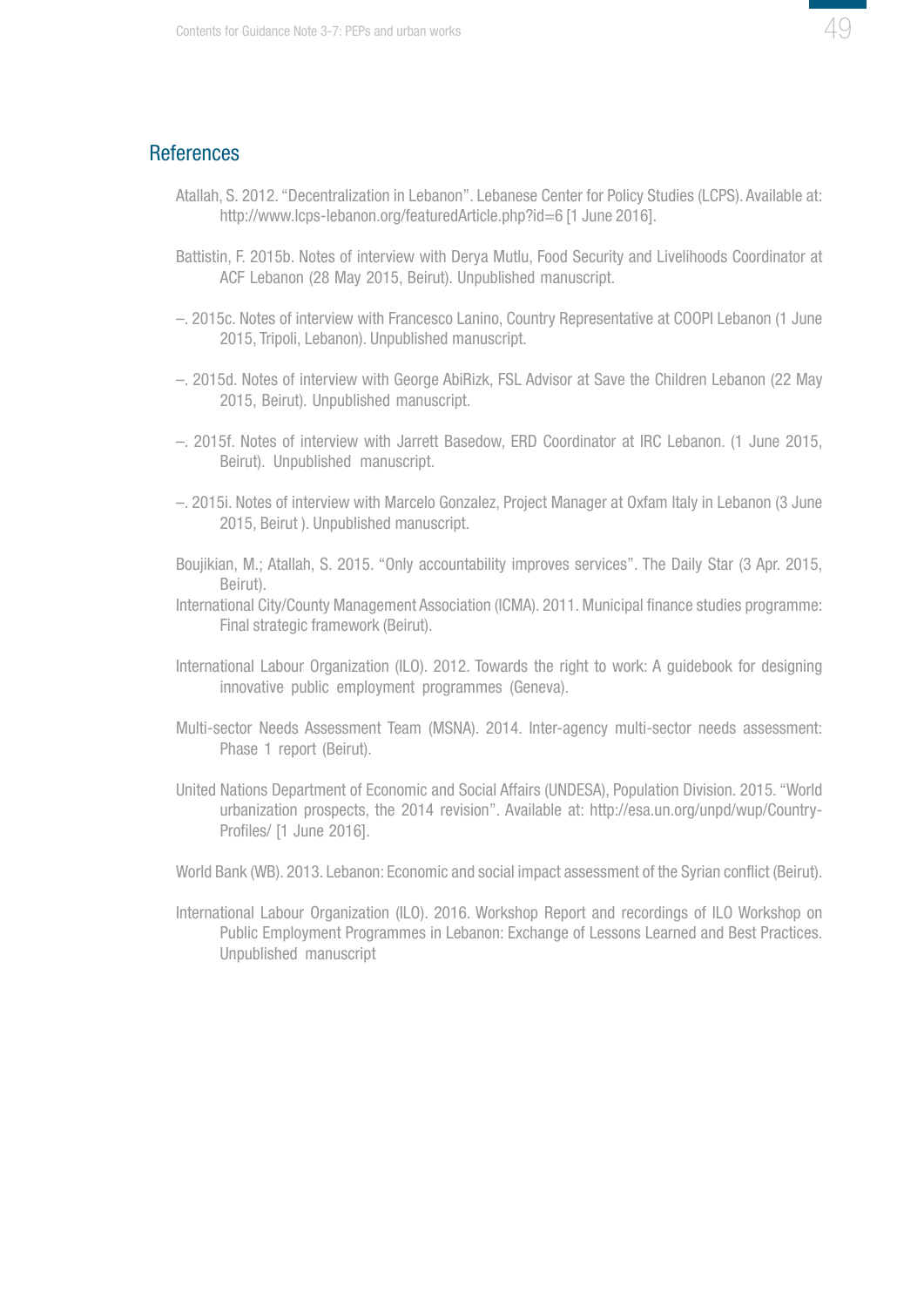<span id="page-49-0"></span>

# Contents for Guidance Note 9: PEPs and decent work

# Box 9.1

## CfW SOPs: Safety and health at work (Livelihoods WG, 2015)

Most CfW project work in Lebanon is physical in nature, and may involve the use of tools or the execution of tasks that can be dangerous to participant health. The CfW SOPs recommend anticipating health and safety hazards when setting up the projects and, during implementation, doing what is necessary to prevent workplace accident and illness while standing ready to respond promptly to beneficiary injuries or other health issues when they do arise.

Without such measures, any injury or health problem suffered as a consequence of CfW activities is likely to impose an unexpected economic burden on the beneficiary's household, thereby nullifying the benefits of the assistance. CfW design and execution must adopt a do-no-harm approach.

The SOPs recommend the following measures: (1) offering insurance coverage to CfW participants when the work involves health hazards; (2) providing protective equipment; (3) engaging primary healthcare providers in CfW initiatives; and (d) providing basic training on safety and health at work.

Insurance is of particular importance. In the past, CfW beneficiaries who suffered injuries in Lebanon, especially Syrian refugees, have found it difficult to access the Lebanese health system, which is mainly privatized and where medical fees are prohibitive for the poorest (Livelihoods WG, 2014).

The ILO suggests that it is safer and, at times, cheaper to eliminate known hazards at the workplace than it is to provide protective equipment to all workers, which is an important measure in many CfW projects (ILO, 1972). Protective equipment can be of two types: basic personal equipment/clothing, or specialized working equipment. Specific requirements depend on the tasks to be conducted and the type of machinery that the workers are asked to operate.

Personal equipment aims to protect vulnerable body parts such as eyes, face, head, hands, feet, and hearing. Examples of these protective items include helmets or hard hats, masks, heavy duty and or/insulated gloves, boots with slipresistant and puncture-resistant soles, and overalls. Less importantly, protective equipment may also be designed to avoid ruining workers' clothing.

Specialized working equipment is a non-personal asset used to perform the work. Examples of hazardous activities include those undertaken in high places in the construction sector. In such cases, protective equipment includes such measures as guardrails and toe-boards around elevated platforms. However, CfW implementers should bear in mind that risks can also arise from the use of machinery that has not been properly maintained, that is misused, or is used in inappropriate contexts. Hence, a map of the possible hazards should be prepared before starting work, with risk mitigation measures and contingency response plans set in place. Project staff and CfW participants should be trained in how to proceed should a safety issue arise.

Workers should be taught how to use and maintain both their personal equipment and any specialized work equipment, and should held responsible for it. Supervisors and project teams should conduct regular checks and thorough inspections, and their findings should be documented.

The CfW SOPs also recommend alerting primary health centres in areas where projects are being executed of work in progress and that they may receive injured participants. Project executors should also assess primary health centre capacity to address such emergencies. When insuring CFW participants, it is important to check which healthcare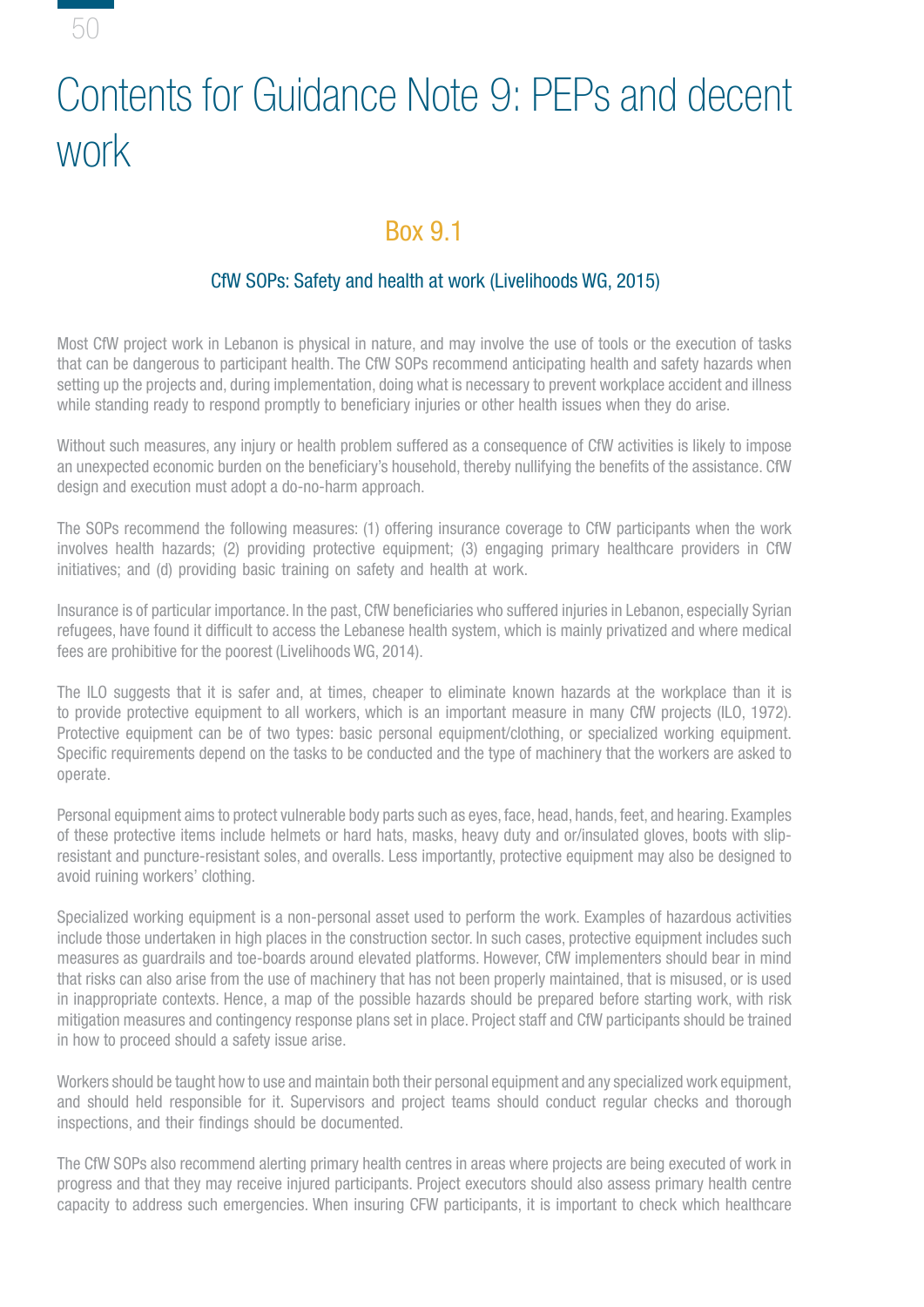

<span id="page-50-0"></span>providers are eligible for cost reimbursement. Worker teams should have ready access to the healthcare providers' contact details.

Ultimately, the SOPs recommend that CfW teams are properly prepared to take care of their own safety. They should be provided with first-aid kits and trained in how to use them in case of emergency. They also should receive training in the work to be performed and alerted to any potential hazards they may face in the workplace. Finally, they should be proficient at using and maintaining work and protective equipment.

# Box 9.2

### Insurance coverage for CfW participants: An example

Some CfW implementers in Lebanon have secured insurance coverage for their participants, which is especially relevant when their duties involve risk of injury. This workmen's compensation plan operates within the framework of the Lebanese Labour Law, 1983 (No. 136), which stipulates the insurer's obligation to cover any injury sustained by an employee while on duty.

The main advantage of this type of plan is that the insurance policy need not be issued on an individual basis, which is convenient in CfW projects where participants, often many workers at a time, are engaged for limited periods of time and turnover is frequent. The policy insures a group of persons up to a predefined number on a daily basis, with a CfW implementer determining that number based on the maximum number of participants engaged in CfW on a given day. Workers are also covered 24 hours per day and seven days a week, including Sundays and public holidays, and they are covered while commuting between home and workplace. The fee is based on the number of persons enrolled in the particular CfW project and the amount of payments to the participants.

The contract signed by one CfW implementer involved no financial limitation for medical expenses of third class.<sup>(16)</sup> It also provided coverage in the event of death, as per the Lebanese Labour Law Total & Partial Disability as per law no. 136/83. It guaranteed a weekly indemnity up to 75 per cent of the declared salary, indemnity calculations being made in accordance with the Lebanese Labour Law.

Medical expenses must be advanced by the agency or the beneficiary. Reimbursements can be claimed by submitting all the documentation related to an accident, including declaration form, medical report, and drug prescription, as well as by proving that the affected person is a beneficiary of the CfW project (e.g. through the list of participants). According to CfW implementers that have used it, costs are typically reimbursed within 15 days.

Oxfam Italia, one of the CfW implementers that signed for this insurance plan, learned, among other lessons, the following: the health hazards of some CfW projects may be underestimated. In about two months of CfW implementation, Oxfam Italia recorded six work accidents.

All CfW participants should be clearly informed that the insurance covers only costs arising from work-related accidents. In at least one instance, a CfW participant used health services for other purposes and expected the insurance to cover the cost.

## **References**

ILO. 1972. Safety and health in building and civil engineering work. Code of practice. (Geneva).

Livelihoods Working Group. 2014. Standard operating procedures for cash for work projects in Lebanon. Unpublished manuscript.

16 The term 'third class' refers to the class of hospital services (ie. being hospitalised in a room with three beds)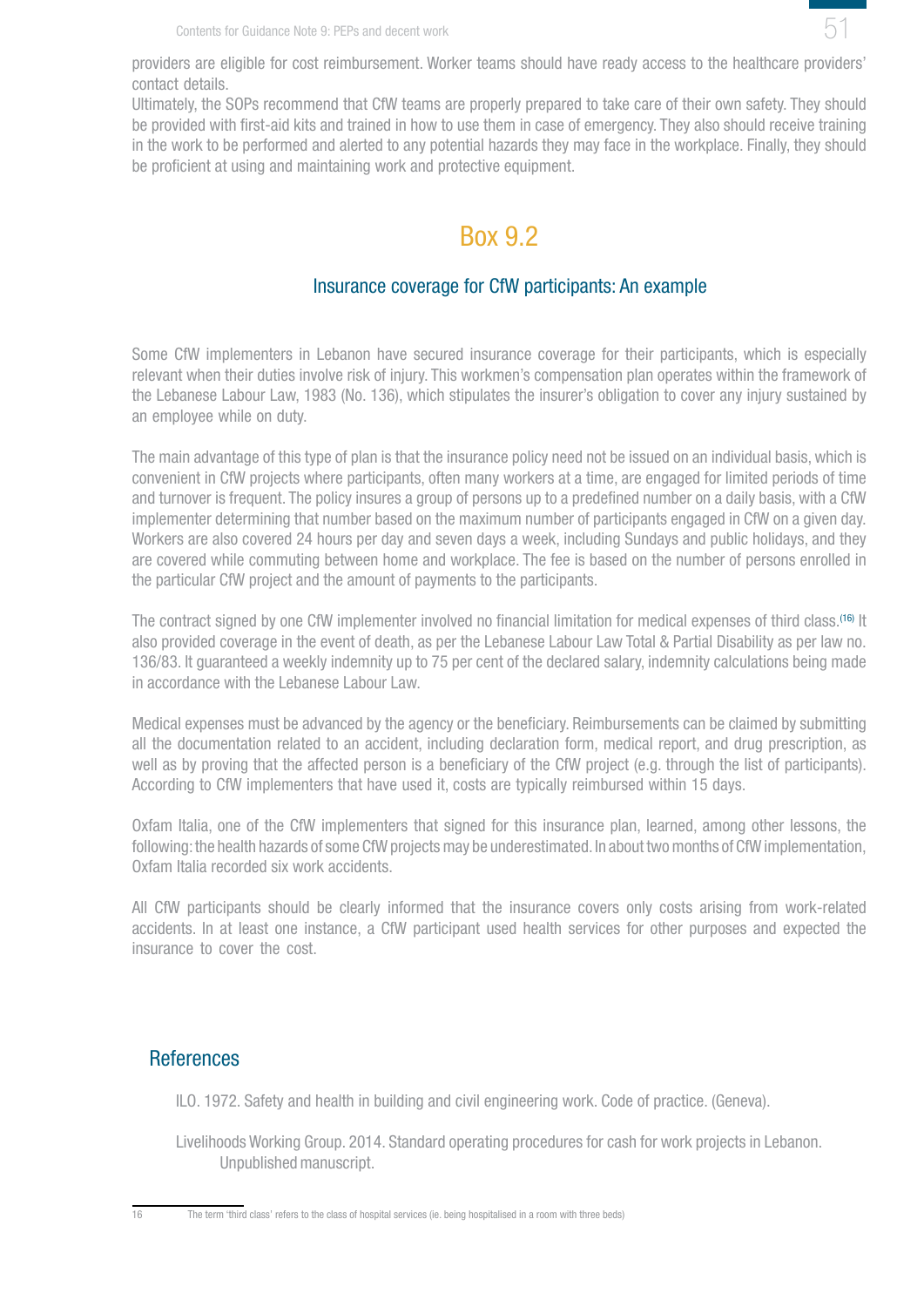

- Oxfam Italia. 2015. Insurance coverage for CfW workers. Presentation at the workshop "Designing innovative public employment programmes. Learning from international and national experiences" (Beirut).
- International Labour Organization (ILO). 2016. Workshop Report and recordings of ILO Workshop on Public Employment Programmes in Lebanon: Exchange of Lessons Learned and Best Practices. Unpublished manuscript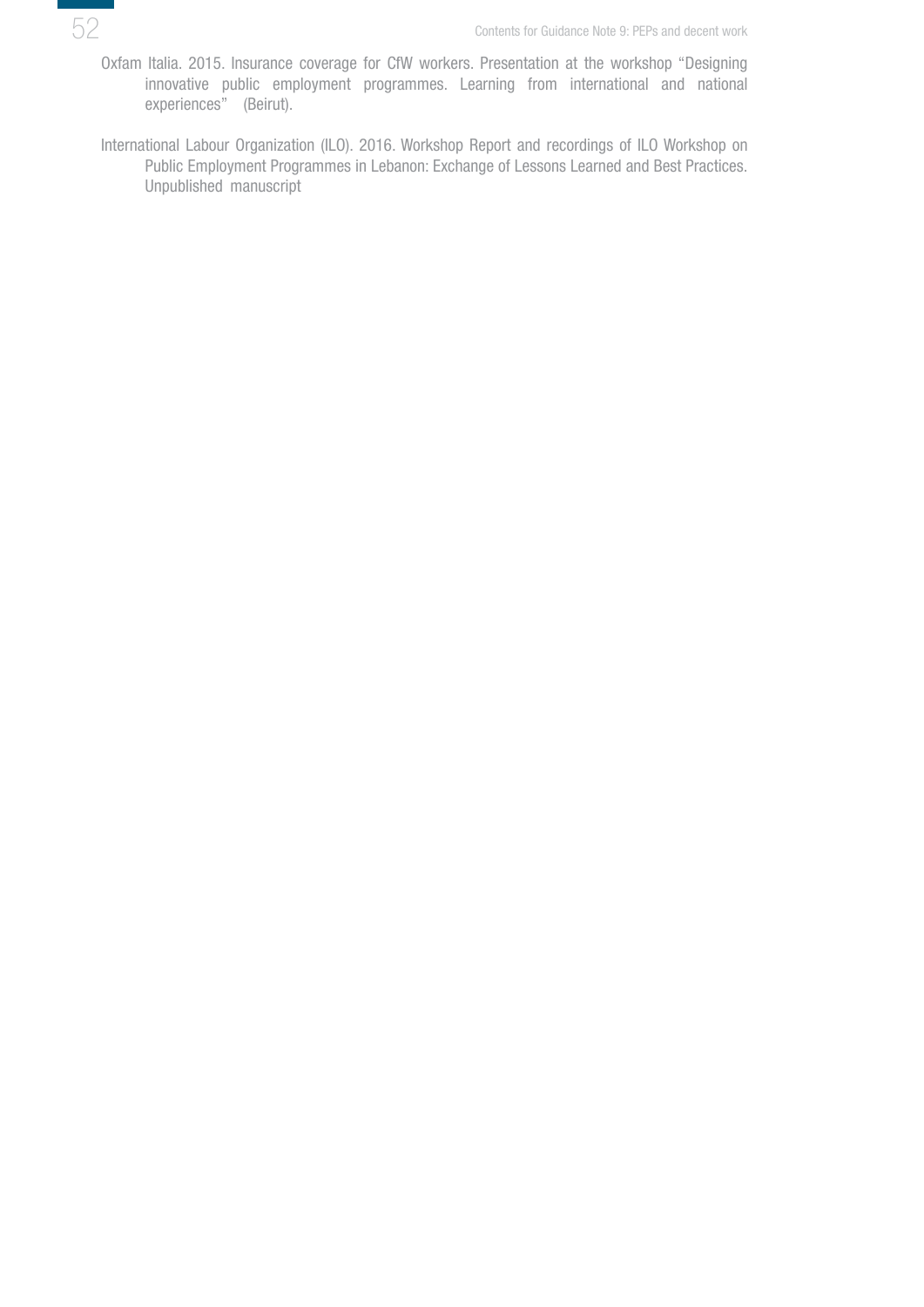# <span id="page-52-0"></span>Contents for Guidance Note 14-1: Innovations in payment systems for PEPs: Efficiency, accountability and financial inclusion

53

## Box 14-1.1

### Cash transfer modalities used in Lebanon: Focus on Liban Post

In September 2014, the Cash Working Group conducted a survey to map out cash-related initiatives in Lebanon. In total, 172 projects were found to be using either conditional or unconditional, restricted or unrestricted cash-transfer interventions. The most frequent transfer modality, the pre-paid ATM card, was used in 80 of these projects (more than 50 per cent); that was followed by cheques, used in 29 projects; cash in envelopes, distributed in 25 projects; vouchers, for 24 projects; and Liban Post or Western Union in 14 projects. (Note that some projects alternated two different transfer modalities.)

A few of the NGOs executing CfW – ACF, IRC, and Save the Children – used pre-paid ATM cards. The others resorted mostly to cheques and cash-in-envelope. Two of these organizations were also running larger unconditional cash assistance programmes that used ATM cards as the transfer modality. In fact, setting up ATM payment systems requires substantive administrative effort both at the outset and then again with each transfer. This method may not be cost efficient for just one or two grant transfers. In any case it entails distributing ATM cards to all beneficiaries and explaining how to use them. This is likely the reason it has been used mostly by organizations that already have it in place for other programmes, and that process multiple transfers to each recipient.

An alternative transfer modality, one that still avails itself of professional financial services, is money transfer by Liban Post. Reportedly, Oxfam IT is the only NGO that has used this procedure in CfW projects. Oxfam IT reported the main advantages of this modality, as compared to cash-in-envelope, were its cost efficiency, transparency, safety, and simplicity.

The procedure entails the following main steps: (1) filling in the so-called campaign file, with the list of beneficiaries and amounts of cash they are to receive; (2) sending the file to Liban Post; (3) transferring the funds to Liban Post via wire transfer to its bank account. The terms and conditions of the service were set out in a MoU.

The costs of each transfer are relatively low, and include two components: (1) SMS fees for sending two messages to the beneficiaries, the first when the payment campaign starts and they can collect the money from Liban Post, and the second five days before the end of the campaign, so that they are reminded to collect the money in case they have already not done so; and (2) a disbursement fee. (Oxfam Italy does not pay any bank transfer fee, as they hold a bank account at Liban Post.)

Oxfam needs to prepare and keep in its records (also for auditing purposes), the campaign files, and the proofs of transfer, which are collected from Liban Post at the end of the campaign. When collecting their compensation from Liban Post, beneficiaries must show their personal ID or other recognized identification, the Liban Post plastic card provided by Oxfam Italia, and the campaign number received in the SMS.

In 2017, Oxfam Italia continue to use Liban Post as their payment mechanism. As of the 1st of January 2017, the new procedures put in place by Liban Post foresee the campaign period to remain open without an ending day. That is to say, the campaign will be closed when all the beneficiaries collect their money and the online access service can be used to check the withdrawals of the beneficiaries. They reported that there are two costs incurred when making transfers over LL 300,000: (1) a disbursement fee of LL 4950 (2) the cost of an SMS at LL 165. The disbursement fee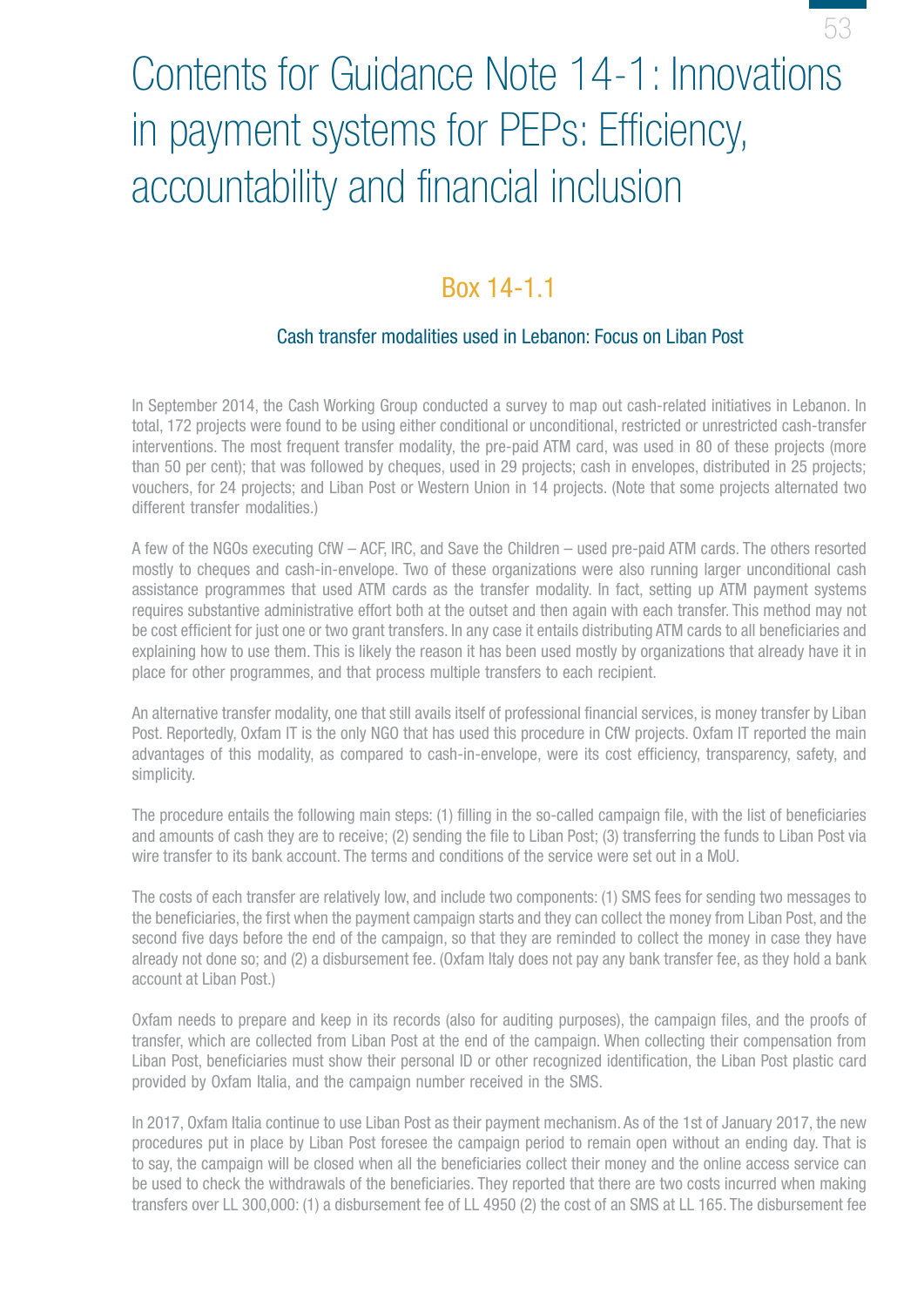<span id="page-53-0"></span>

Contents for Guidance Note 1-14: Innovations in payment systems for PEPs: Efficiency, accountability and financial inclusion

varies depending on the amount per transaction:

| Disbursement Amount            | Liban Post Commission |
|--------------------------------|-----------------------|
| Up to 300,000 LBP              | 3.300 LBP             |
| 301,000 LBP to 1,000,000 LBP   | 4.950 I BP            |
| 1,001,000 LBP to 5,000,000 LBP | $0.5 \%$              |

There are at least five other international NGOs that are using Liban Post as a payment mechanism.

Oxfam Italia have reported that following two years of continuous collaboration with Liban Post, they have only positive feedback. The major benefits they have found are: efficiency, effectiveness and transparency; online access for following up the campaigns; continuous support of Liban Post staff; and, flexibility in terms of the beneficiaries being able to collect the money from any Liban Post centre. Armadilla reported that they have encountered some problems with their Liban Post payment system due to complications with their identification cards.

## References

- Oxfam Italia. 2015. "Using Liban Post to pay the CfW/rapid employment workers". Presentation at the workshop "Designing innovative public employment programmes: Learning from international and national experiences" (Beirut).
- Battistin, F. 2015a. Notes of interview with Chiara Lombardi, Project Manager at CESVI Lebanon (27 May 2015, Beirut). Unpublished manuscript.
- –. 2015b. Notes of interview with Derya Mutlu, Food Security and Livelihoods Coordinator at ACF Lebanon (28 May 2015, Beirut). Unpublished manuscript.
- –. 2015c. Notes of interview with Francesco Lanino, Country Representative at COOPI Lebanon (1 June 2015, Tripoli, Lebanon). Unpublished manuscript.
- –. 2015d. Notes of interview with George AbiRizk, FSL Advisor at Save the Children Lebanon (22 May 2015, Beirut). Unpublished manuscript.
- –. 2015e. Notes of interview with Hana Hamadeh and Abdallah Muhieddine, UNDP Lebanon (2 June 2015, Beirut). Unpublished manuscript.
- –. 2015f. Notes of interview with Jarrett Basedow, ERD Coordinator at IRC Lebanon (1 June 2015, Beirut). Unpublished manuscript.
- –. 2015g. Notes of interview with Jose' Antonio Naya Villaverde, Project Manager at ICU in Lebanon (3 June 2015, Beirut). Unpublished manuscript.
- –. 2015h. Notes of interview with Lama Elbatal, DRC Lebanon (27 May 2015, Beirut). Unpublished manuscript.
- –. 2015i. Notes of interview with Marcelo Gonzalez, Project Manager at Oxfam Italy in Lebanon (3 June 2015, Beirut). Unpublished manuscript.
- –. 2015j. Notes of interview with Marco Perini, Country Representative at AVSI Lebanon (29 May 2015, Marjayoun, Lebanon). Unpublished manuscript.
- –. 2015k. Notes of interview with Maria Grazia Pressacco, Country Representative of GVC Lebanon (25 May 2015, Beirut). Unpublished manuscript.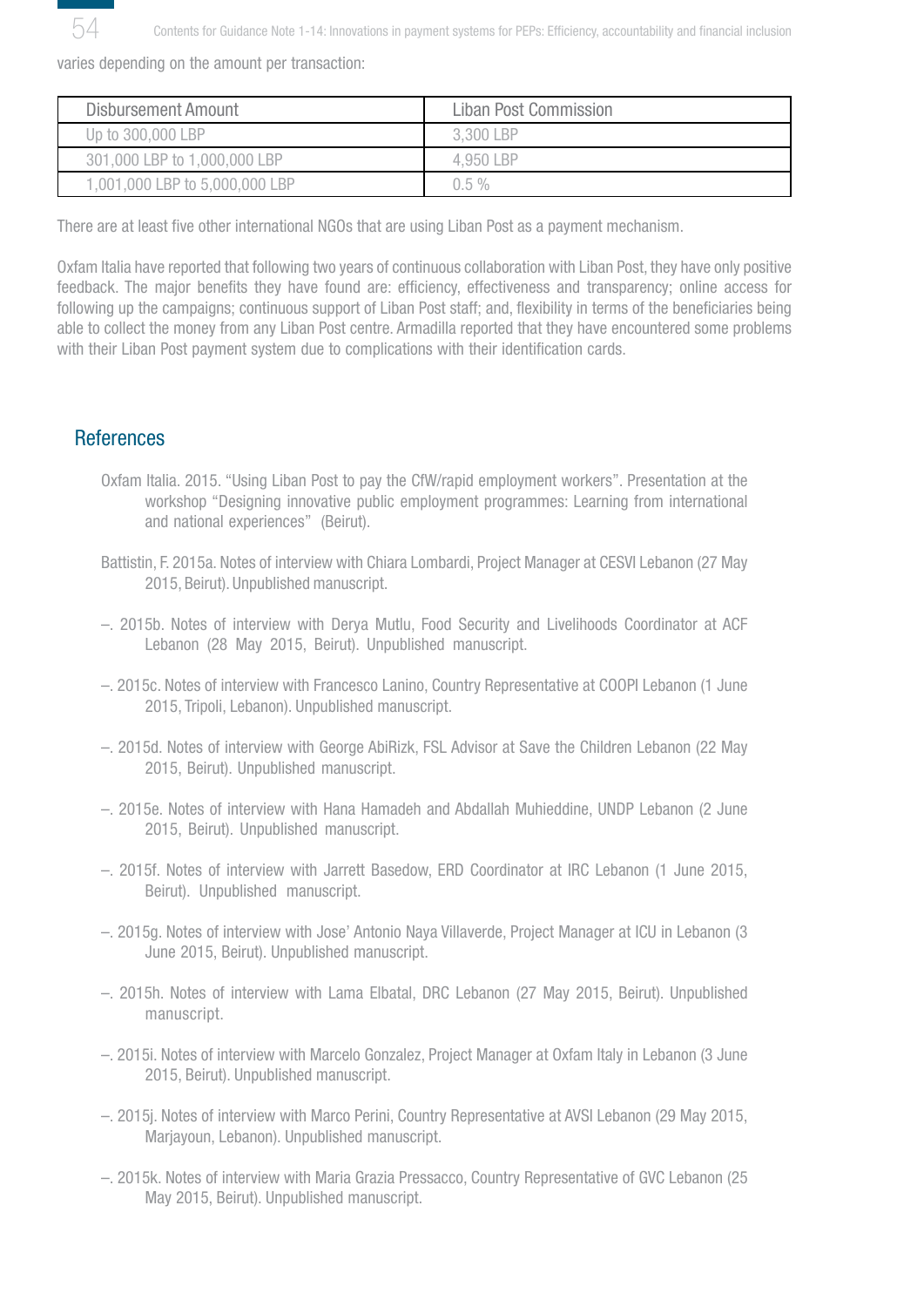

- –. 2015l. Notes of interview with Micol Briziobello, Project Manager at ARCS. (25 May 2015, Beirut). Unpublished manuscript.
- International Labour Organization (ILO). 2016. Workshop Report and recordings of ILO Workshop on Public Employment Programmes in Lebanon: Exchange of Lessons Learned and Best Practices. Unpublished manuscript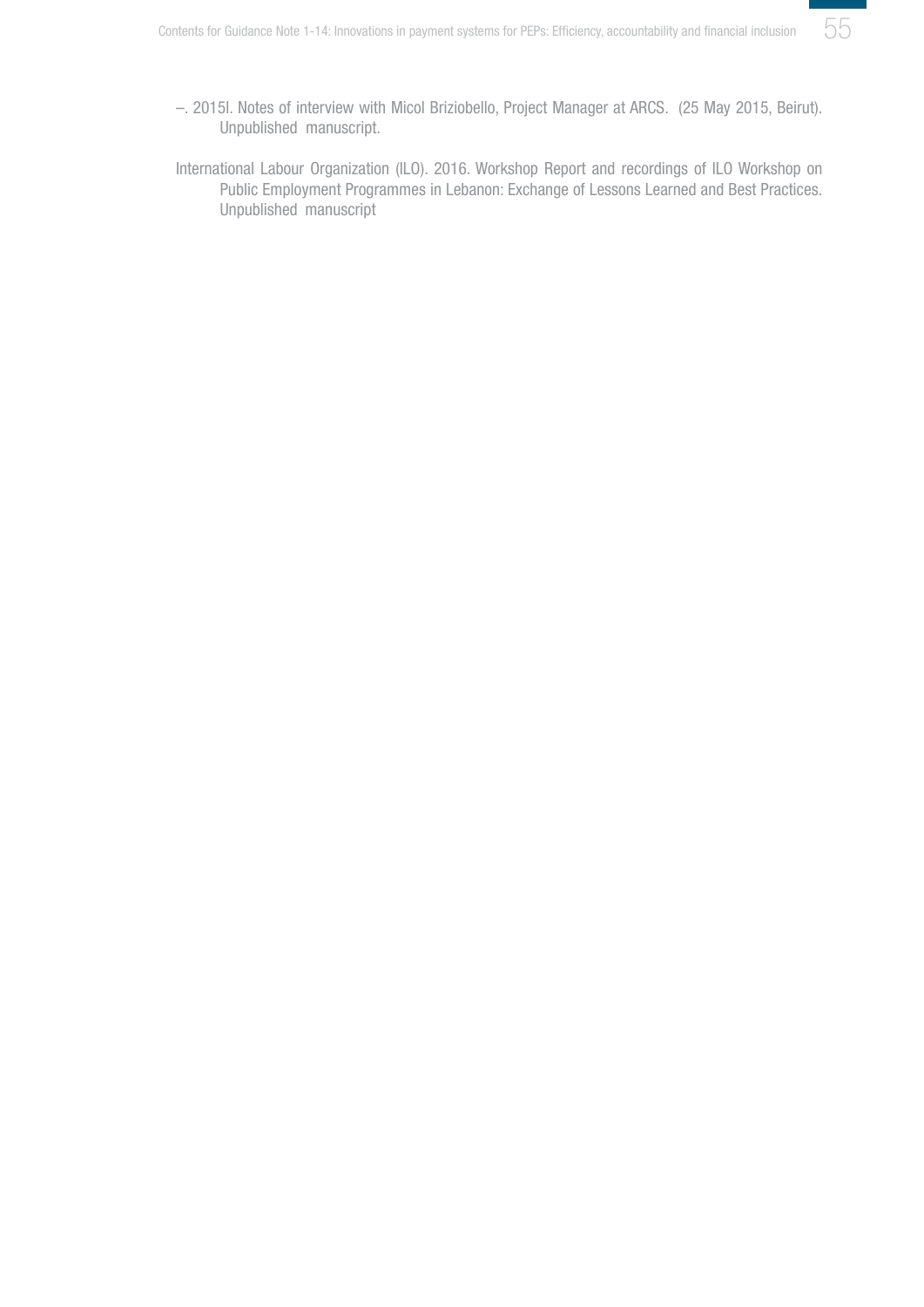<span id="page-55-0"></span>

# Contents for Guidance Note 15: Impact of PEPs

# Box 15-1.1

## Impact of CfW projects in Lebanon: Good practices

In general, PEPs have a wide range of impacts because of their multidimensional nature and the multiple outcomes they create. As PEPs usually do not manage to carry out a comprehensive impact assessment, they focus on key impacts linked to the primary objectives of the programme. In Lebanon, the primary objectives of the projects are to both inject cash into communities and generate employment. On the one hand, PEPs are seen as a social protection measure to enhance employment during times of crisis. On the other hand, PEPs can also be used to great effect as a sustainable model to be adopted by the government and aid partners as an efficient way to invest in national infrastructure. In Lebanon, the former has been the focus initially whilst the latter is gaining traction since the Supporting Syria & the Region conference in London in February 2016. The Republic of Lebanon issued a 'Statement of Intent' in preparation for this conference in which it delineated the importance of creating economic opportunities for both Syrians and for vulnerable Lebanese. The government declared its support for interventions that will stimulate economic growth and business expansion while providing 300,000 to 350,000 jobs for opportunities, 60 per cent of which for Syrians. The statement also indicates that the job opportunities should be geared towards addressing the urgent national-level infrastructure needs. (Republic of Lebanon, 2016)

The three main modes employed by CfW implementers in Lebanon to ensure and enhance impact and sustainability of projects by means of (1) integrated capacity building and training, (2) asset transfer and (3) linking in with on-going development agendas.

With regard to capacity building, the projects often integrate an element of capacity building of local municipalities that they work with. The capacity building can range from specific training for the municipality on operationalization and maintenance of the project to general training of staff to enhance effectiveness of the institution. According to Terre des Hommes Italia, executing the capacity building for the municipalities can at times be a sensitive topic and therefore needs to be handled with care. A soft approach to capacity building such as joint implementation appears more successful.

An indirect form of capacity building that takes place is the slow changing of the 'Wasta'<sup>(17)</sup> system through introducing fair recruitment processes in the CfW projects. By creating jobs through legitimate recruitment practices, and training on these recruitment practices, this can instigate a change in local recruitment practices.

Integrating vocational training into the projects is frequently done in Lebanon CfW projects as a means to ensure a sustained impact through skills development of beneficiaries. This training appears either in the form of on-the-job training or as a separate in-class training component, by NGOs such as IRC and CESVI. In this context, CESVI reported that they have created higher impact by using the same beneficiaries for the CfW project as for training programmes when the relevant skills training precedes the field work.

Mercy Corps indicated that a measure they take to extend the impact of the project is to hand over the equipment purchased for the project to the municipality, which ensures that the effects of the project's money stretch beyond the end of the project. The IRC however report that they have witnessed the equipment being sold by beneficiaries, deeming the immediate benefit of cash as better than continuing of activity. Although not a negative impact, it does not contribute to sustainability of income.

Finally, in Lebanon the main way of extending impact ad introducing sustainability of the project is to tie in with ongoing development plans. UNDP and AVSI both tie their programming into the Ministry of Agriculture reforestation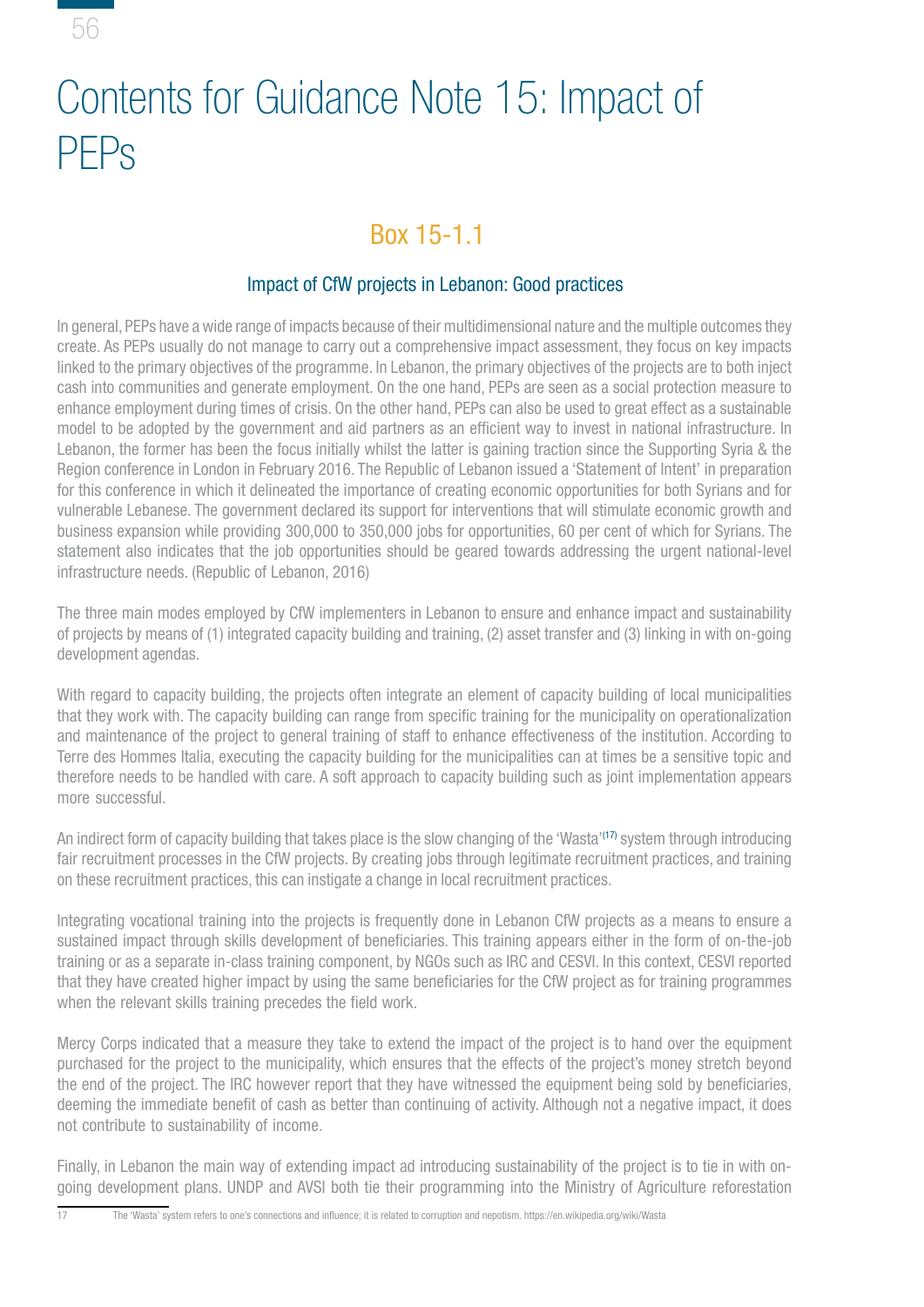

<span id="page-56-0"></span>plan, in order that the activities carried out are both relevant and likely to be continued after the project's end. UNDP, in particular, select vulnerable communities and consult the reforestation plan to find areas that satisfy both criteria. Where there is no overlap, UNDP will select an area specified by UNDP where vulnerable communities are near enough to commute.

Involving private companies in the CfW projects is another good way of ensuring the sustainability. By involving contractors (and sub-contractors), the project will empower the private sector and contribute to Local Economic Development. However, UNDP reported that involving the contractors constitutes a challenge in that the projects require a higher-level of monitoring and evaluation than that of using NGOs as implementing partners; this leads to higher overall costs for the project when involving the private sector versus the non-profit sector.

# Box 15-2

## Project Selection

The selection of the type of Cash for Work project to implement is important and often difficult to undertake for the organisations. There are various elements to the selection process that vary between different implementers depending on their respective donors' focus, their capacity and their resources. The two key decisions that need to be taken first are (1) the geographical location and (2) the type of intervention. The majority of implementers choose first the type of activities to implement and afterwards choose the region of Lebanon to work in.

UNDP's strategy consists of selecting vulnerable communities using the MRR and then consulting the Ministry of Agriculture's reforestation plan to find an area where the two criteria overlap. Where there is no direct overlap, UNDP will choose an area identified in the reforestation plan in the vicinity of vulnerable communities so that participants can commute. AVSI also links their projects into the Ministry of Agriculture's reforestation plan. ACTED reports that, in principal, they take into account all available data and choose a geographical region and piece of land that is appropriate for their intervention. In practice, however, due to the short timeframe of their projects they often cannot secure permission in a timely manner for the chosen piece of land and so are obliged to consult the local officials and respond to the needs that are described to them.

The DRC explained that project selection is often driven by the donor priorities. Some implementing agencies are instructed to target Syrians and others are to target vulnerable host communities; this then guides the choice of location and of activity. In addition, some donors prioritise number of participants, while others prioritise length of intervention. This variety in donor priorities adds a challenge to the coordination and collaboration of disparate agencies. Another challenge that needs to be addressed when selecting a project is that reportedly many municipalities do not have official, published plans for their community. Therefore, in order to carry out all the preparatory work necessary to create effective projects, a short time frame is often restricting. (ILO, 2016)

#### **References**

- International Labour Organization (ILO). 2016. Workshop Report and recordings of ILO Workshop on Public Employment Programmes in Lebanon: Exchange of Lessons Learned and Best Practices. Unpublished manuscript.
- Republic of Lebanon. 2016. 'London Conference Lebanon Statement of Intent'. 4 February 2016, Available at: https://2c8kkt1ykog81j8k9p47oglb-wpengine.netdna-ssl.com/wp-content/ uploads/2016/02/Supporting-Syria-the-Region-London-2016-Lebanon-Statement.pdf.